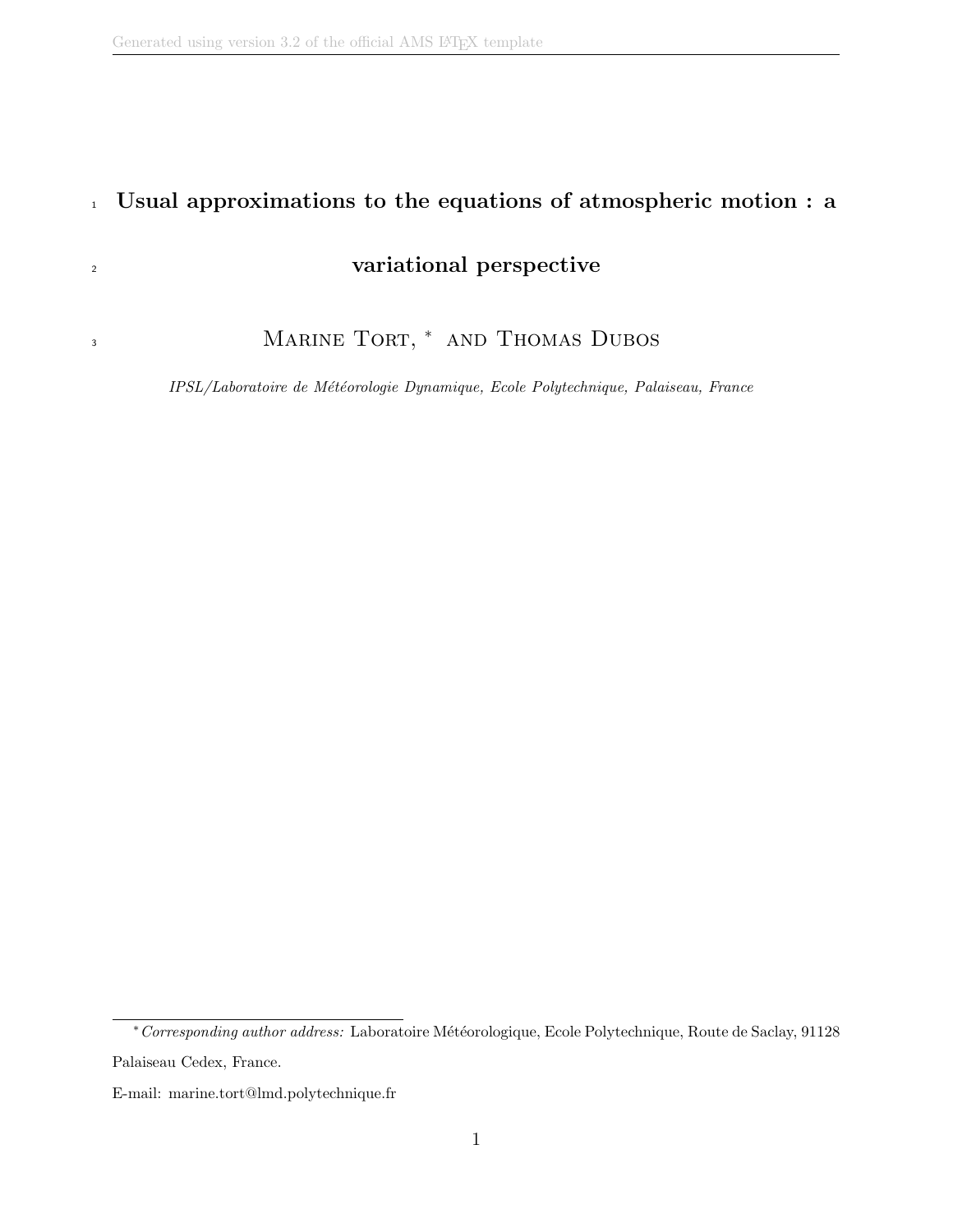#### ABSTRACT

 Usual geophysical approximations are reframed in a variational framework. Starting from the Lagrangian of the fully compressible Euler equations expressed in a general curvilinear coordinates system, Hamilton's principle of least action yield Euler-Lagrange equations of motion. Instead of directly making approximations in these equations, the approach fol- lowed is that of Hamilton's principle asymptotics, i.e all approximations are performed in the Lagrangian. Using a coordinate system where the geopotential is the third coordinate, diverse approximations are considered. The assumptions and approximations covered are: 1) particular shapes of the geopotential, 2) shallowness of the atmosphere which allows to approximate the relative and planetary kinetic energy, 3) small vertical velocities, implying quasi-hydrostatic systems, 4) pseudo-incompressibility, enforced by introducing a Lagangian multiplier.

 This variational approach greatly facilitates the derivation of the equations and systemat- ically ensures their dynamical consistency. Indeed the symmetry properties of the approx- imated Lagrangian imply the conservation of energy, potential vorticity and momentum. Justification of the equations then relies, as usual, on a proper order-of-magnitude analy- sis. As an illustrative example, the asymptotic consistency of recently introduced shallow- atmosphere equations with a complete Coriolis force is discussed, suggesting additional cor-rections to the pressure gradient and gravity.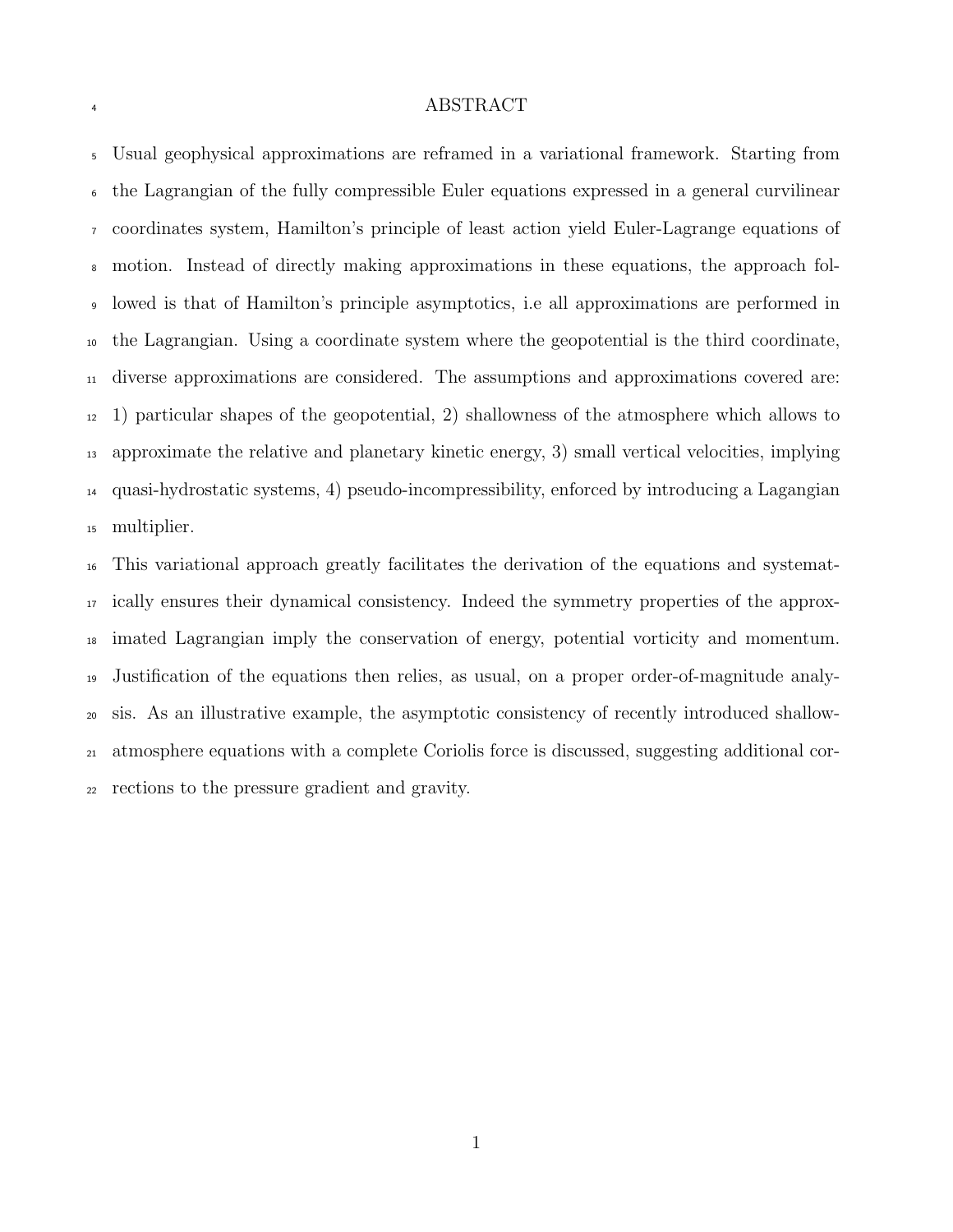### 1. Introduction

<sup>24</sup> Numerical models for weather prediction and global climate seek to simulate the be- haviour of the atmosphere by using accurate representations of the governing equations of motion, thermodynamics and continuity. The governing equations of motion can be ap- proximated using geometrical or dynamical order-of-magnitude arguments but the retained equations set has also to be dynamically consistent in the sense that it possesses conservation principles for mass, energy, absolute angular momentum (AAM) and potential vorticity. For instance, the widely-used hydrostatic primitive equations (HPE) make use of the following approximations :

- <sup>32</sup> the spherical geopotential approximation, whereby the small angle between the radial direction and the local vertical is neglected,
- <sup>34</sup> the shallow-atmosphere approximation, whereby the distance to the center of the Earth is assumed constant, simplifying many metric terms arising when expressing the equa-tions of motion in spherical coordinates,
- <sup>37</sup> the traditional approximation, which neglects those components of the Coriolis force that vary as the cosine of the latitude,
- <sup>39</sup> the hydrostatic approximation, which neglects some terms in the vertical momentum budget, turning vertical velocity into a diagnostic quantity.

 The HPE describe quite accurately large-scale atmospheric and oceanic motions. Further-<sup>42</sup> more, they filter out the acoustic waves supported by the fully compressible Euler equations, which avoids certain numerical difficulties. For certain applications like high-resolution global weather forecasting, the use of hydrostatic approximation becomes inappropriate. Hence, less drastic approximations have been sought to filter out the acoustic waves : the sound-proof approximations share the feature that the relationship between density and pressure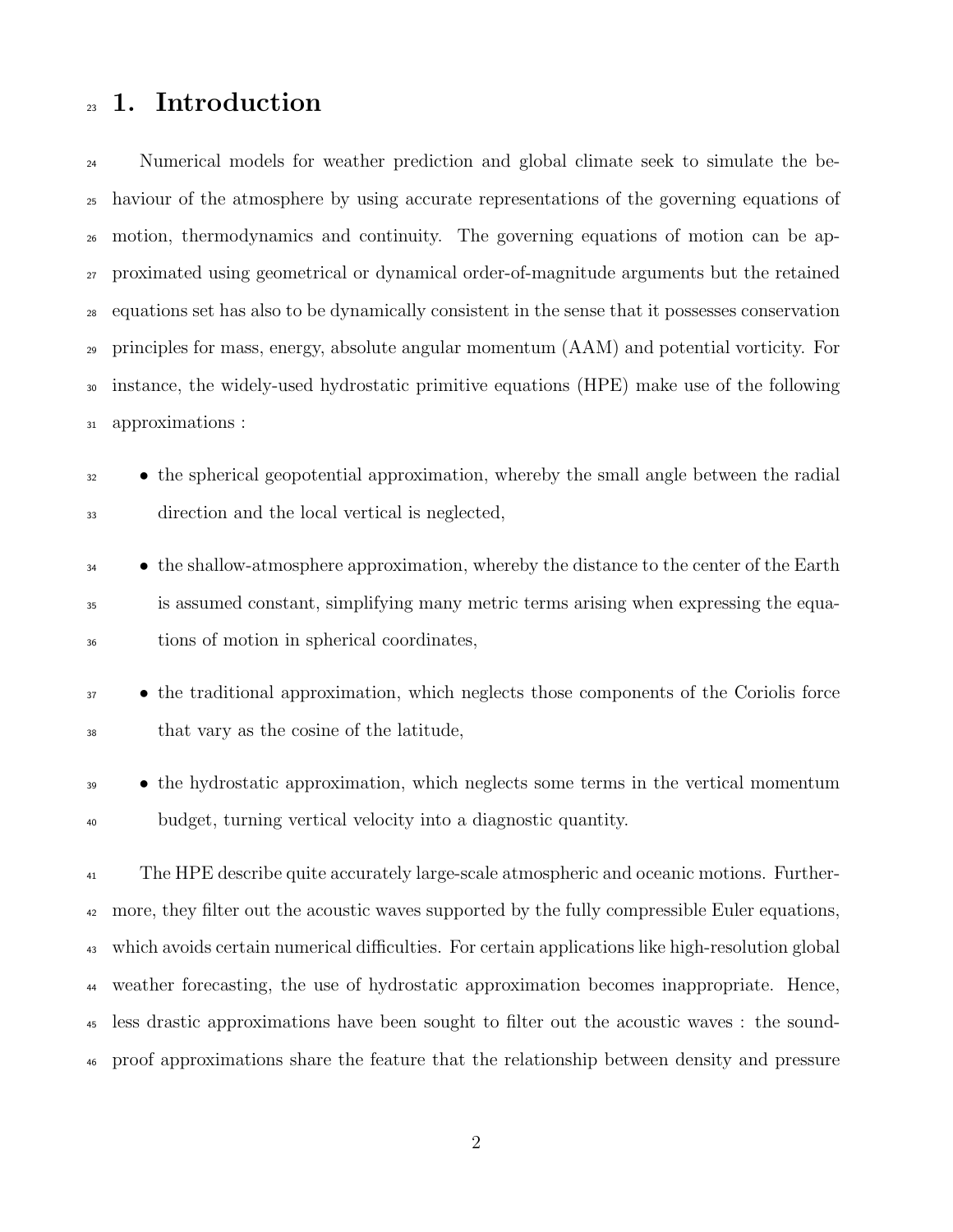is suppressed, while a more or less accurate representation of the relationship between den- sity and entropy/potential temperature is retained (see Ogura and Phillips (1962); Lipps and Hemler (1982); Durran (1989, 2008); Klein and Pauluis (2011) and Cotter and Holm  $(2013)$ .

 As more accurate equations sets are sought, it becomes desirable to also relax the spherical-geopotential approximation in order to take into account the flattening of the planet, which also implies a latitudinal variation of the gravity acceleration q between the poles and the equator. The flattening at the pole of the giant gas planets Saturn and Jupiter could have important dynamical effects on the large-scale atmospheric motion because of their high speed rotation rate. It may be worth, then, to include this effect by allowing a non-spherical geopotential. Gates (2004) first derived such equations of motion using oblate spheroidal coordinates. Unfortunately this coordinate system leads to the wrong sign for the  $\frac{1}{2}$  variation of g between the poles and the equator. Richer coordinate systems were suggested to overcome this problem. White et al. (2008) have introduced a similar oblate spheroid  $_{61}$  geometry which allows qualitatively correct, but quantitatively incorrect variations of q be- $\epsilon_2$  tween poles and equator. White and Inverarity (2012) have proposed a quasi-spheroidal  $\epsilon_{63}$  geometry for which the resulting ratio of q between poles and equator is unity and in that sense, will not be useful to model meridional gravity variation. Nevertheless it could be relevant to quantify geometric differences comparing to purely spherical geometry. Very <sup>66</sup> recently, Bénard (2014 A) have presented a "fitted oblate spheroid" coordinate system rele- vant for global numerical weather prediction. This coordinate system has the merit of being defined analytically and allowing a realistic horizontal variation of g. Finally, White and Wood (2012) have derived the equations of motion using a general orthogonal coordinate system, subject only to the assumption of zonal symmetry, extending their previous work (White et al. 2005) to zonally-symmetric (i.e axisymmetric) geopotential.

 Moreover, while the dynamical effects of the non-traditional Coriolis force are not fully understood, several studies have demonstrated its important role for certain geophysical and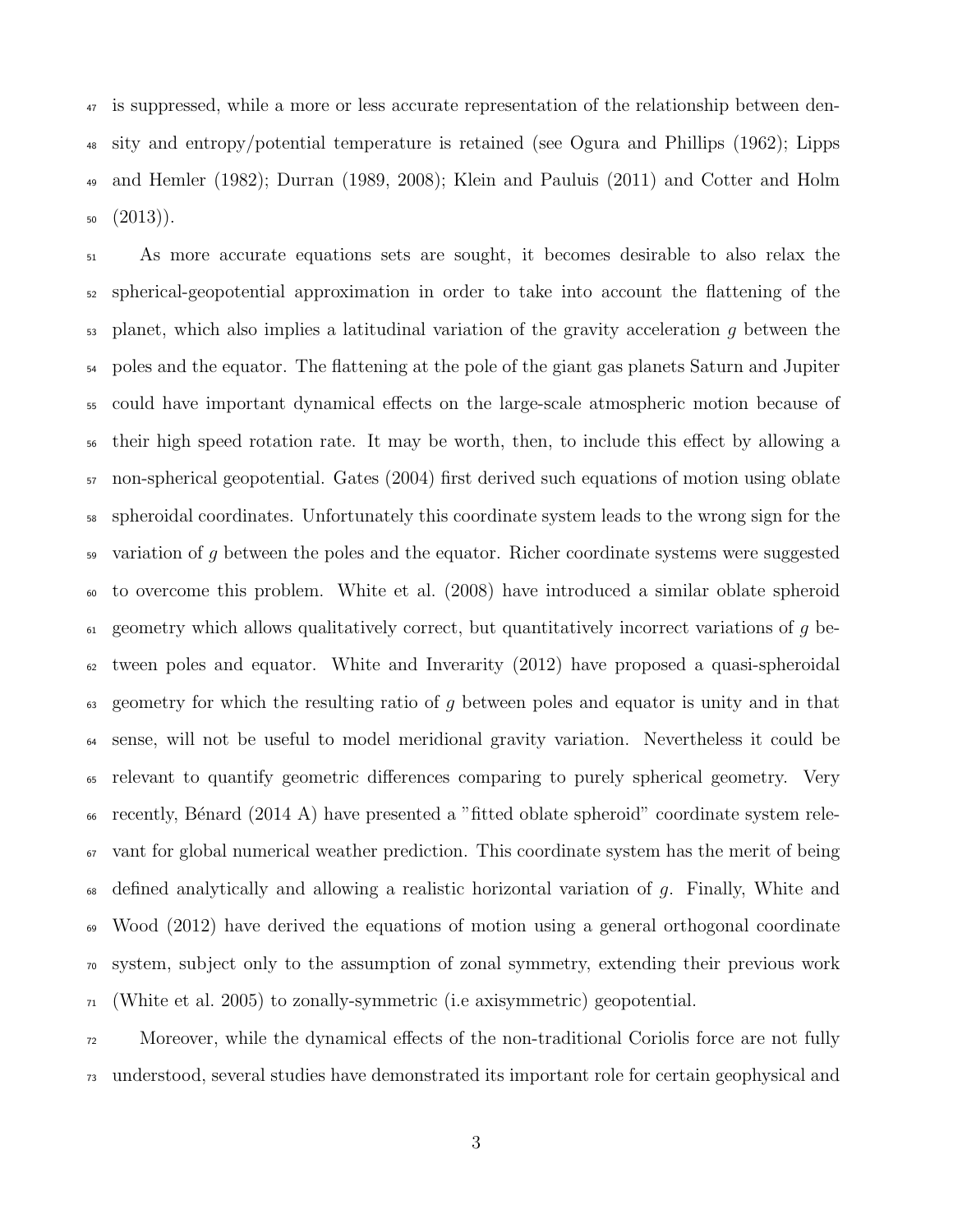astrophysical applications (Gerkema et al. 2008). Particularly, oceanic equatorial flows are subjected to non-traditional dynamical effects (Hua et al. 1997; Gerkema and Shrira 2005). Closely related, the large depth of the atmosphere should be taken into account to model specific other planets such as Titan, Jupiter or Saturn for the depth of their atmospheres (Gerkema et al. 2008).

 Thus, for certain applications some of the usual approximations may not be satisfactory, which raises the question of whether and how they can be relaxed, fully or partially, and combined together, without compromising the model consistency.

 The dynamical consistency of a model can be checked by deriving explicitly the relevant budgets. Within the approximation of a spherical geopotential, four dynamically consistent approximated models correspond to whether the shallow-atmosphere and hydrostatic ap- proximations are individually made or not made (Phillips 1966; White and Bromley 1995; White et al. 2005). These authors use a combination of intuition and ingenuity to identify the terms that need to cancel each other in the various budgets.

<sup>89</sup> However it can be more straightforward to derive the approximated equations following the approach of Hamilton's principle asymptotics (Holm et al. 2002) : all approximations are performed in the Lagrangian then Hamilton's principle of least action produces the equations of motion following standard variational calculus (Morrison 1998). The desired conservation properties are ensured by the symmetry properties of the approximated Lagrangian. This approach has been used recently to derive non-traditional shallow-atmosphere equations (Tort and Dubos 2013), i.e. shallow-atmosphere equations with a complete Coriolis force 96 representation. In addition to the non-traditional cos  $\phi$  Coriolis force part, extra terms need to be taken into account in the equations of motion to restore the angular momentum budget. The physical origin of those terms is not trivial, and in fact arise from the vertical dependance of planetary angular momentum, of which the cos  $\phi$  Coriolis force is only one aspect.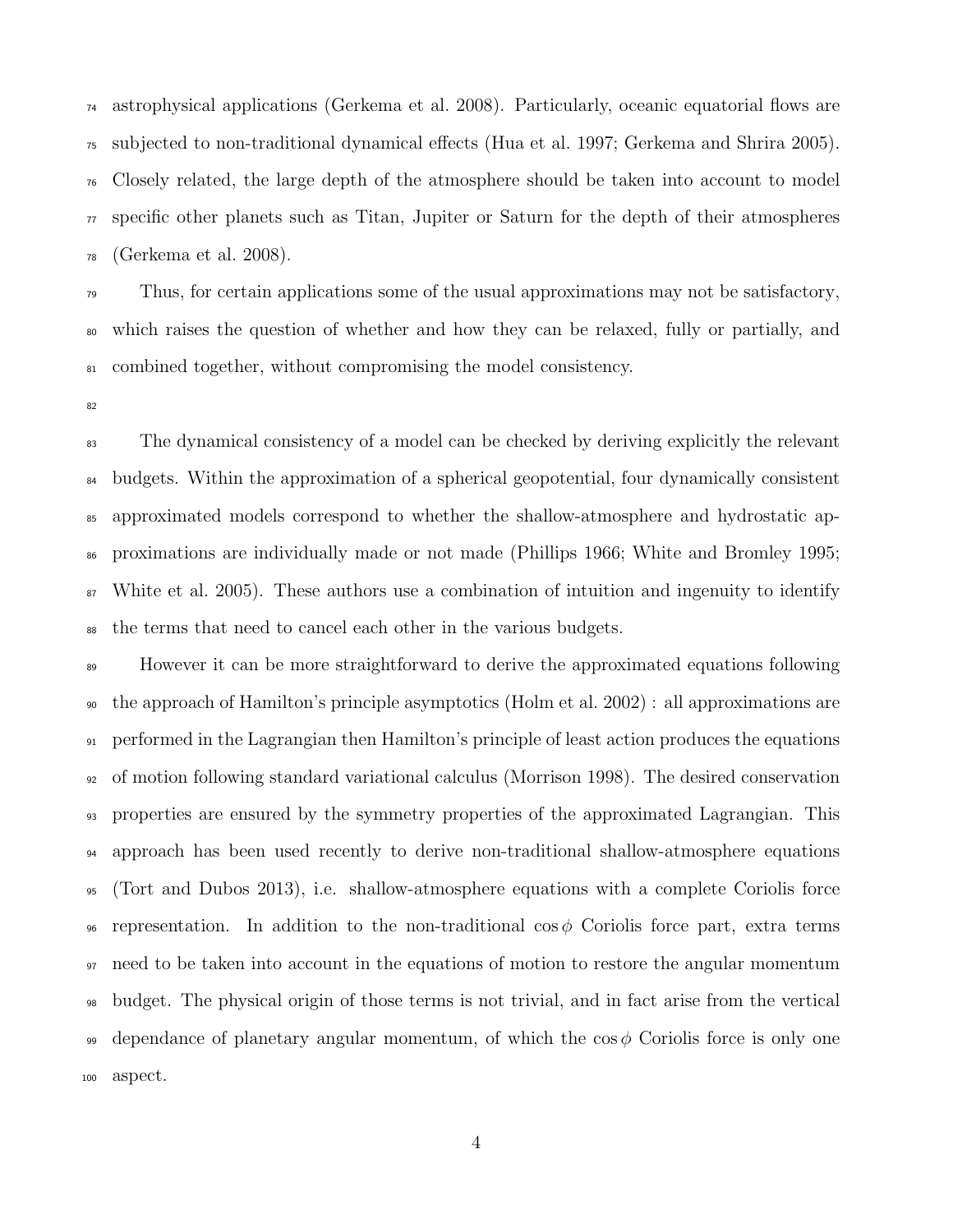Although many known approximate systems have been shown to derive from Hamil- ton's principle, this has typically been done in hindsight (M¨uller 1989; Roulstone and Brice 1995; Cotter and Holm 2013). For example, the variational formulation of the anelastic and pseudo-incompressible approximations have been obtained only recently (Cotter and Holm  $105 \quad 2013$ ).

 The overarching goal of the present work is to frame the above mentioned approximations in a systematic framework starting from the unapproximated compressible Euler equations, with very mild assumptions regarding the geopotential field. Hamilton's principle of least action, despite its perceived technicality, is the ideal tool for this. Fortunately, for the purpose just stated, it is possible to invoke Hamilton's principle just once with a simple, but sufficiently general, form of the Lagrangian. This leads to the Euler-Lagrange equations of motion (13). This sufficiently general form relies on general curvilinear coordinates, in order to be able to use later the geopotential as a vertical coordinate.

 The necessary notations are introduced in section 2, and the conservation laws are ob- tained from the Euler-Lagrange equations (13) without further variational calculus. The next step is to actually construct a curvilinear system where the geopotential is a vertical coordinate. This problem is addressed in section 3. Then the dominant force - gravity - acts only in an accurately defined vertical direction, and it becomes possible to simplify the equations of motion without jeopardizing the conservation laws by approximating directly the Lagrangian itself. This is done in section 4. Many well-known approximate systems of equations are "rediscovered" this way, a number of which had already been formulated from a variational principle. Nevertheless we still obtain new variational formulations for recently derived approximate systems (White and Wood 2012; Klein and Pauluis 2011). Fur- thermore a new set of shallow-atmosphere non-traditional equations in a zonally-symmetric, non-spherical geopotential is derived combining White and Wood (2012) and Tort and Dubos (2013). As in Tort and Dubos (2013), the derivation is based on an asymptotic expansion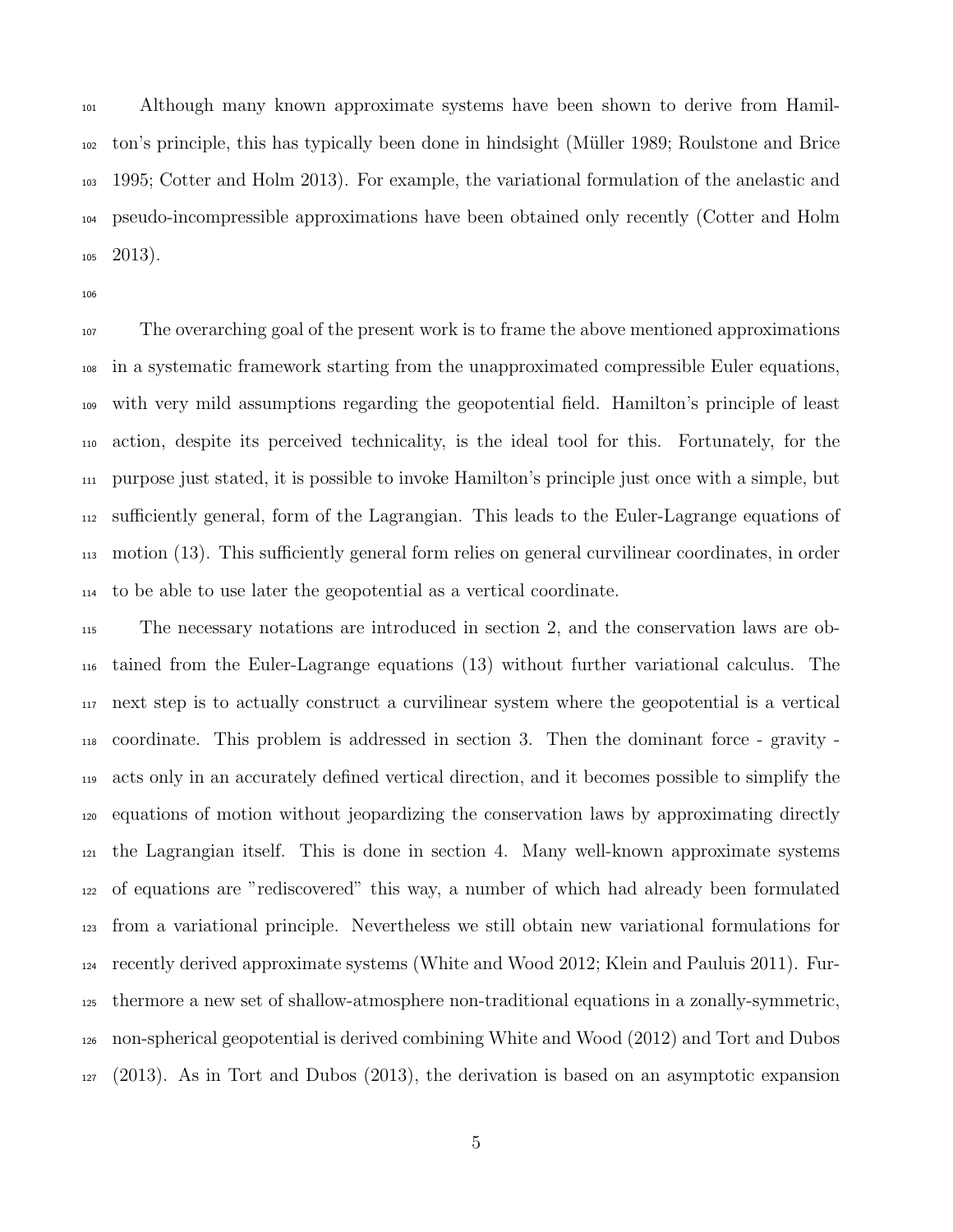of kinetic energy and planetary terms. In section 5, a more general discussion addresses the asymptotic consistency of the complete Lagrangian, especially between the terms re- tained/neglected in the kinetic and Coriolis terms, and those retained/neglected in potential and internal energy. The main results are then summarized in section 6.

# 132 2. Euler-Lagrange equations of motion in general curvi-<sup>133</sup> linear coordinates

#### <sup>134</sup> a. The action functional

<sup>135</sup> Hamilton's principle of least action states that flows satisfying the equations of motion 136 render the action stationary, i.e.  $\delta \int \mathcal{L} dt = 0$  where the Lagrangian  $\mathcal{L}$  is defined as the 137 mass-weighted integral of a Lagrangian density  $L(\mathbf{r}, \rho, s, \dot{\mathbf{r}})$ :

$$
\mathcal{L} = \int_{\mathcal{V}} L(\mathbf{r}, \rho, s, \dot{\mathbf{r}}) dm, \qquad dm = \rho d^3 \mathbf{r}, \tag{1}
$$

138 where **r** is the position in a Cartesian frame attached to the planet,  $\mathcal{V}$  is the spatial domain 139 containing the fluid of density  $\rho$  and  $[t_0, t_1]$  is the time domain. Notice that L is a function 140 of  $\mathbf{r}, \rho, s, \dot{\mathbf{r}}$  only. This is a restriction to the family of equations that can be considered. As <sup>141</sup> will become apparent, a wide-ranging family of approximated equations can be derived from <sup>142</sup> this restricted form of the action.

<sup>143</sup> We follow Morrison (1998) and adopt the Lagrangian point of view. Fluid parcels are 144 identified by their Lagrangian labels **a**.  $r(a, \tau)$  is the position of a fluid parcel and  $\dot{r} =$ 145  $\partial$ r(a,  $\tau$ )/ $\partial$  $\tau$  is its three-dimensional velocity; they are both functions of labels a and time 146  $\tau$ . The variable  $\tau$  is used to emphasize that partial time derivatives  $\partial/\partial \tau$  are taken at 147 fixed particle labels **a**, not at fixed spatial coordinates, so that  $\partial/\partial \tau = D/Dt$  is in fact the <sup>148</sup> Lagrangian time derivative. Furthermore the mass of an infinitesimal volume surrounding <sup>149</sup> a fluid parcel is  $dm = \mu d^3 \mathbf{a} = \rho d^3 \mathbf{r}$  where  $\mu = \rho det (\partial \mathbf{r}/\partial \mathbf{a})$  does not depend on time and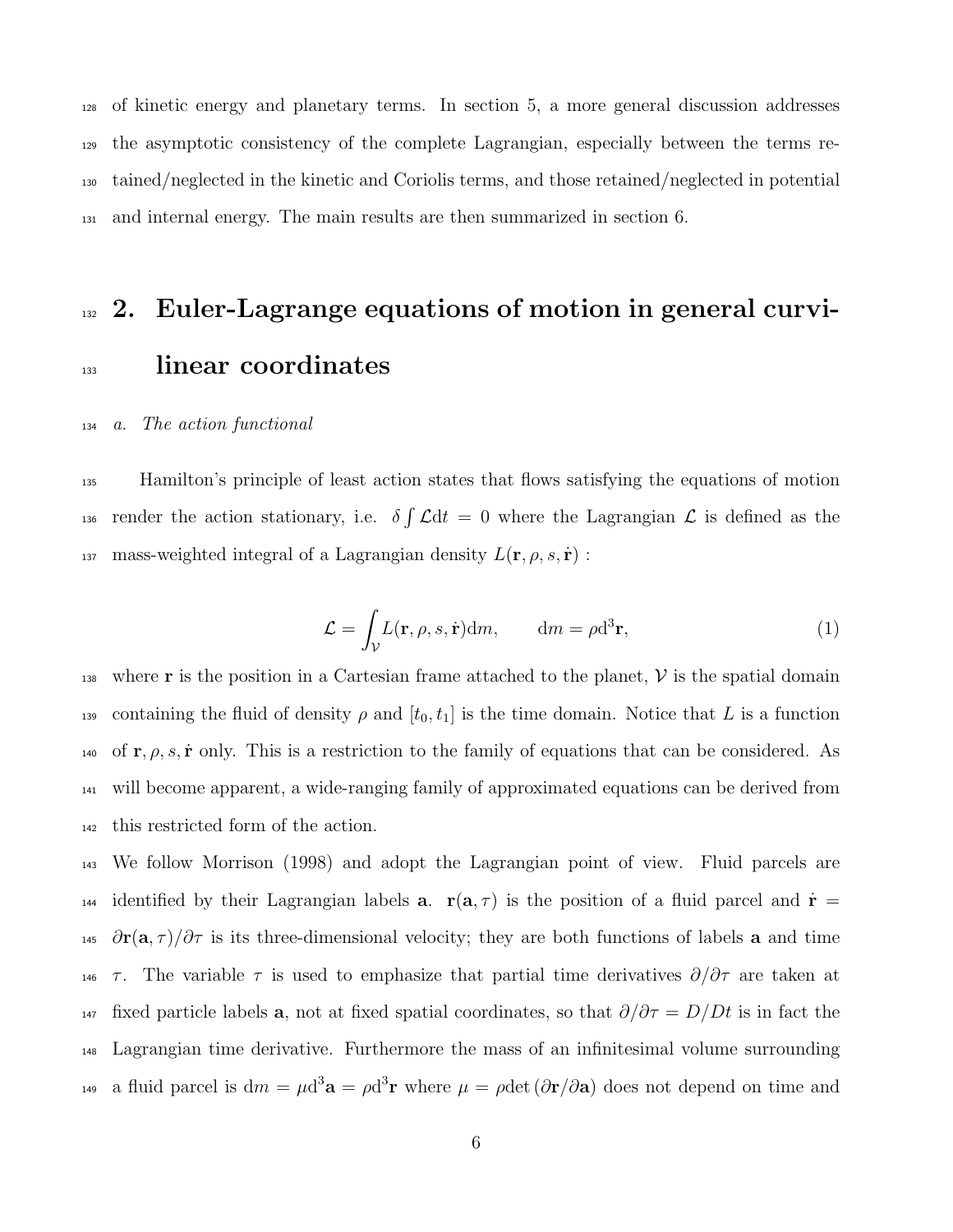150 is therefore determined by the initial value of  $\rho$  and **r**. When invoking Hamilton's principle, Z 151  $\int \mathcal{L} d\tau$  is considered as a functional of the label-time field  $\mathbf{r}(\mathbf{a},\tau)$ . Variations  $\delta u^k$  and  $\delta \rho$  can 152 be expressed in terms of variations  $\delta$ **r** taken at fixed Lagrangian labels. Variations  $\delta$ **r** vanish 153 at  $\tau = t_0, t_1$ .

154 Letting  $e(\alpha, s)$  be the specific internal energy with  $\alpha = 1/\rho$  the specific volume, s specific 155 entropy,  $p = -\partial e/\partial \alpha$  the pressure,  $T = \partial e/\partial s$  the temperature, the compressible Euler 156 equations with Coriolis force result from the Lagrangian density  $L(\rho, \dot{\mathbf{r}}, s; r, t)$ :

$$
L(\rho, \dot{\mathbf{r}}, s; \mathbf{r}, t) = \frac{1}{2}\dot{\mathbf{r}}^2 + \dot{\mathbf{r}} \cdot \mathbf{R}(\mathbf{r}) - e(\rho, s) - \Phi(\mathbf{r}),
$$
\n(2)

157 where  $\mathbf{R}(\mathbf{r}) = \mathbf{\Omega} \times \mathbf{r}$  is the solid-body velocity due to the planetary rotation  $\mathbf{\Omega}$ . and the 158 geopotential  $\Phi(\mathbf{r})$  is the sum of the gravitational and centrifugal potentials. In this section, <sup>159</sup> (2) is expressed in a general curvilinear coordinate system. Hamilton's principle of least <sup>160</sup> action then yields the equations of motion.

#### <sup>161</sup> b. Motion and transport in general curvilinear coordinates

<sup>162</sup> We now consider general curvilinear coordinates  $(\xi^k)$ , i.e. a mapping  $(\xi^k) \mapsto \mathbf{r}(\xi^k)$ . The to chain rule shows that motion in the curvilinear system  $(\xi^k)$  is described by the Lagrangian 164 derivatives  $u^k = D\xi^k/Dt$ :

$$
u^k = \frac{D\xi^k}{Dt},\tag{3}
$$

$$
\dot{\mathbf{r}} = u^k \partial_k \mathbf{r}, \tag{4}
$$

$$
\frac{Ds}{Dt} = \frac{\partial s}{\partial t} + u^k \partial_k s,\tag{5}
$$

165 where s is some scalar field,  $\partial_k$  is the partial derivative of a space-time field with respect <sup>166</sup> to  $\xi^k$  and we use Einstein's summation convention (unless explicitly stated otherwise), with 167 indices  $k, l = 1, 2, 3$ . Later we will need to distinguish between horizontal  $(k = 1, 2)$  and <sup>168</sup> vertical directions  $(k = 3)$ , and use indices  $i, j = 1, 2$  instead of k, l. (4) shows that  $(u<sup>k</sup>)$  are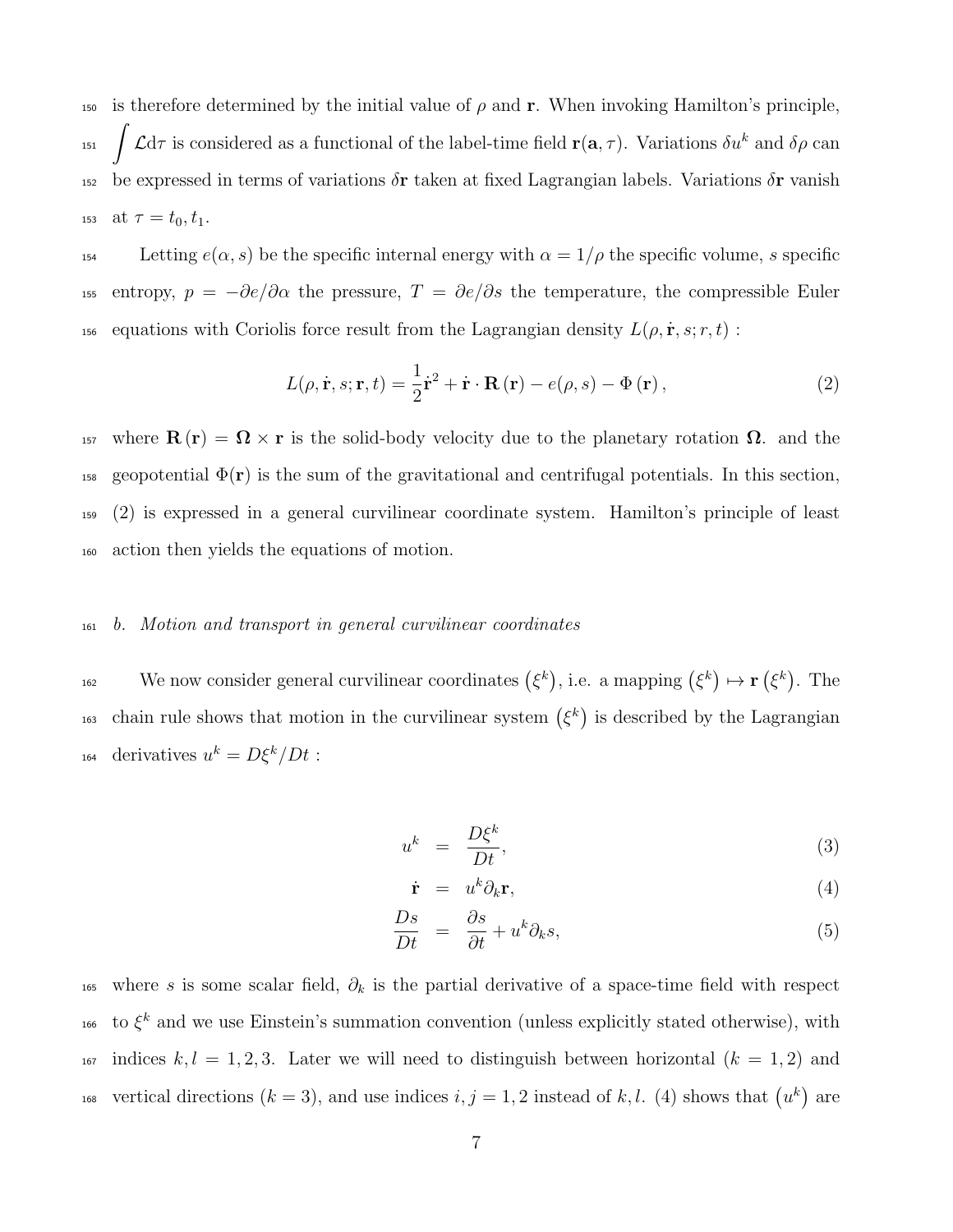169 the contravariant components of velocity  $\dot{\mathbf{r}}$ . Squaring (4) yields :

$$
\dot{\mathbf{r}} \cdot \dot{\mathbf{r}} = G_{kl} u^k u^l
$$
 with  $G_{kl} = \partial_k \mathbf{r} \cdot \partial_l \mathbf{r}$   $(k, l = 1, 2, 3)$ .

<sup>170</sup>  $G_{kl}$  is the metric tensor associated to coordinates  $(\xi^k)$ . At this point no orthogonality is <sup>171</sup> assumed. For a vector field  $w^k \partial_k \mathbf{r}$ , the Lagrangian derivative is

$$
\frac{D}{Dt} \left( w^k \partial_k \mathbf{r} \right) = \left[ \left( \frac{\partial}{\partial t} + u^m D_m \right) w^k \right] \partial_k \mathbf{r},
$$

<sup>172</sup> where the covariant derivative  $D_m$  is defined via the Christoffel symbol  $\Gamma_m^k$ 

$$
D_m w^k = \partial_m w^k + \Gamma^k_{ml} w^l,
$$
  

$$
2G_{kl} \Gamma^k_{ml} = \partial_m G_{kl} + \partial_l G_{km} - \partial_k G_{lm}.
$$

Noting  $J =$ Noting  $J = \sqrt{\det G_{kl}}$  the Jacobian such that  $d^3 \mathbf{r} = J d^3 \boldsymbol{\xi}$ , the divergence operator is

$$
\text{div}\ \left(u^k \partial_k \mathbf{r}\right) = \frac{1}{J} \partial_k \left(J u^k\right)
$$

174 Hence the budget for the pseudo-density  $\hat{\rho} = J\rho$ , where  $\rho$  is the mass per unit volume, is :

$$
\frac{\partial \hat{\rho}}{\partial t} + \partial_k (\hat{\rho} u^k) = 0, \qquad \frac{D \hat{\rho}}{Dt} + \hat{\rho} \partial_k u^k = 0.
$$
 (6)

.

 $F_{\text{inally}}$  we will note  $(R^k)$  and  $(R_k)$  the contravariant and covariant components of **R**, <sup>176</sup> such as :

$$
\mathbf{\Omega} \times \mathbf{r} = R^k \partial_k \mathbf{r}, \qquad R_k = (\mathbf{\Omega} \times \mathbf{r}) \cdot \partial_k \mathbf{r} = G_{kl} R^l.
$$

<sup>177</sup> c. Euler-Lagrange equations in a general curvilinear coordinate system

<sup>178</sup> With the above definitions the Lagrangian can be rewritten :

$$
\mathcal{L} = \int \hat{L}(\hat{\rho}, \xi^k, u^k, s) dm, \qquad dm = \hat{\rho} d^3 \xi,
$$
 (7)

$$
\hat{L} = K + C - \Phi(\xi^k) - e\left(\frac{J(\xi^k)}{\hat{\rho}}, s\right),\tag{8}
$$

$$
K = \frac{1}{2} G_{kl} u^k u^l, \tag{9}
$$

$$
C = G_{kl}u^k R^l = u^k R_k. \tag{10}
$$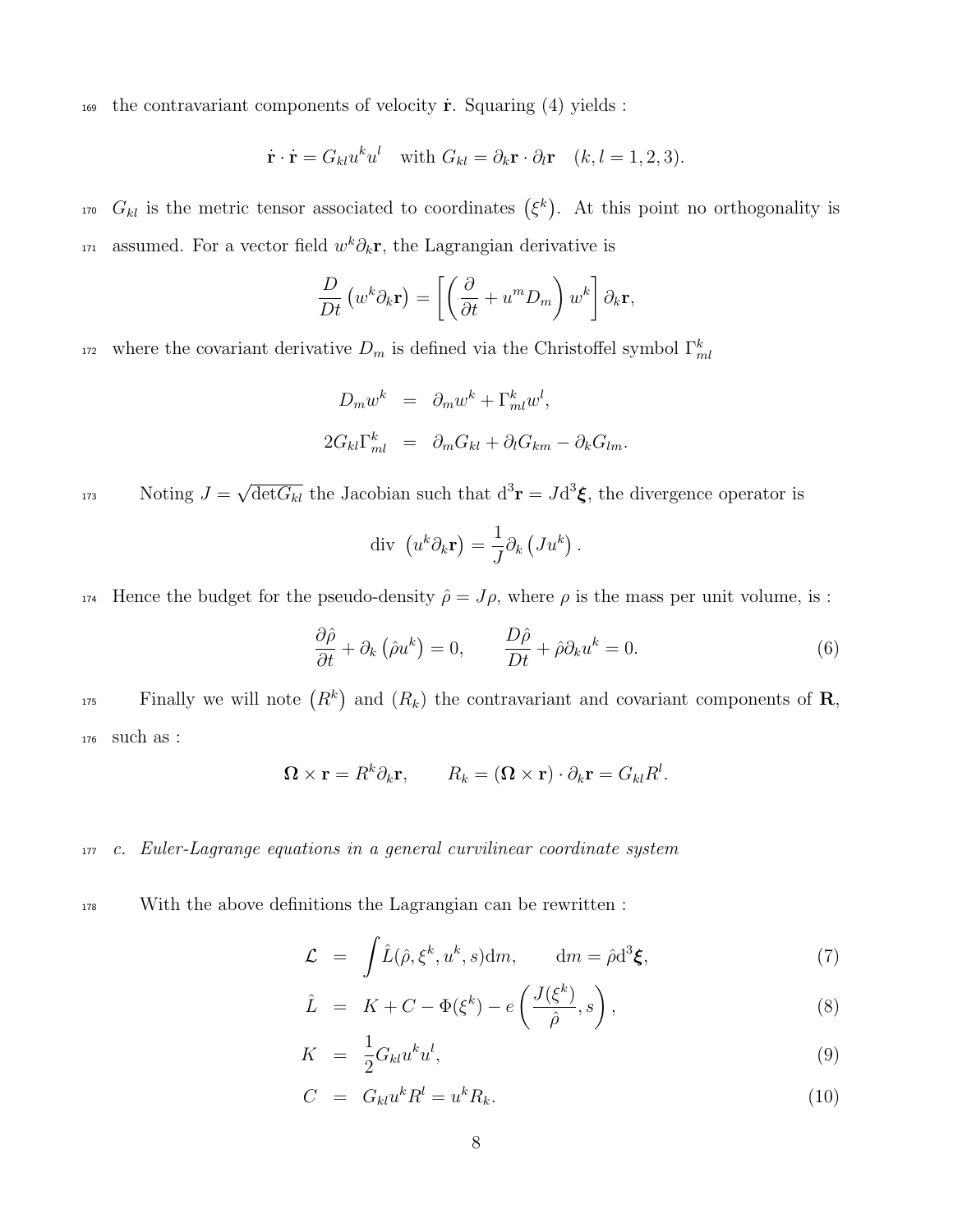179 In what follows, we will need to distinguish between  $\partial_k \hat{L}$  and  $\partial \hat{L}/\partial \xi^k$ . The latter retains <sup>180</sup> only the explicit dependance of  $\hat{L}$  on  $\xi^k$ , and not its indirect dependance through the fields <sup>181</sup>  $u^k$ ,  $\hat{\rho}$  and s. For instance  $\partial K/\partial \xi^k = \partial_k G_{lm} u^l u^m/2$ , and we have the chain rule :

$$
\partial_k \hat{L} = \frac{\partial \hat{L}}{\partial \xi^k} \partial_k \xi^l + \frac{\partial \hat{L}}{\partial u^l} \partial_k u^l + \frac{\partial \hat{L}}{\partial \hat{\rho}} \partial_k \hat{\rho} + \frac{\partial \hat{L}}{\partial s} \partial_k s. \tag{11}
$$

182 The action  $\int \mathcal{L} d\tau$  is now considered as a functional of the label-time field  $\xi^k(\mathbf{a}, \tau)$ . By <sup>183</sup> requiring the stationarity of the action  $\int \mathcal{L} dt = 0$ , we obtain

$$
\int_{t_0}^{t_1} \left( \int_A \frac{\partial \hat{L}}{\partial u^k} \cdot \delta u^k + \frac{\partial \hat{L}}{\partial \xi^k} \cdot \delta \xi^k + \frac{\partial \hat{L}}{\partial \hat{\rho}} \delta \hat{\rho} \right) d\mathbf{m} d\tau = 0,
$$

184 where  $\delta s = 0$  due Lagrangian conservation of specific entropy s. The integral involving  $\delta \hat{\rho}$ <sup>185</sup> can be expressed as :

$$
\int_{A} \frac{\partial \hat{L}}{\partial \hat{\rho}} \delta \hat{\rho} dm = \int_{A} \frac{1}{\hat{\rho}} \partial_{k} \left( \frac{\partial \hat{L}}{\partial \hat{\rho}} \hat{\rho}^{2} \right) \delta \xi^{k} dm, \tag{12}
$$

<sup>186</sup> by using  $\delta \hat{\rho}/\hat{\rho}^2 dm = -(\partial_k \delta \xi^k) d^3 \xi$  and integrating by parts with respect to  $\xi^k$  (see Morrison <sup>187</sup> (1998)). In (12) we have omitted boundary terms that vanish with appropriate boundary <sup>188</sup> conditions (see Morrison 1998). Using (12), expressing  $\delta u^k$  as  $\delta u^k = \frac{\partial}{\partial \tau} \delta \xi^k$  and integrating 189 by parts with respect to  $\tau$  yields :

$$
\int_{t_0}^{t_1} \int_{A} \left( -\frac{\partial}{\partial \tau} \frac{\partial \hat{L}}{\partial u^k} + \frac{\partial \hat{L}}{\partial \xi^k} + \frac{1}{\hat{\rho}} \partial_k \left( \frac{\partial \hat{L}}{\partial \hat{\rho}} \hat{\rho}^2 \right) \right) \delta \xi^k \mathrm{d}m \mathrm{d}\tau = 0.
$$

190 Requiring that  $\int \mathcal{L} dt = 0$  for arbitrary variations  $\delta \xi^k$  yields the Euler-Lagrange equations <sup>191</sup> of motion:

$$
\frac{D}{Dt}\frac{\partial \hat{L}}{\partial u^k} - \frac{\partial \hat{L}}{\partial \xi^k} = \frac{1}{\hat{\rho}}\partial_k \left(\frac{\partial \hat{L}}{\partial \hat{\rho}}\hat{\rho}^2\right).
$$
\n(13)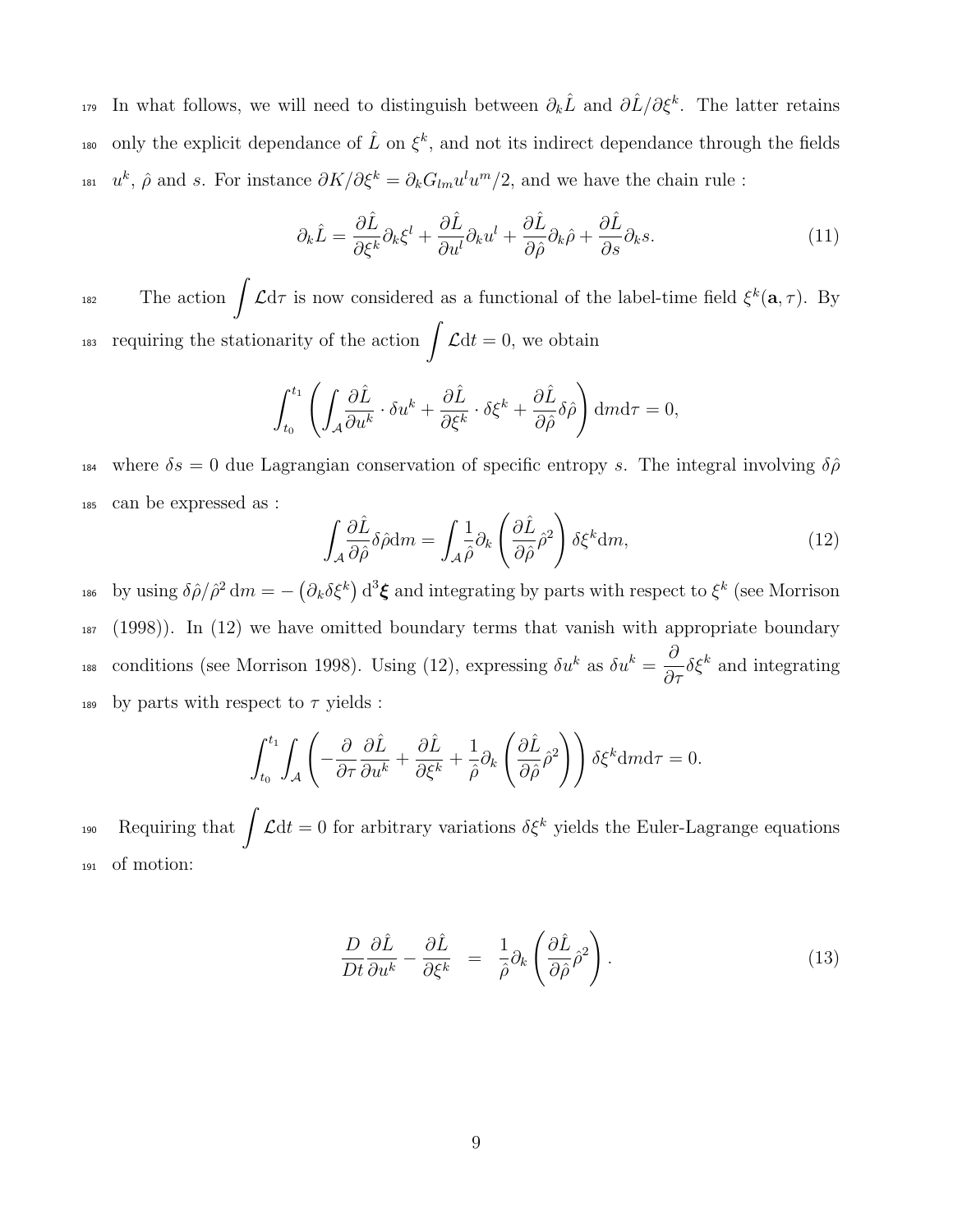#### <sup>192</sup> d. Interpretation of Euler-Lagrange equations

 $193$  In order to decipher (13), we first note that the terms K and C produce the covariant components of acceleration  $\frac{D}{D}$ Dt <sup>194</sup> components of acceleration  $\frac{1}{R} \dot{\mathbf{r}}$  and Coriolis force curl  $\mathbf{R} \times \dot{\mathbf{r}}$  respectively:

$$
\begin{aligned}\n\left(\frac{D}{Dt}\frac{\partial}{\partial u^k} - \frac{\partial}{\partial \xi^k}\right) K &= G_{kl} \left(\frac{\partial}{\partial t} + u^m D_m\right) u^l, \\
\left(\frac{D}{Dt}\frac{\partial}{\partial u^k} - \frac{\partial}{\partial \xi^k}\right) C &= (\partial_m R_k - \partial_k R_m) u^m.\n\end{aligned}
$$

195 Moreover  $\hat{\rho}^2 \partial \hat{L}/\partial \hat{\rho} = -pJ$ , and  $\partial \Phi/\partial \xi^k$  are the covariant components of  $\nabla \Phi$ . Also

$$
\frac{\partial}{\partial \xi^k} e(J/\hat{\rho}, s) = -\frac{p}{\hat{\rho}} \partial_k J,
$$

196 which partially cancel with  $\partial_k (Jp)/\hat{\rho}$  to leave only the covariant components of  $-\nabla p$  on the <sup>197</sup> right-hand-side :

$$
G_{kl} \left( \frac{\partial}{\partial t} + u^m D_m \right) u^l,
$$
  
+ 
$$
\left[ \partial_m R_k - \partial_k R_m \right] u^m = -\partial_k \Phi - \frac{1}{\rho} \partial_k p.
$$
 (14)

<sup>198</sup> Therefore (13) is, as expected, nothing else than the covariant components of Euler equation

$$
\frac{D}{Dt}\dot{\mathbf{r}} + \text{curl } \mathbf{R} \times \dot{\mathbf{r}} = -\nabla \Phi - \frac{1}{\rho} \nabla p.
$$
 (15)

#### <sup>199</sup> e. Vector-invariant form

200 Expanding  $D/Dt = \partial_t + u^l \partial_l$  in (13), we obtain :

$$
\frac{\partial v_k}{\partial t} + u^l \partial_l v_k - \frac{\partial \hat{L}}{\partial \xi_k} = \partial_k \left( \frac{\partial \hat{L}}{\partial \hat{\rho}} \hat{\rho} \right) + \frac{\partial \hat{L}}{\partial \hat{\rho}} \partial_k \hat{\rho}, \tag{16}
$$

<sup>201</sup> where  $v_k = \partial \hat{L}/\partial u^k$ . Introducing the Bernoulli function

$$
\hat{B} = v_l u^l + s \frac{\partial \hat{L}}{\partial s} - \frac{\partial \hat{L}}{\partial \hat{\rho}} \hat{\rho} - \hat{L}
$$
\n(17)

 $202$  and using the chain rule (11) in (16), the vector-invariant form of (13) is finally obtained :

$$
\frac{\partial v_k}{\partial t} + u^l \left( \partial_l v_k - \partial_k v_l \right) + \partial_k \hat{B} - s \partial_k \left( \frac{\partial \hat{L}}{\partial s} \right) = 0, \tag{18}
$$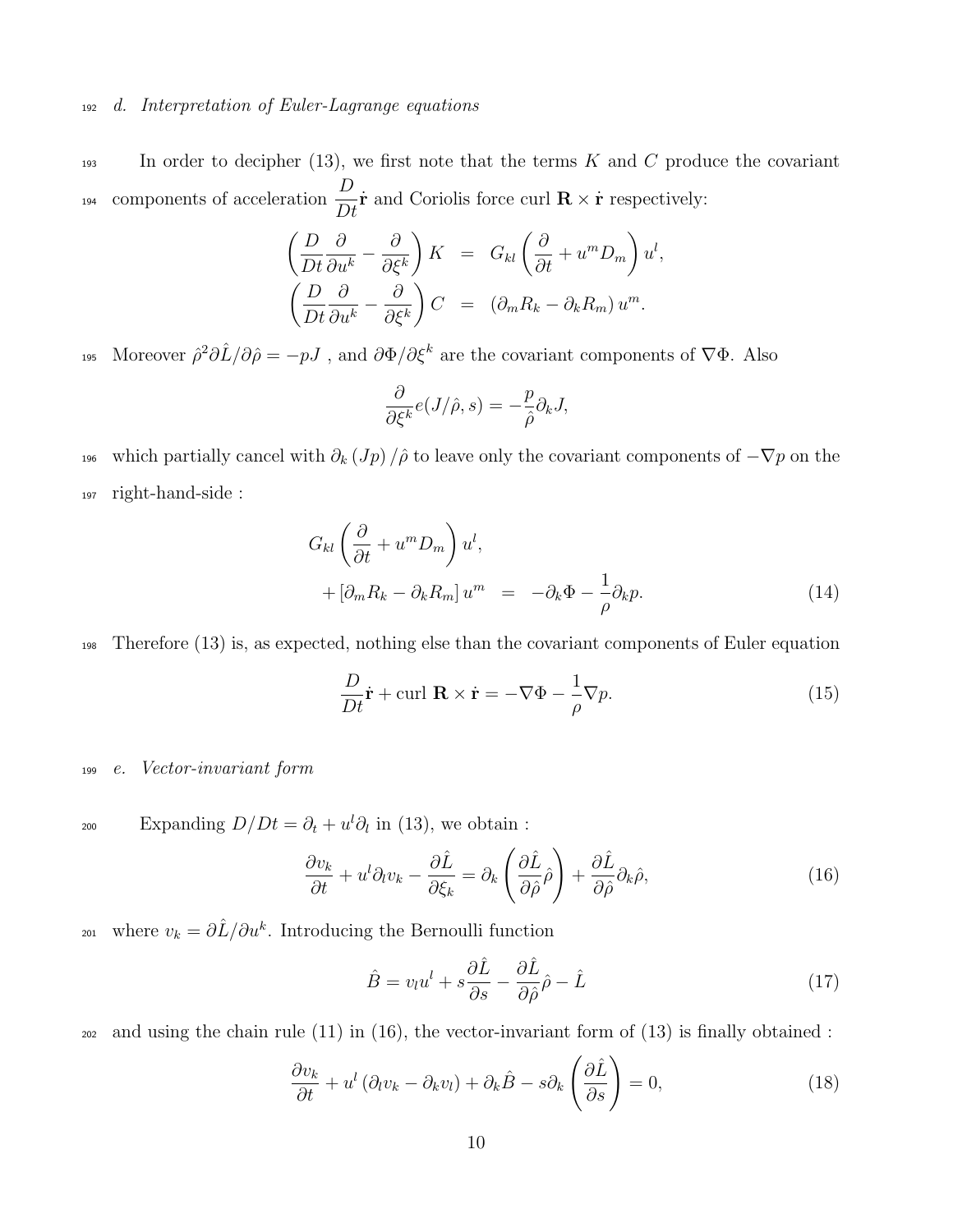203 Notice that  $v_k$  are the covariant components of absolute velocity  $\mathbf{R} + \dot{\mathbf{r}}$ , and  $\partial \hat{L}/\partial s =$  $_{204}$  -T. The thermodynamic contribution to the Bernoulli function (17) is Gibbs' free energy <sup>205</sup> *s∂* $\hat{L}/\partial s - \hat{\rho}\partial \hat{L}/\partial \hat{\rho} + e = e + \alpha p - Ts$ . For an ideal perfect gas this simplifies if one uses 206 potential entropy  $\theta(s)$  instead of s as a prognostic variable. Indeed (18-17) become

$$
\frac{\partial v_k}{\partial t} + u^l \left( \partial_l v_k - \partial_k v_l \right) + \partial_k \hat{B} - \theta \partial_k \left( \frac{\partial \hat{L}}{\partial \theta} \right) = 0,
$$

207

where now 
$$
\hat{B} = v_l u^l + \theta \frac{\partial \hat{L}}{\partial \theta} - \frac{\partial \hat{L}}{\partial \hat{\rho}} \hat{\rho} - \hat{L}.
$$

The thermodynamic contribution to  $\hat{B}$  is then  $e + \alpha p - \theta \pi$  which vanishes in the particular case of perfect gas :  $e + \alpha p = c_p T = \theta \pi$ , where  $c_p$  is the specific heat at constant pressure and  $\pi = \partial e/\partial \theta$  is the Exner function. Then  $\hat{B} = v_l u^l - K - C + \Phi = \frac{1}{2}$ 210 and  $\pi = \partial e / \partial \theta$  is the Exner function. Then  $\hat{B} = v_l u^l - K - C + \Phi = \frac{1}{2} G_{kl} u^k u^l + \Phi$ . One <sup>211</sup> recovers therefore the well-known vector-invariant form of (15) :

$$
\partial_t \dot{\mathbf{r}} + \text{curl } (\mathbf{R} + \dot{\mathbf{r}}) \times \dot{\mathbf{r}} + \nabla \left( \frac{\dot{\mathbf{r}}^2}{2} + \Phi \right) + \theta \nabla \pi = 0.
$$

 This form is often derived from the advective form (15) by algebraic manipulations and 213 using  $\alpha dp = \theta d\pi$ . However it is important to stress that  $\alpha dp = \theta d\pi$  holds for an ideal perfect gas only and that for a general equation of state thermodynamics will contribute to the Bernoulli function. There is then no obvious advantage to using potential temperature instead of entropy. The vector-invariant form can also be obtained directly and naturally from Hamilton's principle of least action using the Lie derivative formulation of Holm et al.  $218 \quad (2002)$ .

#### <sup>219</sup> f. Conservation laws

<sup>220</sup> We now briefly state the conservation properties of (13). Due to Noether's theorem and 221 invariance of the Lagrangian  $\hat{L}$  with respect to time, conservation of energy is expected. Due <sub>222</sub> to the restricted form (2) that we consider for  $\hat{L}$ , the action is invariant under parcel rela-<sup>223</sup> belling, which implies the conservation of Ertel's potential vorticity (Newcomb 1967; Salmon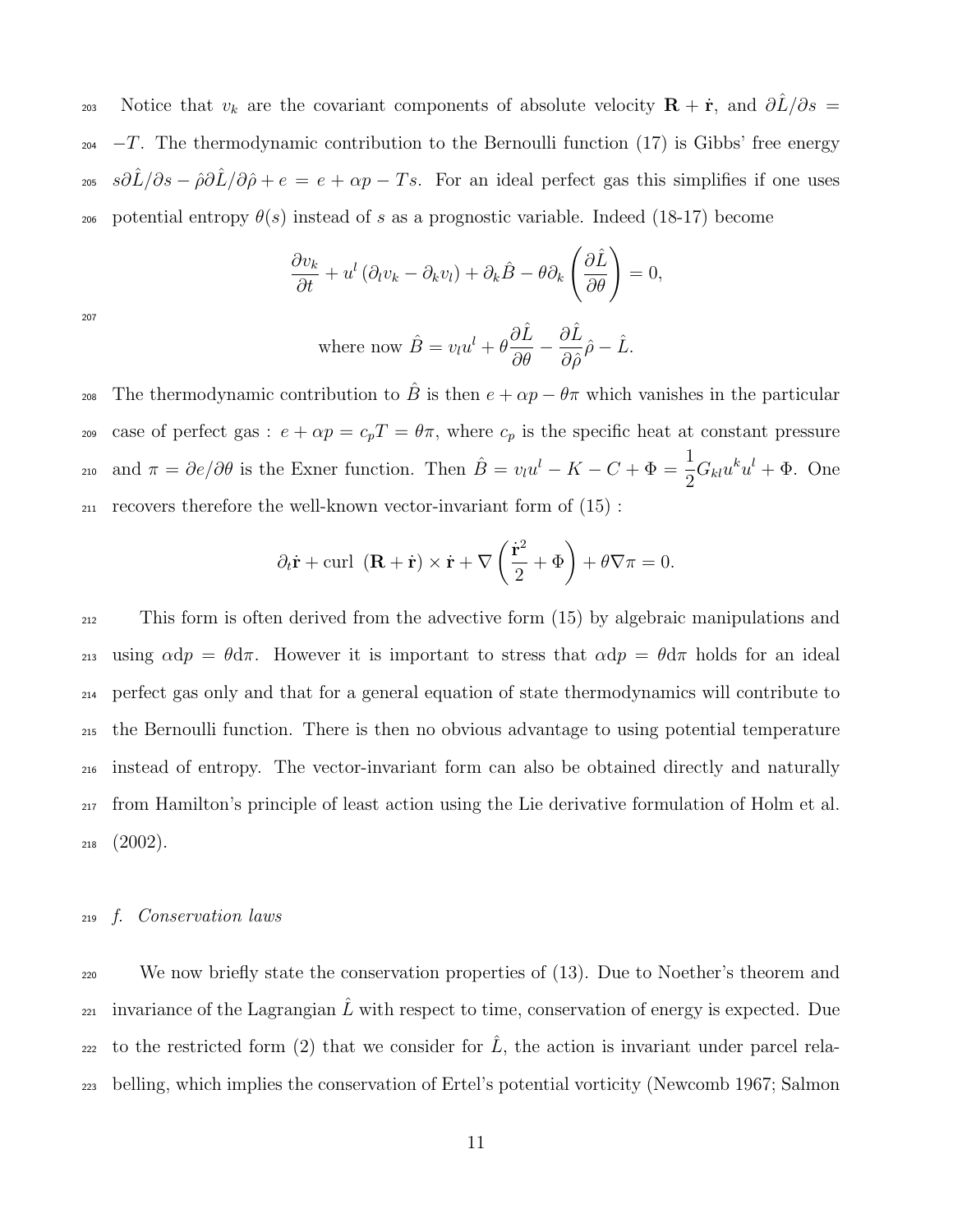$224$  1988; Müller 1995; Padhye and Morrison 1996). If the geopotential is zonally-symmetric con-<sup>225</sup> servation of AAM should hold. We now provide explicit derivations of these expected results. <sup>226</sup> Absolute and potential vorticity are defined as

$$
J\omega^k = \epsilon^{klm} \partial_l v_k, \quad \eta = \frac{J\omega^k \partial_k s}{\hat{\rho}},
$$

<sup>227</sup> where  $\epsilon^{klm}$  is totally antisymmetric. Using the vector-invariant form (18), an expression for <sup>228</sup>  $\partial_t (J\omega^k)$  is derived. Combining this expression with the evolution equation for  $\partial_k s$  obtained <sup>229</sup> by differentiating (4) and with the mass budget (6) yields the Lagrangian conservation of <sup>230</sup> potential vorticity :

$$
\frac{D\eta}{Dt} = 0.
$$

<sup>231</sup> These algebraic manipulations are strictly identical to the Cartesian case (Vallis 2006).

<sup>232</sup> The local energy budget is :

$$
\frac{\partial \hat{E}}{\partial t} + \frac{\partial}{\partial \xi^k} \left( \left( \hat{E} + Jp \right) u^k \right) = 0, \tag{19}
$$

233

where 
$$
\hat{E} = \hat{\rho}E
$$
,  
\n
$$
E = u^k v_k - \hat{L} = K + \Phi(\xi^k) + e\left(\frac{J}{\hat{\rho}}, s\right).
$$

<sup>234</sup> Indeed using the chain rule :

$$
\frac{DE}{Dt} = u^k \frac{Dv_k}{Dt} + v_k \frac{Du^k}{Dt} - \frac{\partial \hat{L}}{\partial \xi^k} u^k - \frac{\partial \hat{L}}{\partial u^k} \frac{Du^k}{Dt} - \frac{\partial \hat{L}}{\partial \hat{\rho}} \frac{D\hat{\rho}}{Dt},
$$

<sup>235</sup> and using the Euler-Lagrange equations of motion, (19) follows.

236 To derive the AAM budget, we multiply (13) by  $\hat{\rho}$  to obtain :

$$
\frac{\partial}{\partial t} \left( \hat{\rho} v_k \right) + \partial_l \left( \hat{\rho} u^l v_k \right) + \partial_k (Jp) = \hat{\rho} \frac{\partial \hat{L}}{\partial \xi^k}.
$$
\n(20)

237 Therefore, apart from boundary terms,  $\int v_k \, \mathrm{d}m$  is conserved provided the source term on the 238 r.h.s of (20) vanishes. If the coordinate system is zonally-symmetric, i.e.  $\xi^1$  is longitude,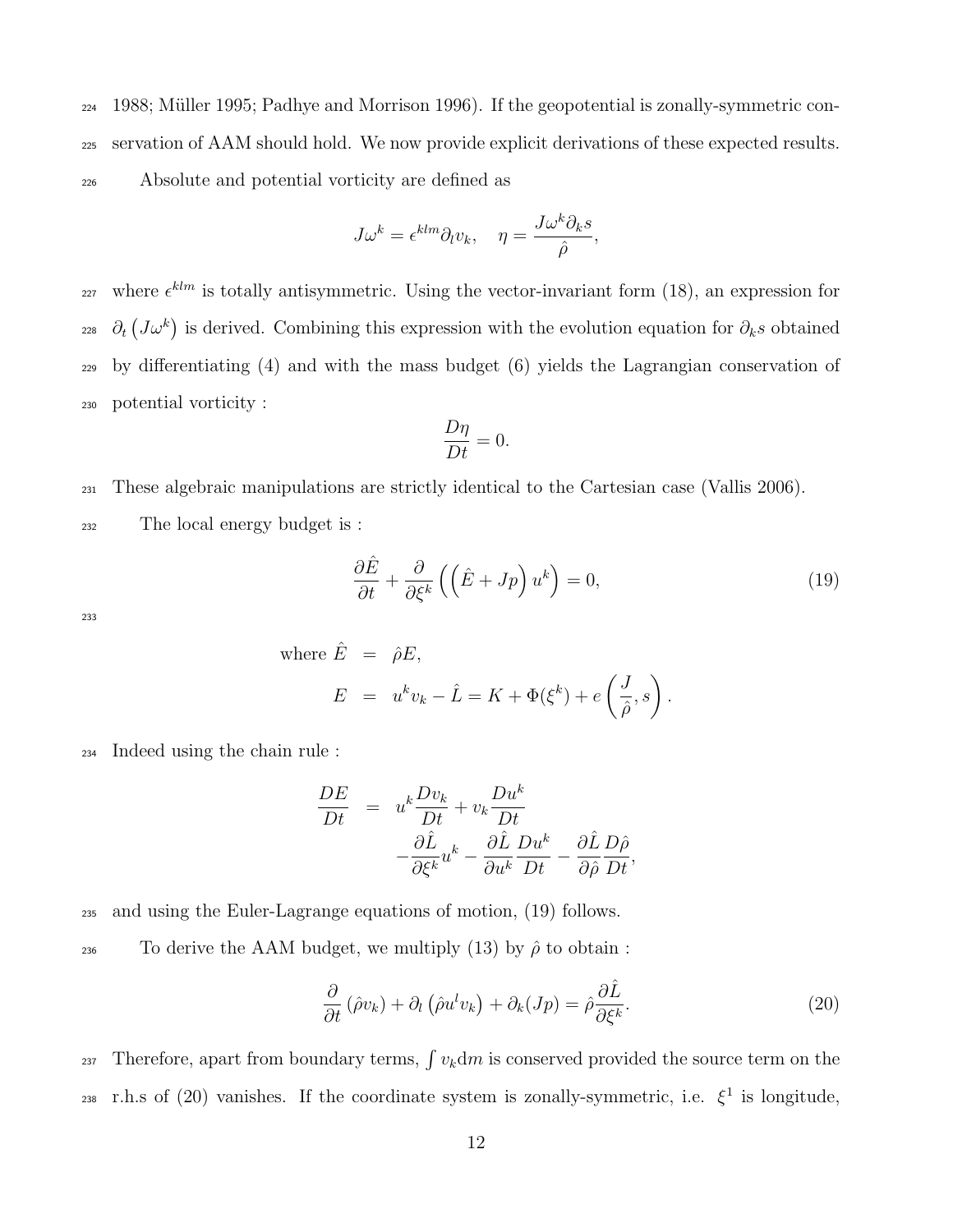<sup>239</sup>  $\partial_1 G_{kl} = 0$  and  $\partial_1 R_k = 0$ , the source term for  $\int v_1 dm$  reduces to  $\hat{\rho} \partial_1 \Phi$ . Hence  $\int v_1 dm$  is <sup>240</sup> conserved if the geopotential is zonally-symmetric.

 Not much seems to have been achieved at this point, since (13) only restates the well- known compressible Euler equations, together with their conservation properties. However we are now in a position to make approximations without jeopardizing the conservation properties. Indeed the vector-invariant form (18) and the conservation laws for energy, po- tential vorticity and AAM depend only on the equations of motion taking the Euler-Lagrange <sup>246</sup> form (13), but not on the details of the Lagrangian  $\hat{L}$ . We can therefore approximate  $\hat{L}$  as <sup>247</sup> we wish. Especially the metric tensor  $G_{kl}$ , the covariant components of planetary velocity <sup>248</sup>  $R_k = G_{kl}R^l$  and the Jacobian J can be approximated, and these approximations can be made independently.

<sup>250</sup> Useful and accurate approximations will take place in a coordinate system adapted to <sup>251</sup> the dominance of the gravitational force in geophysical flows. Such a coordinate system, <sup>252</sup> where the geopotential depends only on  $\xi^3$ , is constructed in the next section.

### <sup>253</sup> 3. Geopotential-based curvilinear coordinates

<sup>254</sup> With a non-spherical geopotential one must distinguish between the radial direction 255 parallel to r, and the vertical direction along  $\nabla \Phi$ . Similarly one distinguishes between the 256 tangential directions, orthogonal to r, and the horizontal directions, orthogonal to  $\nabla \Phi$ . In 257 this section we examine the construction of curvilinear coordinates  $\xi^1, \xi^2, \xi^3$  where

 $\bullet$  the geopotential depends only on  $\xi^3$ , and therefore the third direction is vertical

• furthermore the directions  $\xi^1, \xi^2$  are horizontal, hence  $G_{13} = G_{23} = 0$ .

260 We now need to distinguish between horizontal  $(k = 1, 2)$  and vertical directions  $(k = 3)$ , 261 and use indices  $i, j = 1, 2$  instead of k, l. The problem boils down to finding a mapping 262  $(\xi^1, \xi^2, \xi^3) \mapsto \mathbf{r}$  such that  $\partial_3 \mathbf{r} \parallel \nabla \Phi$  and  $\partial_i \mathbf{r} \cdot \partial_3 \mathbf{r} = 0$ . We first show how a construction can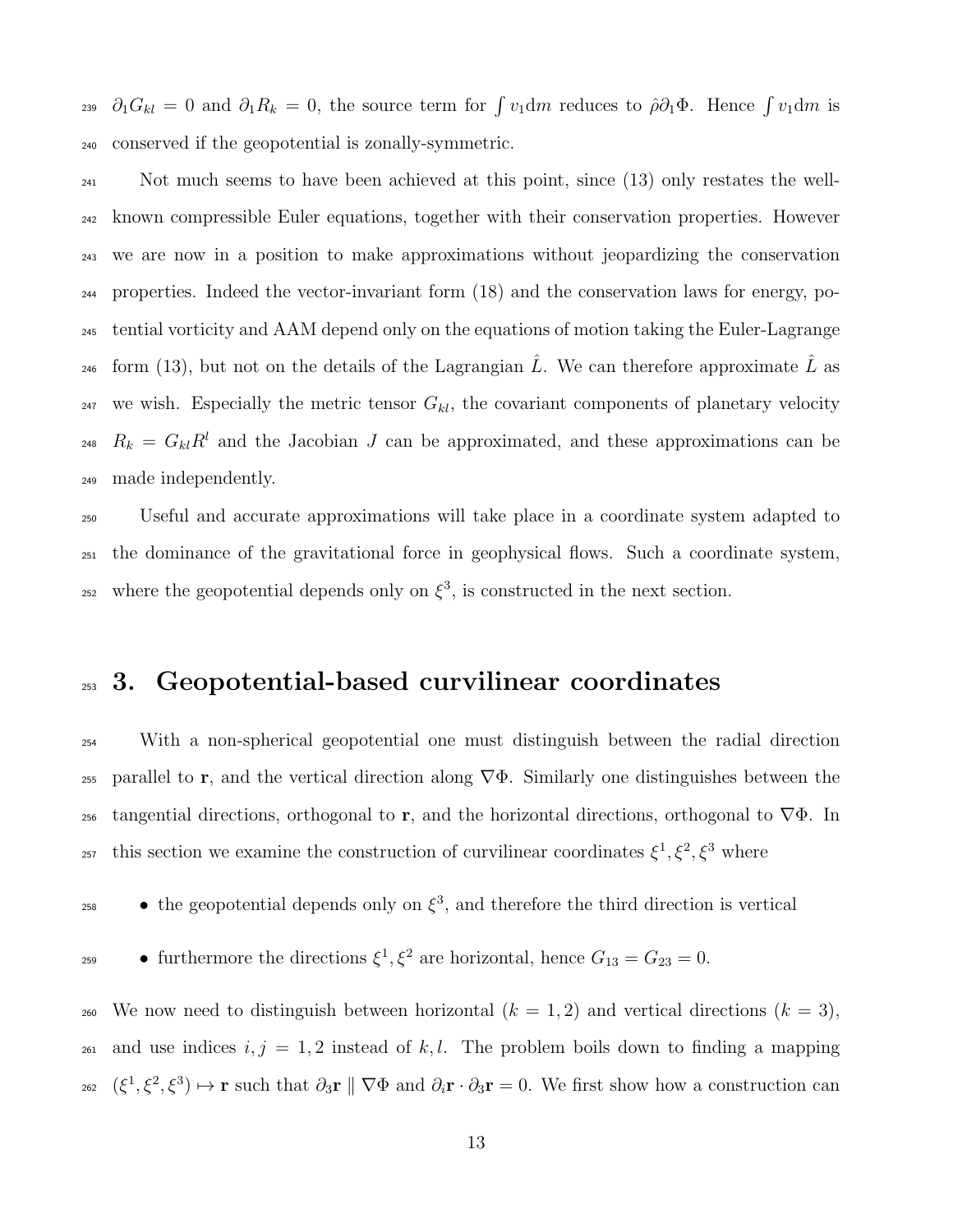263 in principle be found with a general geopotential  $\Phi(\mathbf{r})$ . Then an approximate but explicit <sup>264</sup> construction is sketched, and implemented for a specific, zonally-symmetric geopotential <sup>265</sup> taking into account the leading aspherical corrections of the Earth geopotential.

#### <sup>266</sup> a. General geopotential field

267 Let  $\Phi(\xi^3)$  be the desired dependance of  $\Phi$  on  $\xi^3$ , and  $\Phi_{ref} = \Phi(\xi_{ref}^3)$  a reference geopo-<sup>268</sup> tential. It is generally possible, although not necessarily simple in practice to find a system 269 of curvilinear coordinates  $\xi^1, \xi^2$  on the geoid  $\Phi = \Phi_{ref}$ , i.e. a mapping  $(\xi^1, \xi^2) \mapsto \mathbf{r}_{ref}$  such <sup>270</sup> that  $\Phi(\mathbf{r}_{ref}(\xi^1,\xi^2)) = \Phi_{ref}$ . Notice that such a coordinate system must have singularities, <sup>271</sup> like the pole for standard longitude-latitude coordinates. Rigorously, one must consider sev-<sup>272</sup> eral such curvilinear systems and patch them together to cover the whole sphere/spheroid. <sup>273</sup> This procedure is unambiguous provided one manipulates only expressions that transform <sup>274</sup> properly under a change of curvilinear coordinates. This is what we do in sections 4 and <sup>275</sup> 5. In fact, although we do not do it here, it is possible to adopt an intrinsic formulation of <sup>276</sup> all that follows by replacing the coordinates  $\xi^1$  and  $\xi^2$  by a vector **n** belonging to the unit <sup>277</sup> sphere. Now let us follow the vertical curve passing through  $\mathbf{r}_{ref}(\xi^1, \xi^2)$ , i.e. integrate :

$$
\partial_3 \mathbf{r} = \frac{\nabla \Phi}{\|\nabla \Phi\|^2} \frac{d\Phi}{d\xi^3}, \quad \mathbf{r}(\xi^1, \xi^2, \xi_{ref}^3) = \mathbf{r}_{ref}(\xi^1, \xi^2).
$$
 (21)

<sup>278</sup> Then

$$
\frac{\partial}{\partial \xi^3} \Phi \left( \mathbf{r} \left( \xi^k \right) \right) = \frac{\mathrm{d} \Phi}{\mathrm{d} \xi^3} \qquad \Rightarrow \Phi \left( \mathbf{r} \left( \xi^k \right) \right) = \Phi(\xi^3)
$$

<sup>279</sup> which implies  $\partial_i \mathbf{r} \cdot \partial_3 \mathbf{r} = 0$ .

280 Notice that even if  $(\xi^1, \xi^2)$  is orthogonal on the reference surface, nothing can be said <sup>281</sup> when  $\xi^3 \neq \xi_{ref}^3$ . In the sequel we do not assume  $G_{12} = 0$ , although it is possible to obtain <sup>282</sup>  $G_{12} = 0$  when the geopotential is zonally-symmetric.

Furthermore (21) does not guarantee that the mapping  $(\xi^k) \mapsto \mathbf{r}(\xi^k)$  is invertible. Since <sup>284</sup> it clearly is for a spherical geopotential, and the actual geopotential is close to spherical, we <sup>285</sup> assume that a breakdown does not occur in the spatial domain of interest.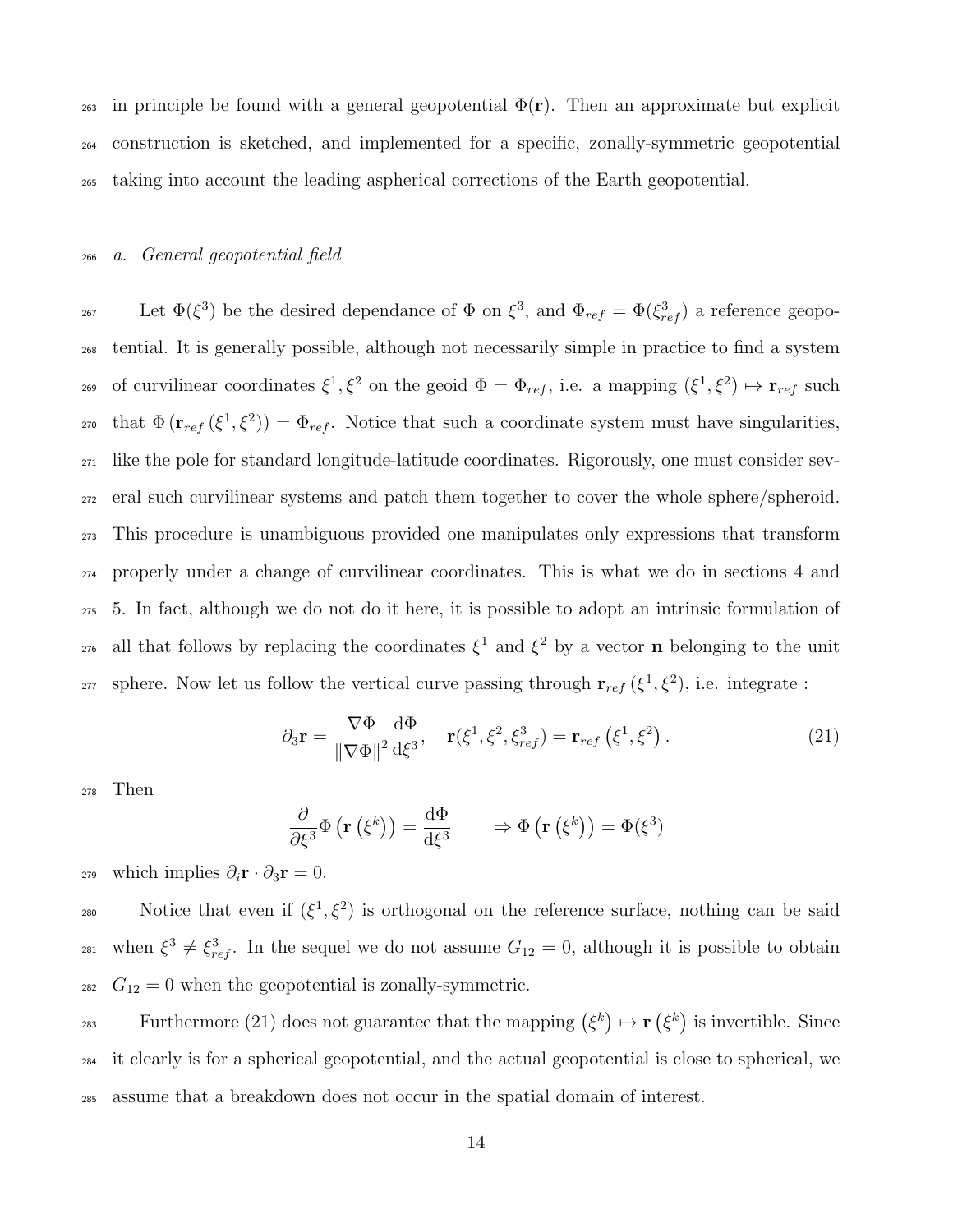In the previous subsection 3.a, a general shape of the geopotential is considered. However since the Earth and more generally telluric planets are quite well described by a sphere, it can be sufficient and more explicit to construct  $r(\xi^k)$  by a perturbative procedure starting from a spherical geometry.

291 Let us remind that geopotential  $\Phi(\mathbf{r})$  is defined as the sum of the gravitational and <sup>292</sup> centrifugal potentials

$$
\Phi(\mathbf{r}) = V(\mathbf{r}) - \frac{1}{2} \left\| \mathbf{\Omega} \times \mathbf{r} \right\|^2.
$$
 (22)

293 Assuming  $r = ||\mathbf{r}||$  is of order  $O(a)$  with a a suitably defined planetary radius, V is of order <sup>294</sup> g<sub>0</sub>a where  $\|\nabla V\| = O(g_0)$  at  $r = O(a)$ . The non-dimensional parameter

$$
\gamma = \frac{a\Omega^2}{g_0} \tag{23}
$$

<sup>295</sup> is typically small ( $\gamma \sim 1/300$  for the Earth). Since  $\gamma$  measures the relative strength of <sup>296</sup> centrifugal and gravitational accelerations, it also defines the order of magnitude of the  $_{297}$  planetary ellipticity, and therefore the deviation of  $V(\bf{r})$  from spherical symmetry. Therefore 298 one can decompose  $\Phi/(ag_0)$  as

$$
\frac{\Phi}{ag_0} = \Phi_0(r/a) + \gamma \Phi_1(\mathbf{r}/a) + \dots \tag{24}
$$

where  $\Phi_0(r/a) = (r/a)^{-1}$ , and  $\Phi_1$  collects the non-spherical part of the gravitational potential <sup>300</sup> and the centrifugal potential. We can now explicitly construct a corresponding expansion of 301  $\mathbf{r}(\xi^k)$  in powers of  $\gamma$ 

$$
\mathbf{r}\left(\xi^{k}\right) = R\left(\xi^{3}\right)\mathbf{r}_{0}\left(\xi^{i}\right) + \gamma\mathbf{r}_{1}\left(\xi^{k}\right) + \dots \tag{25}
$$

<sup>302</sup> satisfying, order by order :

$$
\Phi(\mathbf{r}(\xi^k)) = \overline{\Phi}(\xi^3), \qquad \partial_3 \mathbf{r} \cdot \partial_i \mathbf{r} = 0.
$$

303 The leading order is satisfied if  $r_0$  defines curvilinear coordinates on the unit sphere and 304  $ag_0\Phi_0(R(\xi^3)) = \overline{\Phi}(\xi^3)$ , i.e.  $R(\xi^3) = g_0a^2/\overline{\Phi}(\xi^3)$ . At order  $\gamma$ :

$$
\frac{\Phi}{ag_0} = \frac{a}{R} - \gamma \mathbf{r}_0 \cdot \mathbf{r}_1 \frac{a}{R^2} + \gamma \Phi_1 (R \mathbf{r}_0),
$$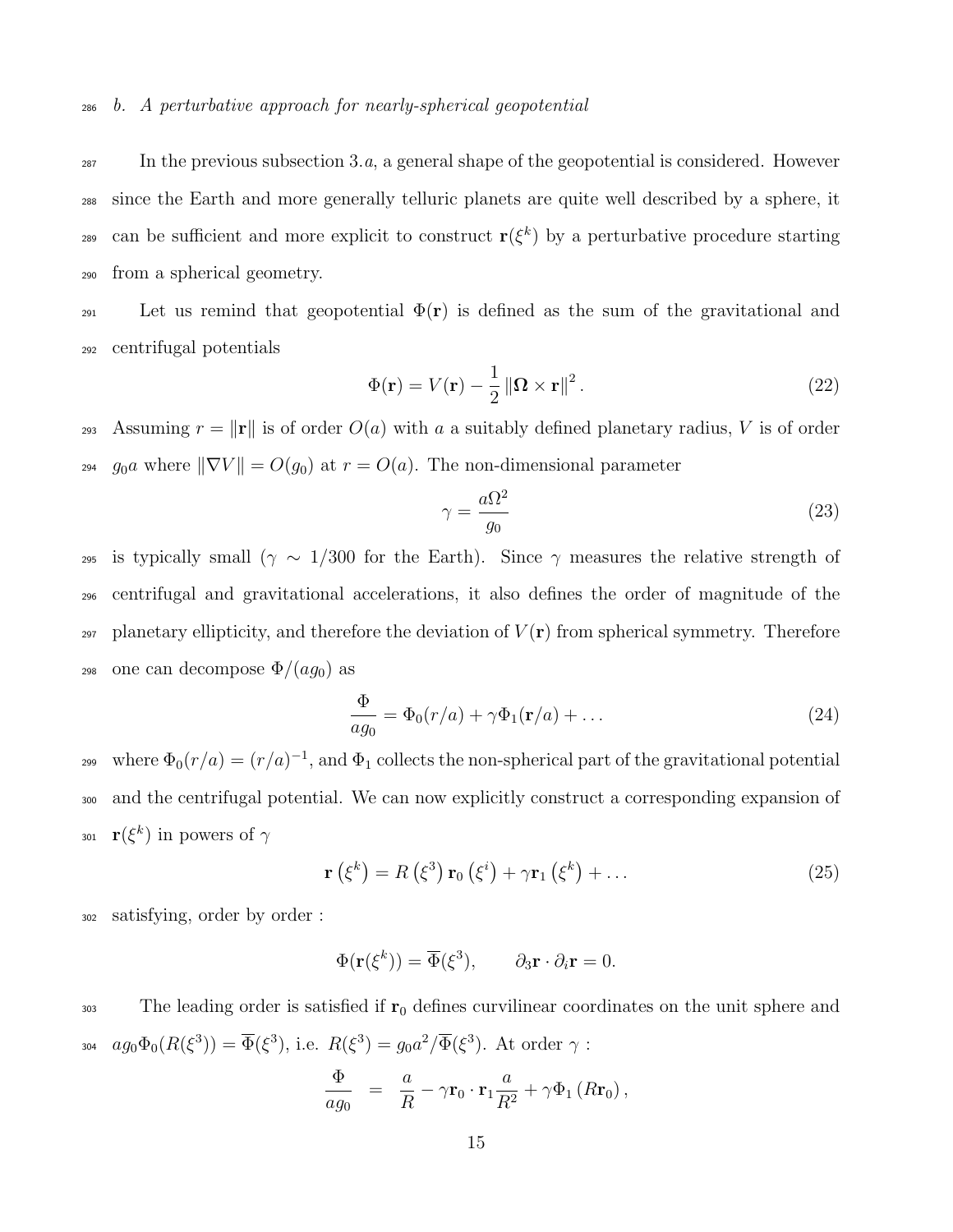305 hence the condition  $\Phi(\mathbf{r}(\xi^k)) = \overline{\Phi}(\xi^3)$  determines the radial part of the correction  $\mathbf{r}_1$ :

$$
\mathbf{r}_0 \cdot \mathbf{r}_1 = \frac{R^2}{a} \Phi_1(R\mathbf{r}_0), \qquad (26)
$$

306 while a tangential correction is required to maintain orthogonality  $\partial_3 \mathbf{r} \cdot \partial_i \mathbf{r} = 0$ :

$$
R\partial_3 \mathbf{r}_1 \cdot \partial_i \mathbf{r}_0 = -\frac{dR}{d\xi^3} \mathbf{r}_0 \cdot \partial_i \mathbf{r}_1
$$
  
= 
$$
\frac{dR}{d\xi^3} (\mathbf{r}_1 \cdot \partial_i \mathbf{r}_0 - \partial_i (\mathbf{r}_0 \cdot \mathbf{r}_1)).
$$

<sup>307</sup> Differentiating (26) :

$$
\mathbf{r}_0 \cdot \partial_3 \mathbf{r}_1 = \partial_3 \left( \frac{R^2}{a} \Phi_1 \left( R \mathbf{r}_0 \right) \right),
$$

308 all covariant components of  $\partial_3r_1$  in the basis  $(\partial_1r_0, \partial_2r_0, r_0)$  are known as a function of  $r_1$ and  $\xi^3$ . Therefore at fixed  $\xi^1, \xi^2$ , we face a simple ordinary differential equation for  $\mathbf{r}_1(\xi^3)$ . 310 If  $\Phi_1$  is given as a sum of spherical harmonics, each with a power-law dependance on r, an <sup>311</sup> explicit solution can be found. We provide an example in the next subsection.

#### <sup>312</sup> c. A simple set of nearly-spherical coordinates

313 We now apply the procedure outlined in subsection 3.b to the dominant terms considered <sup>314</sup> by White et al. (2008) :

$$
\frac{\Phi}{g_0 a} = \frac{a}{r} + \gamma \left[ \alpha_1 \left( \frac{a}{r} \right)^3 \left( \sin^2 \chi - \frac{1}{3} \right) + \alpha_2 \left( \frac{r}{a} \right)^2 \cos^2 \chi \right],\tag{27}
$$

where  $\alpha_1, \alpha_2$  are  $O(1)$  constants and  $\chi$  is the geocentric latitude such that:

$$
\mathbf{r} = r \left( \cos \lambda \cos \chi \mathbf{e}_x + \sin \lambda \cos \chi \mathbf{e}_y + \sin \chi \mathbf{e}_z \right).
$$

<sup>315</sup> This geopotential is zonally-symmetric. To define  $r_0$  and express  $r_1$  we use longitude-316 latitude coordinates, i.e.  $\xi^1 = \lambda$ ,  $\xi^2 = \phi$ ,  $\xi^3 = \xi$  and

$$
\mathbf{r}_0 = \mathbf{e}_R = \cos \lambda \cos \phi \mathbf{e}_x + \sin \lambda \cos \phi \mathbf{e}_y + \sin \phi \mathbf{e}_z,
$$
  
\n
$$
\partial_{\phi} \mathbf{r}_0 = \mathbf{e}_{\phi} = -\cos \lambda \sin \phi \mathbf{e}_x - \sin \lambda \sin \phi \mathbf{e}_y + \cos \phi \mathbf{e}_z,
$$
  
\n
$$
\mathbf{r}_1 = a_{\phi} (\phi, \xi) \mathbf{e}_{\phi} + a_R (\phi, \xi) \mathbf{e}_R.
$$
\n(28)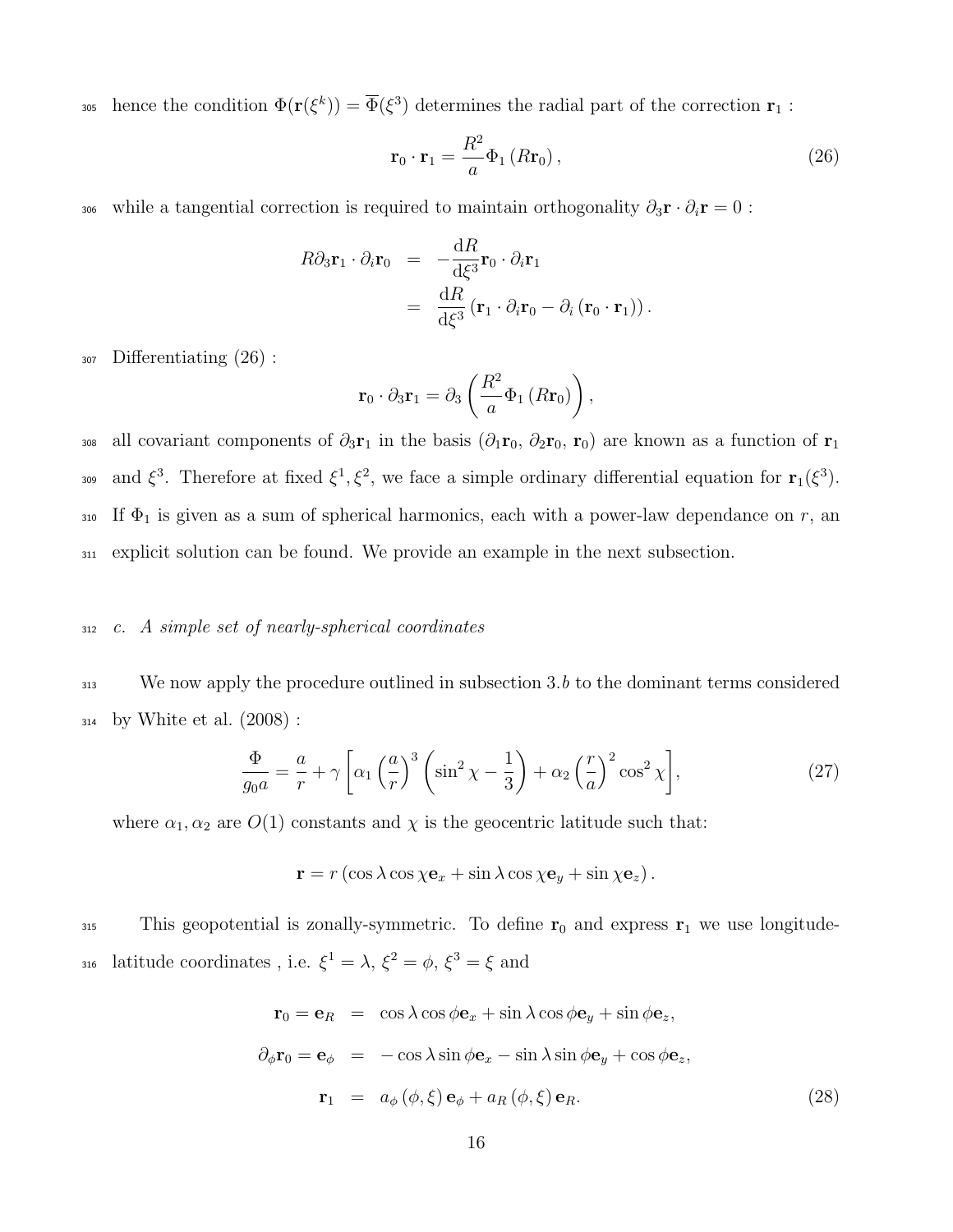$_{317}$  Now, neglecting terms  $O(\gamma^2)$  and using expansion (25):

$$
\frac{\partial \mathbf{r}}{\partial \xi} = \frac{dR}{d\xi} \mathbf{r}_0 + \gamma \left( \frac{\partial a_{\phi}}{\partial \xi} \mathbf{e}_{\phi} + \frac{\partial a_R}{\partial \xi} \mathbf{e}_R \right), \n\frac{\partial \mathbf{r}}{\partial \phi} = Re_{\phi} + \gamma \left( \frac{\partial a_{\phi}}{\partial \phi} \mathbf{e}_{\phi} + \frac{\partial a_R}{\partial \phi} \mathbf{e}_R - a_{\phi} \mathbf{e}_R + a_R \mathbf{e}_{\phi} \right),
$$
\n(29)

318

$$
\frac{\partial \mathbf{r}}{\partial \xi} \cdot \frac{\partial \mathbf{r}}{\partial \phi} = \gamma \frac{\mathrm{d}R}{\mathrm{d}\xi} \left( \frac{\partial a_R}{\partial \phi} - a_\phi \right) + \gamma R \frac{\partial a_\phi}{\partial \xi},
$$
  

$$
= \gamma R^2 \left[ \frac{\partial}{\partial \xi} \left( \frac{a_\phi}{R} \right) - \frac{\partial}{\partial \phi} \left( R^{-2} \frac{\mathrm{d}R}{\mathrm{d}\xi} a_R \right) \right],
$$

319 and a way to satisfy  $(\partial \mathbf{r}/\partial \xi) \cdot (\partial \mathbf{r}/\partial \phi) = 0$  is to introduce the non-dimensional potential 320  $\psi(\phi, R)$  such that

$$
a_{\phi} = R \frac{\partial \psi}{\partial \phi}, \qquad a_R = R^2 \frac{\partial \psi}{\partial R}.
$$
\n(30)

321 Finally  $\psi$  is determined by the condition that  $\Phi(\mathbf{r}(\lambda,\phi,\xi)) = \overline{\Phi}(\xi)$ . At leading order this 322 implies  $\overline{\Phi}(\xi) = ag_0\Phi_0(R(\xi))$  while at order  $\gamma$  we obtain :

$$
\frac{\partial \psi}{\partial R} = -R^{-2}a_R = -R^{-2} \left(\frac{d\Phi_0}{dR}\right)^{-1} \Phi_1,
$$
\n
$$
a\frac{\partial \psi}{\partial R} = \alpha_1 \left(\frac{a}{R}\right)^3 \left(\sin^2 \phi - \frac{1}{3}\right) + \alpha_2 \left(\frac{R}{a}\right)^2 \cos^2 \phi,
$$
\n
$$
\psi = -\frac{\alpha_1}{2} \left(\frac{a}{R}\right)^2 \left(\sin^2 \phi - \frac{1}{3}\right) + \frac{\alpha_2}{3} \left(\frac{R}{a}\right)^3 \cos^2 \phi.
$$
\n(31)

323 Notice that the coordinate system defined by  $(25,28,30,31)$  is horizontally orthogonal, i.e. 324  $(\partial \mathbf{r}/\partial \phi) \cdot (\partial \mathbf{r}/\partial \lambda) = 0$ . As noted before, this seems to be allowed only by a zonally-symmetric <sup>325</sup> geopotential.

### 326 4. Approximations

<sup>327</sup> In (13) no approximation has been made to the fully compressible Euler equations. How-<sup>328</sup> ever if we use a geopotential-based coordinate system as defined and constructed in section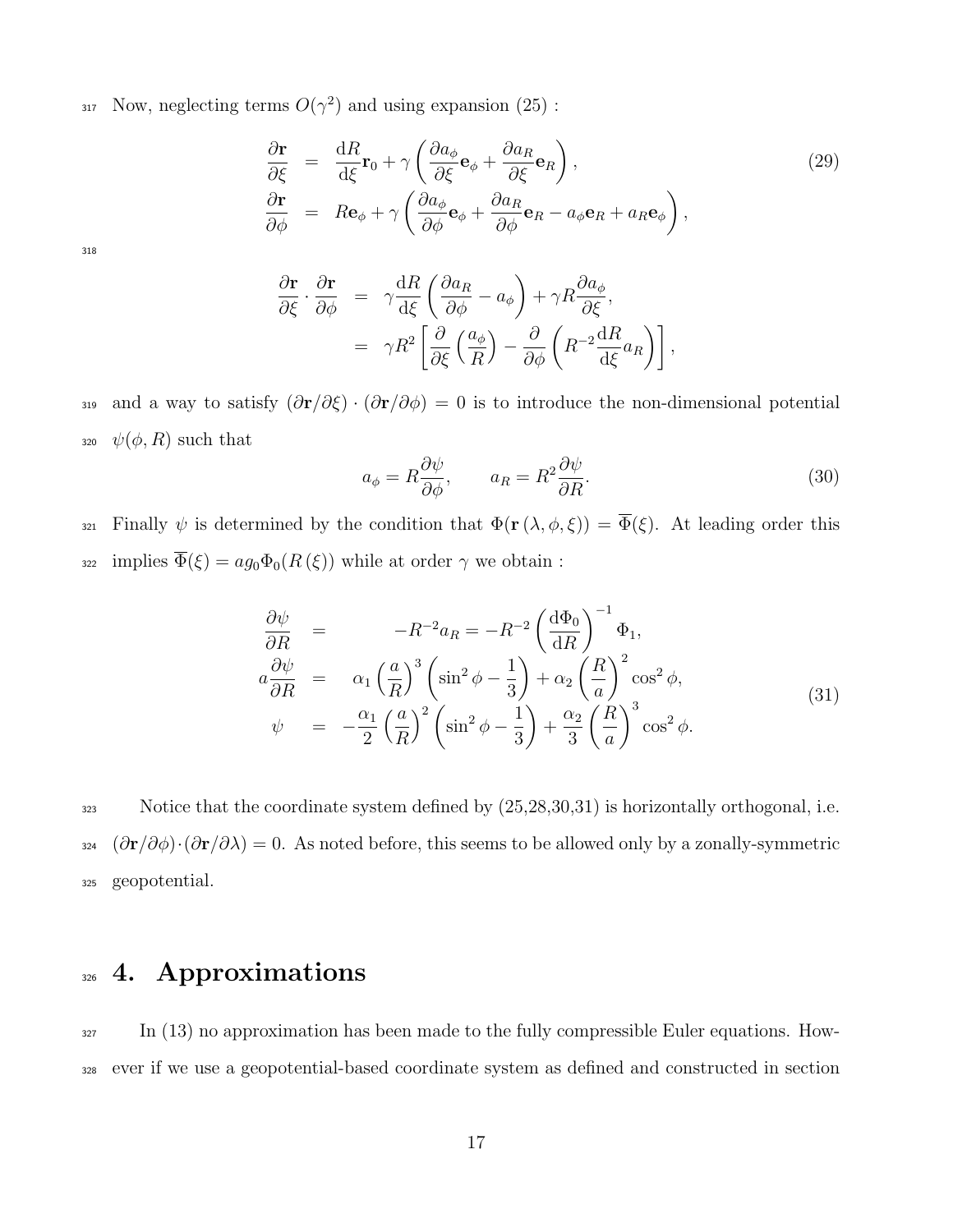329 3 (i.e.  $\partial_i \Phi = 0$  and  $G_{i3} = 0$ ), the kinetic energy and Euler-Lagrange equations (14) become <sup>330</sup> :

 $K =$ 

1

331

$$
K = \frac{1}{2} G_{ij} u^i u^j + \frac{1}{2} G_{33} u^3 u^3,
$$
  

$$
\left(\frac{D}{Dt} \frac{\partial}{\partial u^i} - \frac{\partial}{\partial \xi^i}\right) K
$$
  

$$
+ \left[\partial_m R_i - \partial_i R_m\right] u^m = -\frac{1}{\rho} \partial_i p,
$$
  

$$
\left(\frac{D}{Dt} \frac{\partial}{\partial u^3} - \frac{\partial}{\partial \xi^3}\right) K
$$
  

$$
+ \left[\partial_m R_3 - \partial_3 R_m\right] u^m = -\partial_3 \Phi - \frac{1}{\rho} \partial_3 p,
$$
 (33)

332 where we remind that  $i, j = 1, 2$  while  $m = 1, 2, 3$ . Notice that, for the sake of completeness, 333 we keep  $R_3 \neq 0$ . However  $R_3 = 0$  as soon as the geopotential is zonally-symmetric, which <sup>334</sup> seems a good enough approximation for the vast majority of applications. Equations of 335 motion (32)-(33) are written in terms of relative kinetic energy  $K$ , Coriolis force and pressure <sup>336</sup> gradient. In the sequel, we emphasize for each kind of approximation how they approximate <sup>337</sup> each of these three terms.

338 The main improvement is that gravity  $\partial_3\Phi$  enters only the third equation of motion. This will simplify the derivation of usual approximations, and allow the derivation of new ones, while preserving dynamical consistency. We first show how the introduction of a hydro-341 static switch  $\delta_{\text{NH}}$  into the exact Lagrangian yields quasi-hydrostatic equations in a general, non-axisymmetric geopotential. Turning then to the shallow-atmosphere approximation, we recover and generalize previously obtained equations sets (White and Wood 2012; Tort and Dubos 2013).

#### <sup>345</sup> a. Quasi-hydrostatic approximation

<sup>346</sup> A defining feature of quasi-hydrostatic systems (White and Bromley 1995; White and <sup>347</sup> Wood 2012) is that the vertical balance loses its prognostic character and becomes a diag-348 nostic equation. (13) shows that this will be the case if  $\partial \hat{L}/\partial u^3 = 0$ . In the Lagrangian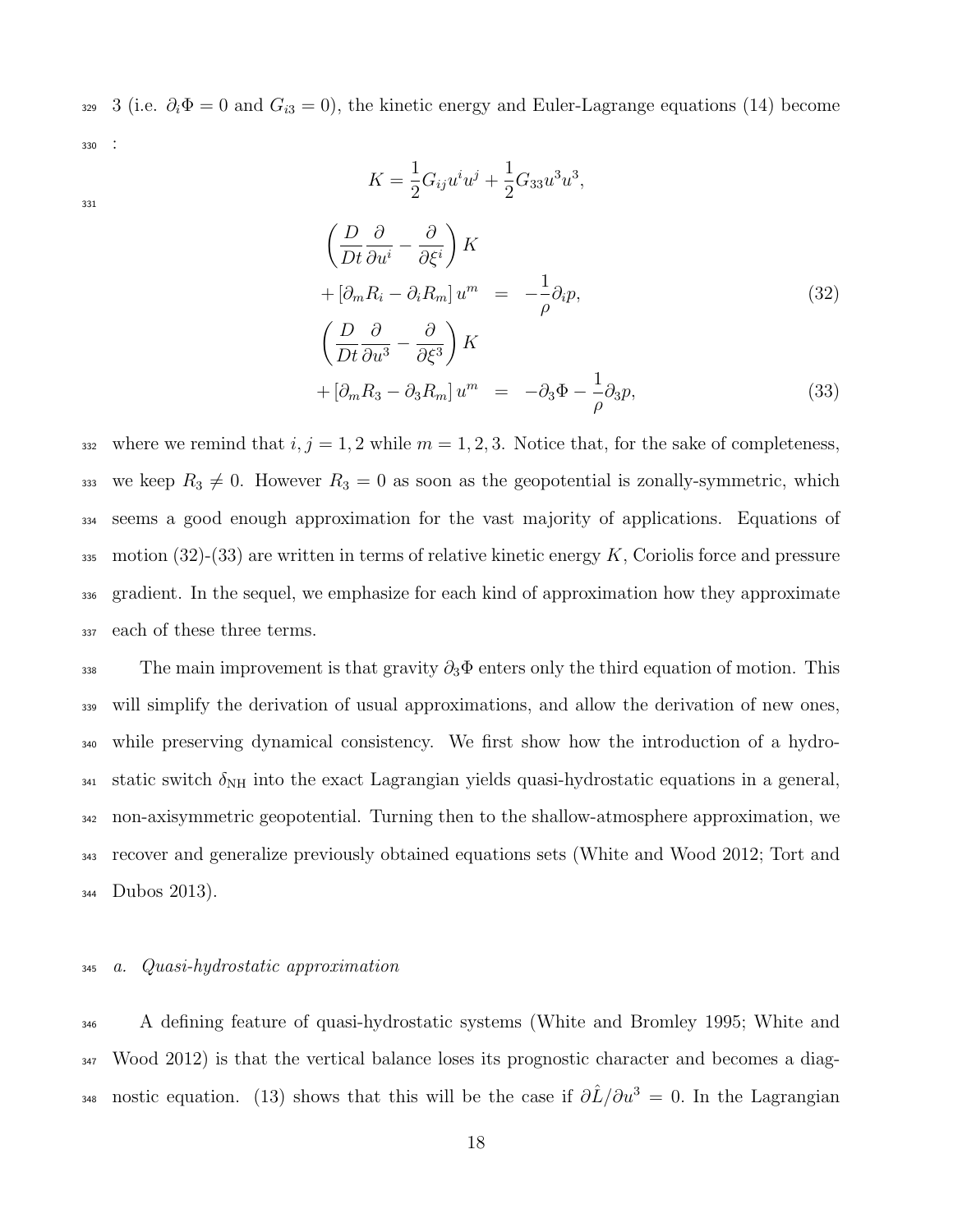density (7) only K and C depend on  $u^3$ . We therefore introduce a hydrostatic switch  $\delta_{NH}$  $_{350}$  and redefine the K and C as :

$$
K = \frac{1}{2}G_{ij}u^iu^j + \frac{\delta_{\text{NH}}}{2}G_{33}u^3u^3,
$$
  

$$
C = u^iR_j + \delta_{\text{NH}}u^3R_3.
$$

351 Setting  $\delta_{\text{NH}} = 1$  gives the full equation set while setting  $\delta_{\text{NH}} = 0$  modifies the vertical <sup>352</sup> momentum balance. From the energetic point of view, the total energy is now :

$$
E = \frac{1}{2}G_{ij}u^{i}u^{j} + \frac{\delta_{\text{NH}}}{2}G_{33}u^{3}u^{3} + \Phi + e.
$$

353 Hence by setting  $\delta_{\text{NH}} = 0$  the vertical kinetic energy is neglected from the energy budget, as feature of hydrostatic systems (Holm et al. 2002). From a physical point of view, neglecting vertical kinetic energy is equivalent to setting the inertia of the fluid to zero for vertical motion which imposes that vertical forces balance each other. As is well known, the ratio of vertical to horizontal velocity scales like the ratio of the vertical to horizontal characteristic scales of the flow, so that those terms should be retained to model small-scale flows.

<sup>359</sup> To compare with White and Wood (2012) we now obtain the evolution equations for the 360 physical components of velocity. For this the coordinates  $(\xi^k)$  need to be orthogonal, i.e.  $G_{12} = 0$ , which seems to require a zonally-symmetric geopotential. We therefore assume for 362 the remainder of this subsection that the geopotential is zonally-symmetric, hence  $R_3 = 0$ . Then it makes sense to define the metric factors  $h_k =$ √  $S_{363}$  Then it makes sense to define the metric factors  $h_k = \sqrt{G^{kk}}$ . The physical components of  $S_{364}$  velocity are then  $u_k = h_k u^k$  (the reader will note the absence of summation in the expressions 365 of  $h_k$  and  $u_k$  and that the notation  $u_k$  does not refer to the covariant components of relative  $1366$  *velocity*) and :

$$
\frac{D}{Dt}\frac{\partial K}{\partial u^i} - \frac{\partial K}{\partial \xi^i} = h_i \frac{Du_i}{Dt} + u^j \left( u^i h_i \partial_j h_i - u^j h_j \partial_i h_j \right) \n+ u^i u^3 h_i \partial_3 h_i - \delta_{\text{NH}} u^3 u^3 h_3 \partial_i h_3, \n\frac{D}{Dt}\frac{\partial K}{\partial u^3} - \frac{\partial K}{\partial \xi^3} = \delta_{\text{NH}} h_3 \left( \frac{Du_3}{D_t} + u^3 u^j \partial_j h_3 \right) \n- u^j u^j h_j \partial_3 h_j.
$$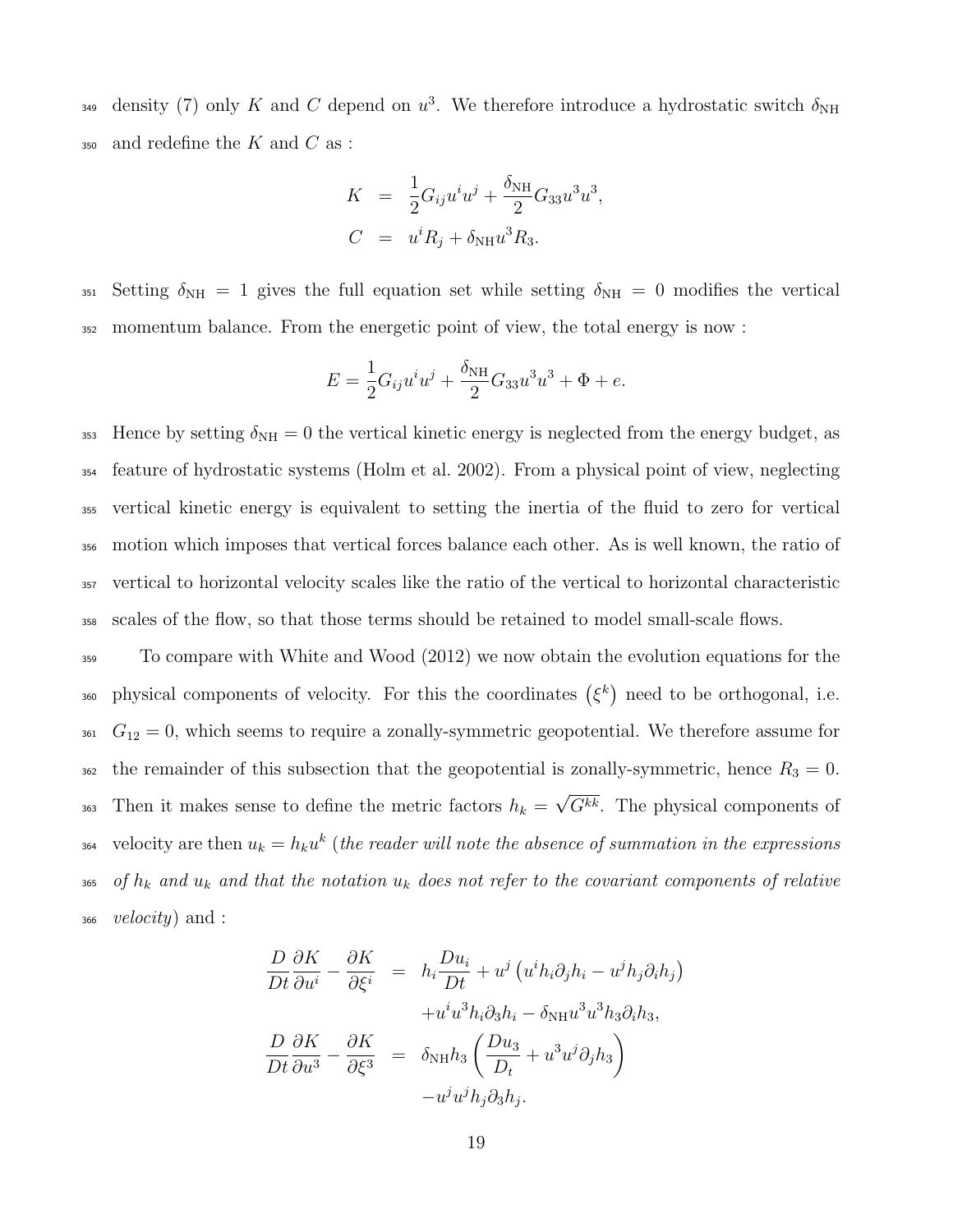- 367 Assuming now zonally-symmetric coordinates, i.e  $R_1 = \Omega h_1^2$ ,  $R_2 = R_3 = 0$ ,  $\partial_1 h_k = 0$ , the
- <sup>368</sup> Euler-Lagrange equations simplify to :

$$
h_{1} \frac{Du_{1}}{Dt} + u^{2}u^{1}h_{1}\partial_{2}h_{1} + u^{1}u^{3}h_{1}\partial_{3}h_{1} + 2\Omega h_{1} (u^{2}\partial_{2}h_{1} + u^{3}\partial_{3}h_{1}) = -\frac{1}{\rho}\partial_{1}p,
$$
  
\n
$$
h_{2} \frac{Du_{2}}{Dt} - u^{1}u^{1}h_{1}\partial_{2}h_{1} + u^{2}u^{3}h_{2}\partial_{3}h_{2} - \delta_{NH}u^{3}u^{3}h_{3}\partial_{2}h_{3} - 2\Omega h_{1}u^{1}\partial_{2}h_{1} = -\frac{1}{\rho}\partial_{2}p,
$$
  
\n
$$
\delta_{NH}h_{3} \left(\frac{Du_{3}}{D_{t}} + u^{3}u^{2}\partial_{2}h_{3}\right) - u^{j}u^{j}h_{j}\partial_{3}h_{j} - 2\Omega h_{1}\partial_{3}h_{1}u^{1} = -\frac{1}{\rho}\partial_{3}p - \partial_{3}\Phi.
$$
\n(34)

369 When  $\delta_{\text{NH}} = 1$ , (34) are precisely the non-hydrostatic equations (A.10-A.12) from White 370 and Wood (2012) while when  $\delta_{NH} = 0$  the quasi-hydrostatic (A.13-A.15) are recovered. 371 Notice that we have also checked that equations from Gates (2004) are recovered with oblate 372 spheroidal coordinates with  $(\xi^1, \xi^2, \xi^3) = (\lambda, \phi, \xi)$ :

$$
\mathbf{r} = c (\cosh \xi \cos \phi \cos \lambda \mathbf{e}_x + \cosh \xi \cos \phi \sin \lambda \mathbf{e}_y + \sinh \xi \sin \phi \mathbf{e}_z).
$$
 (35)

<sup>373</sup> Compared to the derivation by White and Wood (2012), we arrive here straightforwardly at <sup>374</sup> several non-trivial results :

- the necessity to neglect  $u^3u^2\partial_2h_3$  in the quasi-hydrostatic equations follows necessarily <sup>376</sup> from the neglect of vertical kinetic energy in the Lagrangian, while White and Wood <sup>377</sup> (2012) needed to reason on the energy budget to justify it.
- 

<sup>378</sup> • the expression of the Coriolis force in terms of  $\partial_2 h_1$  and  $\partial_3 h_1$  derives naturally from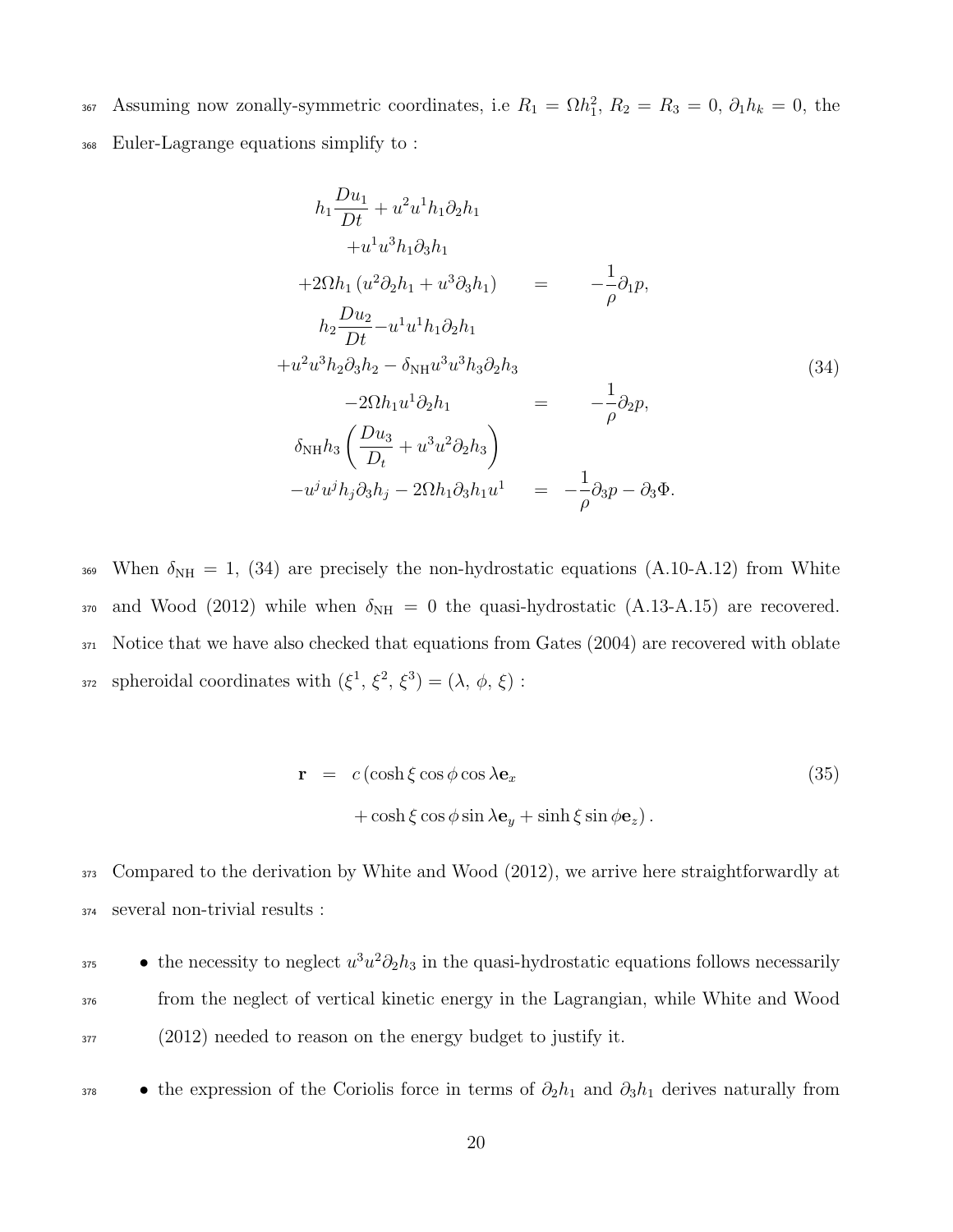$\epsilon_{379}$  the expression of the covariant component of planetary velocity  $R_3 = \Omega h_1^2$ , while a <sup>380</sup> geometric reasoning was used in White and Wood (2012).

• the non-traditional Coriolis term exists because  $\partial_3 R_1 \neq 0$ ; an approximate system  $382$  neglecting the vertical variations of  $R_1$  necessarily makes the traditional approximation.

#### <sup>383</sup> b. Sound-proof approximations

<sup>384</sup> Generally speaking, acoustic waves are suppressed if the feedback of pressure on density 385 is suppressed. This can be achieved by constraining the value of  $\rho$ . The simplest sound-386 proof approximation is the Boussinesq approximation whereby  $\rho = \rho_r = cst$  but density 387 modifications  $\delta \rho$  due to entropy s are taken into account only in the potential energy i.e 388  $\Phi(\delta \rho)$ . In this subsection we omit for brevity the kinetic K, Coriolis C and geopotential  $\Phi$ <sup>389</sup> terms of the Lagrangian as they are left untouched. One should bring these terms back into <sup>390</sup> the Lagrangian in order to obtain the complete equations of motion. While the Boussinesq <sup>391</sup> approximation is adequate for oceanic applications, it is important for atmospheric applica-392 tions to allow for large variations of  $\rho$ . This can be achieved with  $\rho \simeq \rho^*(s, \xi^k) = \rho(s, p^*(\xi^k))$ 393 where  $p^*(\xi^k)$  is a background pressure, often taken to be hydrostatically balanced. Within <sup>394</sup> a variational principle, such a constraint is enforced by augmenting the Lagrangian through 395 the introduction of a Lagrangian multiplier  $\lambda$ . The corresponding augmented Lagrangian is <sup>396</sup> :

$$
\hat{L}(\hat{\rho}, s, \lambda, \xi^k) = -e\left(\frac{J}{\hat{\rho}}, s\right) + \lambda \left(\frac{J}{\hat{\rho}} - \frac{1}{\rho^*(s, \xi^k)}\right),\tag{36}
$$

$$
\hat{\rho}^2 \frac{\partial \hat{L}}{\partial \hat{\rho}} = -J(p^* + \lambda), \qquad (37)
$$

$$
\frac{\partial \hat{L}}{\partial \xi^k} = \frac{1}{\hat{\rho}} \left[ (p^* + \lambda) \partial_k J + \lambda \rho^{*-2} \frac{\partial \rho^*}{\partial \xi^k} \right]. \tag{38}
$$

397 In (36),  $\lambda$  enforces the condition that the expression that it multiplies vanishes, i.e  $\rho = \hat{\rho}/J =$ <sup>398</sup>  $\rho^*$ . The specific form chosen here gives  $\lambda$  the dimension of a pressure. Inserting the above <sup>399</sup> into (13) one obtains the adiabatic equations of motion. It turns out that they coincide with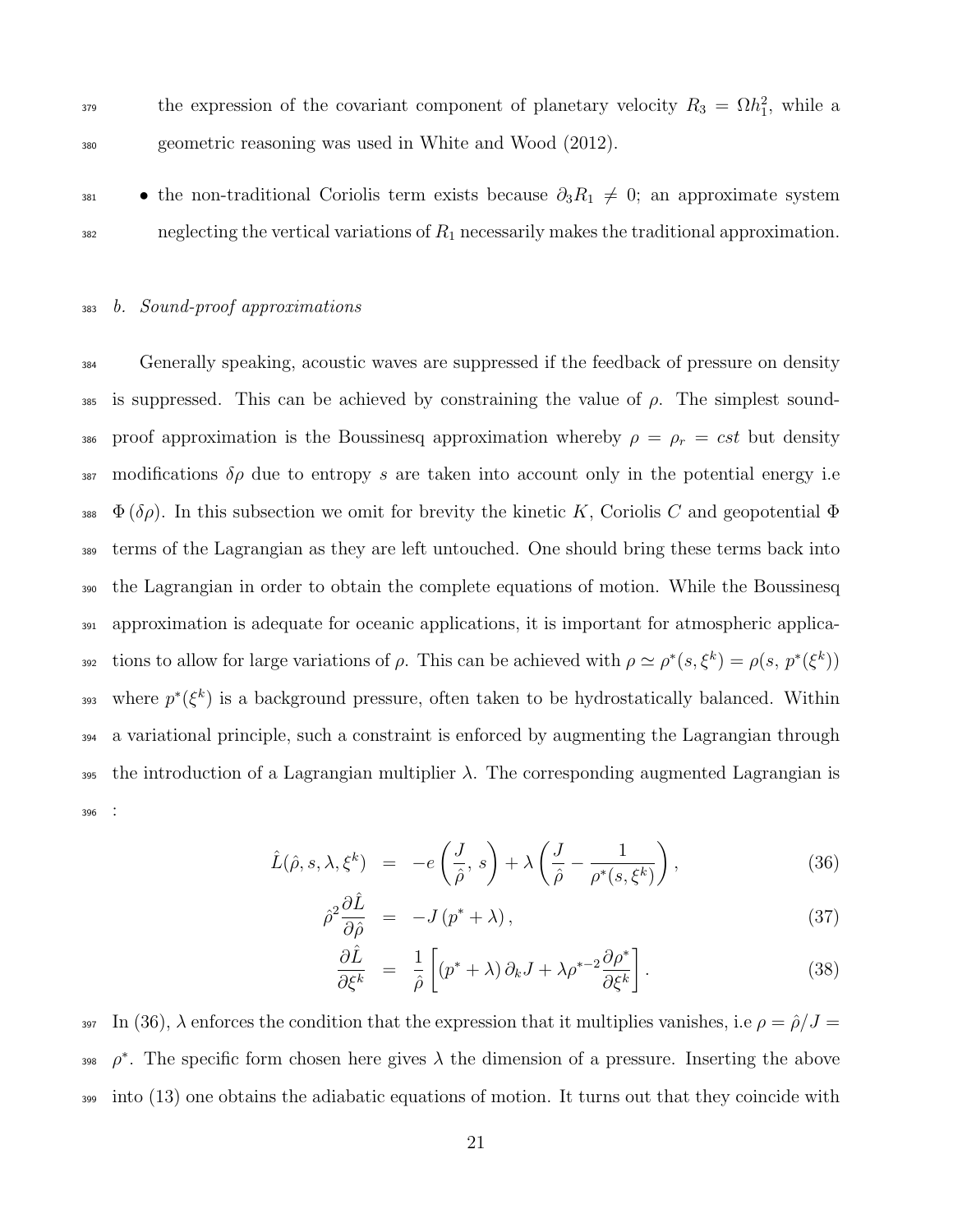<sup>400</sup> those derived in Cartesian coordinates by Klein and Pauluis (2011) by letting  $p = p^* + \lambda$ <sup>401</sup> with  $\lambda \ll p^*$  and expanding up to first order in  $\lambda$ :

$$
\rho^{-1}\partial_k p \simeq \left(\rho^{*-1} - \lambda \rho^{*-2}\frac{\partial \rho}{\partial p}\right)\partial_k p^* + \rho^{*-1}\partial_k \lambda.
$$

<sup>402</sup> Hence the Lagrange multiplier has the physical interpretation of a deviation of total pressure  $_{403}$  from  $p^*$ . The variational derivation of the equations obtained by Klein and Pauluis (2011) <sup>404</sup> directly shows that they conserve potential vorticity. Conservation of energy holds if the  $\alpha$ <sub>405</sub> background state  $p^*$  is stationary and conservation of angular momentum holds for a zonally-<sup>406</sup> symmetric background state.

407 (36) simplifies for an ideal perfect gas because  $e/\theta = \kappa \pi$  and  $\alpha/\theta = \pi/p$  depend only 408 on pressure. Using  $\theta$  as a prognostic variable and taking into account the constraint  $p =$ <sup>409</sup>  $p^*, \pi = \pi^*$  in  $e = \kappa \theta \pi$  yields :

$$
\hat{L}(\hat{\rho}, \theta, \lambda, \xi^k) = -\kappa \theta \pi^* + \lambda \theta \left( \frac{J}{\theta \hat{\rho}} - \frac{\pi^*}{p^*} \right). \tag{39}
$$

410 Variations of density with potential temperature are neglected, i.e  $\rho^* \simeq p^* \theta / \pi^*$ , if :

$$
\hat{L}(\hat{\rho}, \theta, \lambda, \xi^k) = -\kappa \theta \pi^* + \lambda \left( \frac{J}{\hat{\rho}} - \frac{1}{\rho^* (\xi^k)} \right). \tag{40}
$$

 Cotter and Holm (2013) have shown that Lagrangian (39) generates the pseudo-incompressible <sup>412</sup> equations where  $\lambda' = \lambda \theta$  is their Lagrangian multiplier and (40) generates the Lipps-Hemler anelastic equations, respectively. The more general Lagrangian (36) is, to the best of our knowledge, new.

#### <sup>415</sup> c. Shallow-atmosphere approximation

<sup>416</sup> In order to analyze the shallow-atmosphere approximation, we first need to define quan- $417$  titatively the shallowness of the atmosphere. For this let  $\Delta\Phi$  be the order of magnitude of <sup>418</sup> the geopotential difference between the top and bottom of the atmosphere, both supposed to <sup>419</sup> be close to a geopotential surface  $\Phi = \Phi_{ref} = \Phi(\xi^3 = 0)$ . Since  $\nabla \Phi = O(g_0)$  where the refer-420 ence gravity  $g_0$  has been introduced in section 3, an order of magnitude of the atmospheric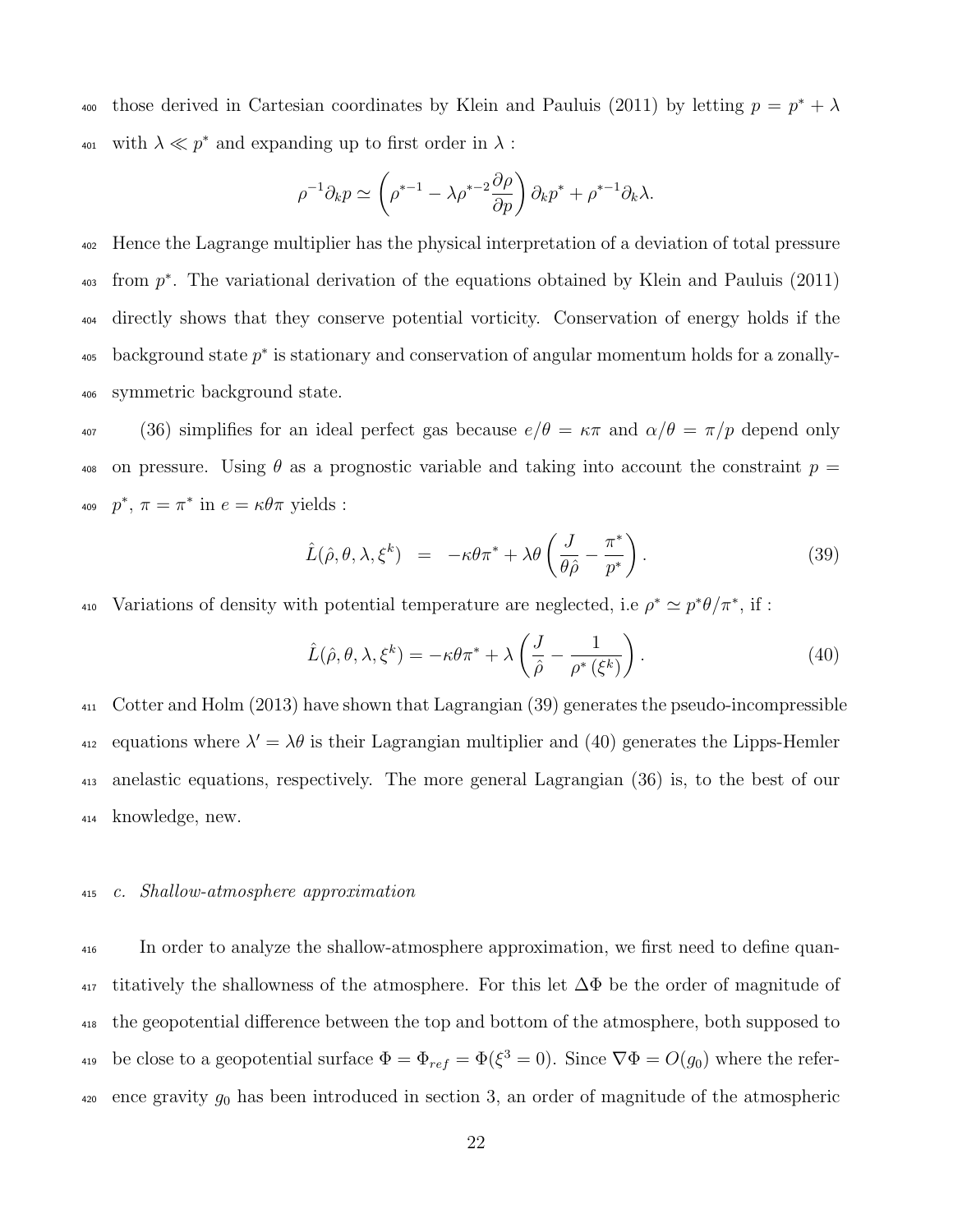421 thickness is  $H = \Delta \Phi / g_0$  and a measure of its shallowness is

$$
\varepsilon = \frac{H}{a} = \frac{\Delta \Phi}{g_0 a}.\tag{41}
$$

 $r(\xi^k)$  can be expanded in powers of  $\varepsilon$ :

$$
\mathbf{r}(\xi^k) = \mathbf{r}\left(\xi^i, \xi_{ref}^3\right) + \xi^3 \partial_3 \mathbf{r}\left(\xi^i, \xi_{ref}^3\right) + O(a\varepsilon^2),\tag{42}
$$

423 where the first two terms are  $O(a)$  and  $O(H = \varepsilon a)$ . Using expansion (42) to approximate the <sup>424</sup> metric tensor  $G_{kl}$  implies at leading order that the vertical dependance of  $G_{kl}$  is neglected :

$$
G_{kl}(\xi^i, \xi^3) \simeq G_{kl}^{ref}(\xi^i),
$$
  
\n
$$
K \simeq \frac{1}{2} G_{ij}^{ref} u^i u^j + \delta_{\text{NH}} \left( \frac{1}{2} G_{33}^{ref} u^3 u^3 \right),
$$
\n(43)

425 where  $G_{ij}^{ref} = G_{ij} (\xi^1, \xi^2, \xi^3 = 0)$ .

<sup>426</sup> Similarly,  $\Phi(\xi^3)$  can be expanded as :

$$
\Phi = \Phi_{ref} + \xi^3 \partial_3 \Phi_{ref} + O(\varepsilon^2 a g_0). \tag{44}
$$

427 Notice that  $\partial_3 \Phi_{ref}$  is a constant (independent from  $\xi^i$ ), hence (44) is equivalent to using an affine function of  $\Phi$  as a vertical coordinate. With (43-44), gravity  $\partial_3\Phi/h_3 \simeq \partial_3\Phi_{ref}/h_3^{ref}$ 428 <sup>429</sup> becomes independent from  $\xi^3$  but can still depend on  $\xi^i$ .

Regarding the Coriolis term  $C = u^i R_i + \delta_{\text{NH}} u^3 R_3$ , it is tempting to simply evaluate it <sup>431</sup> at  $\xi^3 = 0$ . However this would neglect both the vertical dependance of the metric, which is 432 justified by  $\varepsilon \ll 1$  and the vertical dependance of the planetary velocity. As argued by Tort <sup>433</sup> and Dubos (2013), the latter approximation requires more care and may not be justified if <sup>434</sup> the planetary velocity is large compared to the fluid velocity, as measured by the smallness 435 of the planetary Rossby number  $\mu$ 

$$
\mu = \frac{U}{a\Omega},\tag{45}
$$

436 where U is a characteristic velocity scale. Indeed  $K = \dot{\mathbf{r}} \cdot \dot{\mathbf{r}} = O(U^2)$  while  $C = \dot{\mathbf{r}} \cdot \mathbf{R} =$ 437  $O(U\Omega a)$ . If  $\mu \sim \varepsilon$ , or more generally if  $\mu \ll \varepsilon$  does not hold, an approximation to C should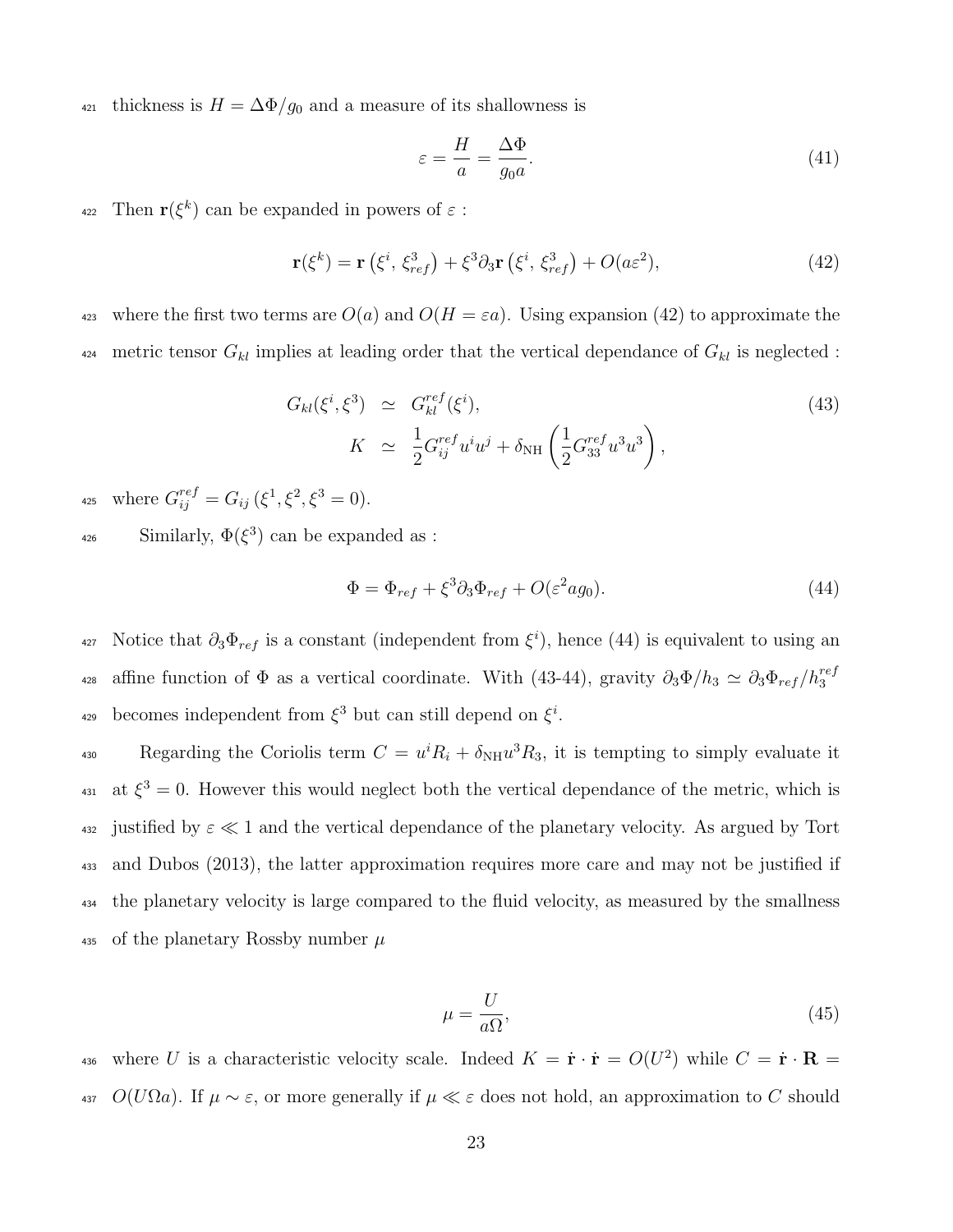438 retain terms of order  $O(U^2)$ . Explicitly :

$$
C = u^{j} R_{j} + \delta_{\text{NH}} u^{3} R_{3},
$$
  
\n
$$
\simeq u^{j} R_{j}^{ref} + \delta_{\text{NT}} \xi^{3} u^{i} \partial_{3} R_{j}^{ref}
$$
  
\n
$$
+ \delta_{\text{NH}} \left( u^{3} R_{3}^{ref} + \delta_{\text{NT}} \xi^{3} u^{3} \partial_{3} R_{3}^{ref} \right)
$$

439 where the switch  $\delta_{NT}$  (non-traditional) is used to tag the terms that retain a dependance on  $\zeta^3$ . At this point we have retained the terms proportional to  $R^3$  for completeness. However <sup>441</sup> since they vanish for a zonally-symmetric geopotential, they are likely small in the vast <sup>442</sup> majority of applications. Therefore for the sake of simplicity we now drop them to finally <sup>443</sup> retain only

$$
C = u^i \left( R_j^{ref} + \delta_{NT} \xi^3 \partial_3 R_j^{ref} \right). \tag{46}
$$

.

444 The first term is  $O(U\Omega a)$  and the second one is  $O(U\Omega H)$  and can be safely neglected only 445 if  $\Omega H \ll U$ , i.e.  $\varepsilon \ll \mu$ . This condition is not met by typical oceanic flows and marginally <sup>446</sup> met by typical atmospheric flows (Tort and Dubos 2013).

<sup>447</sup> In order to compare the equations resulting from  $(43,44,46)$  with White and Wood  $(2012)$ , <sup>448</sup> we assume again that the coordinate system is orthogonal and zonally-symmetric and derive <sup>449</sup> the evolution equations for the physical velocity components. For this, starting from (34), 450 it suffices to let  $\partial_3 h_k = 0$ , except for  $R_1$ :

$$
\partial_2 R_1 = \Omega \partial_2 \left( \left( 1 + \delta_{NT} \xi^3 \partial_3 \right) h_1^2 \right),
$$
  
\n
$$
= 2\Omega \left( h_1 \partial_2 h_1 + \delta_{NT} \frac{\xi^3}{2} \partial_{23} h_1^2 \right),
$$
  
\n
$$
\partial_3 R_1 = \Omega \partial_3 \left( \left( 1 + \delta_{NT} \xi^3 \partial_3 \right) h_1^2 \right) = 2\delta_{NT} \Omega h_1 \partial_3 h_1,
$$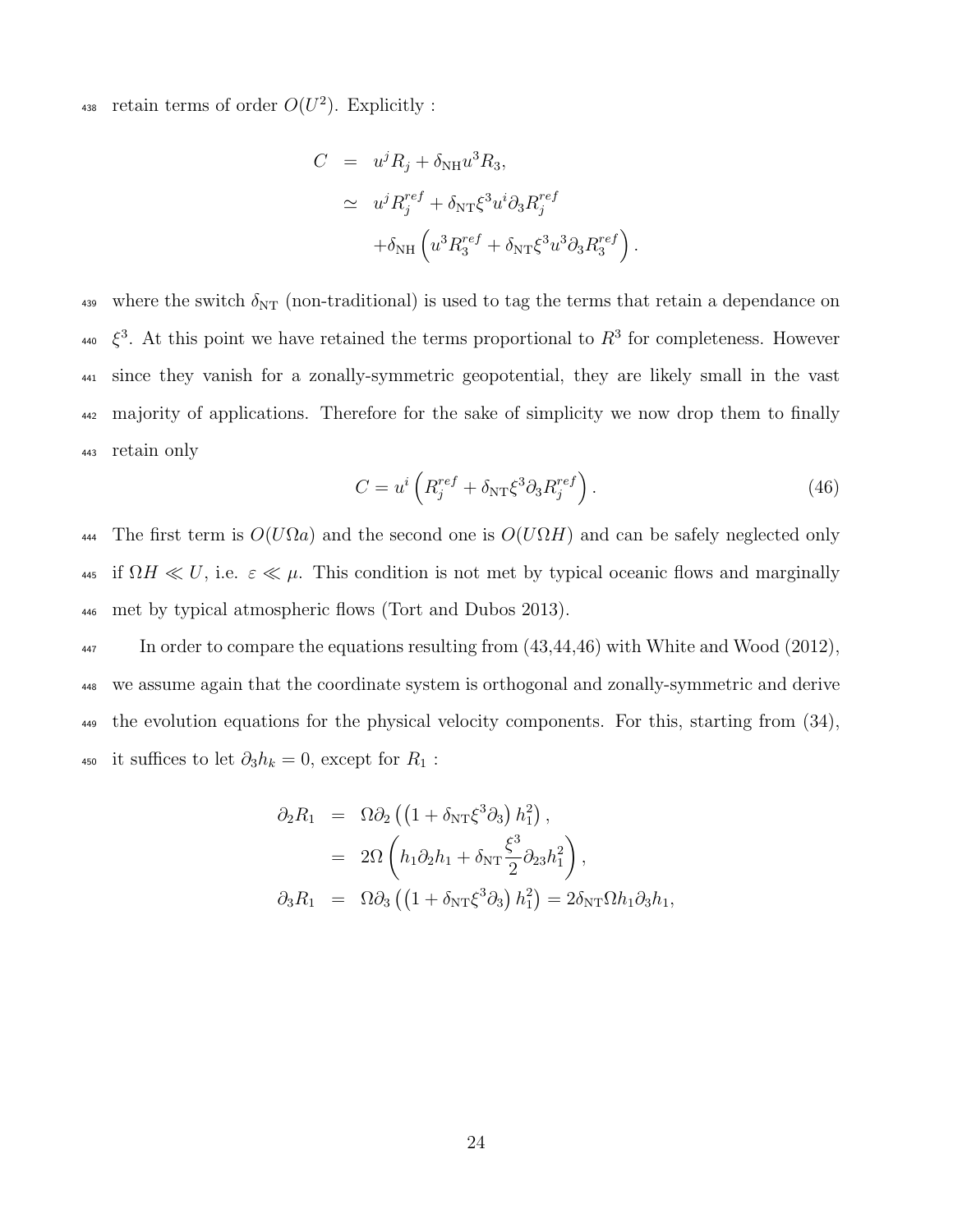451 where it is implied that  $h_1$  and  $\partial_3 h_1$  are evaluated at  $\xi^3 = 0$ . Hence (34) become

$$
h_1 \frac{Du_1}{Dt} + u^2 u^1 h_1 \partial_2 h_1
$$
  
+2\Omega u<sup>2</sup>  $\left( h_1 \partial_2 h_1 + \delta_{\rm NT} \frac{\xi^3}{2} \partial_{32} h_1^2 \right)$   
+ \delta\_{\rm NT} 2\Omega u^3 h\_1 \partial\_3 h\_1 = -\frac{1}{\rho} \partial\_1 p,  

$$
h_2 \frac{Du_2}{Dt} - u^1 u^1 h_1 \partial_2 h_1
$$
  
- \delta\_{\rm NH} u^3 u^3 h\_3 \partial\_2 h\_3  
-2\Omega u^1  $\left( h_1 \partial_2 h_1 + \delta_{\rm NT} \frac{\xi^3}{2} \partial_{32} h_1^2 \right) = -\frac{1}{\rho} \partial_2 p,$   

$$
\delta_{\rm NH} h_3 \left( \frac{Du_3}{Dt} + u^3 u^2 \partial_2 h_3 \right)
$$
  
- \delta\_{\rm NT} 2\Omega u^1 h\_1 \partial\_3 h\_1 = -\frac{1}{\rho} \partial\_3 p  
- \partial\_3 \Phi.

452 If  $\delta_{\text{NT}} = 0$ , the traditional shallow-atmosphere equations (A16-A21) from White and Wood <sup>453</sup> (2012) are recovered. On the other hand if one makes the spherical-geoid approximation and 454 uses as coordinates  $(\xi^1, \xi^2, \xi^3) = (\lambda, \phi, z = (\Phi - \Phi_{ref})/g)$ , then  $h_3 \simeq 1$ ,  $h_1 \simeq (a + z) \cos \phi$ , <sup>455</sup> leading at  $z = 0$  to  $h_1 = a \cos \phi$ ,  $\partial_3 h_1 = \cos \phi$ ,  $\partial_{32} h_1^2 = -4a \sin \phi \cos \phi$  so :

$$
h_1 \partial_2 h_1 + \delta_{\rm NT} \frac{\xi^3}{2} \partial_{32} h_1^2 = -a^2 \sin \phi \cos \phi \left( 1 + \delta_{\rm NT} \frac{2z}{a} \right),
$$

<sup>456</sup> and equations (14) from Tort and Dubos (2013) are recovered. As in Tort and Dubos (2013), 457 the reintroduction of the non-traditional Coriolis terms (proportional to  $\Omega u^3$  for  $Du_1/Dt$ 458 and  $\Omega u^1$  for  $Du_3/Dt$ ) must be accompanied by a correction of the traditional Coriolis terms 459 (proportional to  $\Omega u^2$  for  $Du_1/Dt$  and  $\Omega u^1$  for  $Du_2/Dt$ ) in order to retain all conservation <sup>460</sup> laws.

#### <sup>461</sup> d. Non-spherical geopotential corrections

<sup>462</sup> Although the spherical geometry is relevant to describe our planet, under specific circum-<sup>463</sup> stances and for some other planets, the flattening at the poles inducing a latitudinal variation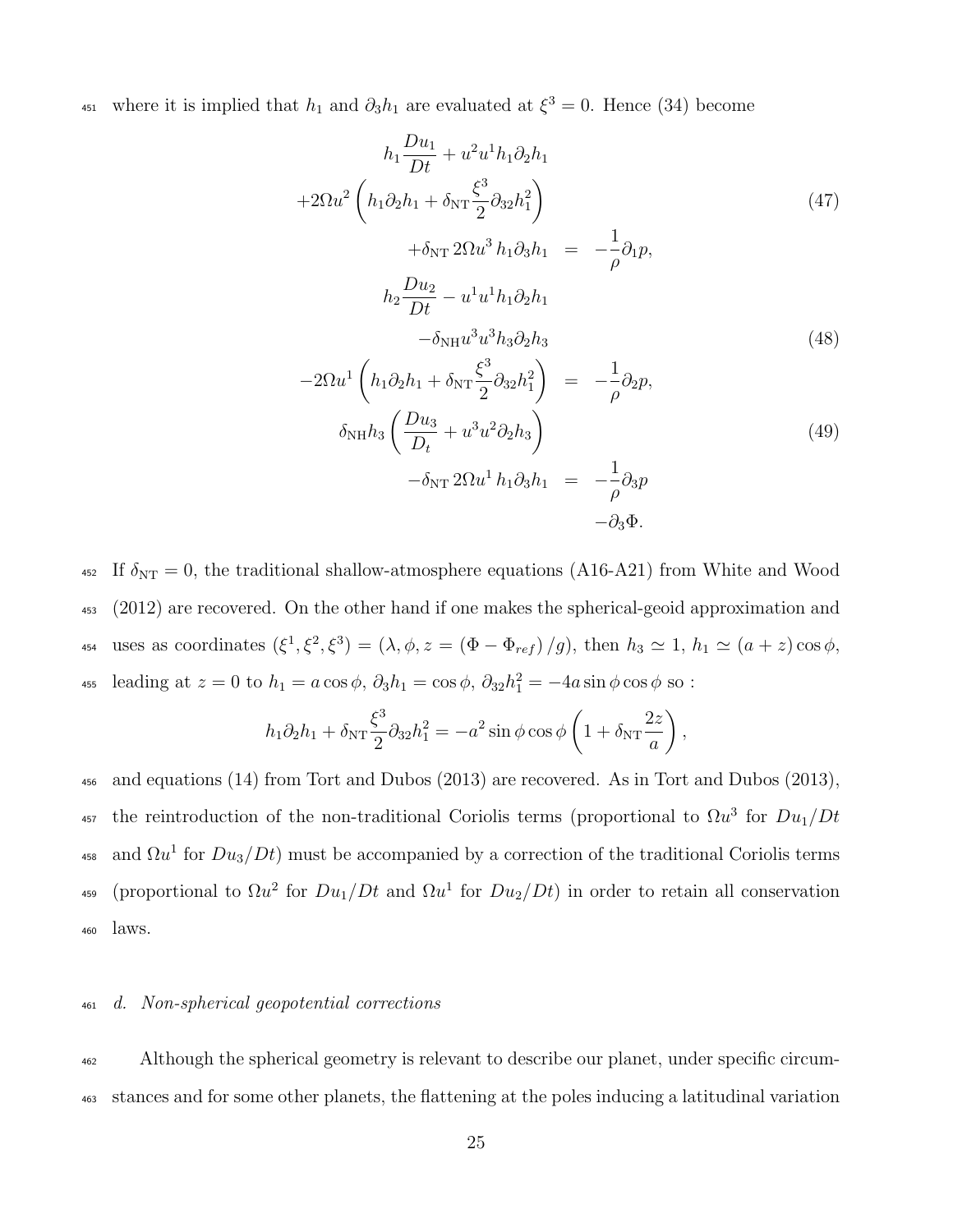for q may have significant effects and should be taken into account to estimate those effects. The non-spherical corrections from a spherical model at the leading order described in sub- section 3.b allows us to consider nearly-spherical geometry and geopotential. In this section, we assume an axisymmetric geopotential but slightly flattened at the poles. Flattening is 468 characterized by the small parameter  $\gamma$  and the set of nearly-spherical coordinates defined  $\frac{469}{469}$  in subsection 3.c is used. In addition to (29), we have:

470

$$
\partial_{\lambda} \mathbf{r} = (R \cos \phi + \gamma (-a_{\phi} \sin \phi + a_R \cos \phi)) \mathbf{e}_{\lambda}.
$$

<sup>471</sup> The coordinate system is horizontally orthogonal  $(G_{12} = 0)$  and we neglect coefficients  $G_{i3}$ <sup>472</sup> because they are  $O(\gamma^2)$ . Hence the metric tensor is diagonal with  $G_{ii} = h_i^2$  such as :

$$
h_{\lambda}^{2} = R \cos \phi (R \cos \phi + 2\gamma H),
$$
  
\n
$$
h_{\phi}^{2} = R (R + 2\gamma G),
$$
  
\n
$$
h_{\xi}^{2} = d_{\xi} R (d_{\xi} R + 2\gamma \partial_{\xi} a_{R}),
$$
\n(50)

473 where  $H(\phi,\xi) = -a_{\phi} \sin \phi + a_R \cos \phi$  and  $G(\phi,\xi) = a_R + \partial_{\phi} a_{\phi}$ . To obtain the non-hydrostatic <sup>474</sup> deep equations of motion with non-spherical corrections at leading order, the corrections to 475 K and C at order  $O(\gamma)$  are being retained :

476

$$
K = \frac{1}{2} \left( h_{\lambda}^2 \dot{\lambda}^2 + h_{\phi}^2 \dot{\phi}^2 + \delta_{\text{NH}} h_{\xi}^2 \dot{\xi}^2 \right), \tag{51}
$$

$$
C = \Omega h_{\lambda}^2 \dot{\lambda}, \tag{52}
$$

<sup>477</sup> where the expression of  $(h_\lambda^2, h_\phi^2, h_\xi^2)$  are given in (50). In terms of the scaling used in subsec-478 tion c, K and C are asymptotically correct up to  $O(\mu\gamma)$  and  $O(\gamma)$  respectively. Therefore if  $\mu \ll 1$  it is asymptotically consistent to retain only the non-spherical corrections to C and 480 neglect those to K. In order to usefully retain corrections  $O(\mu\gamma)$  to K, the expansion of <sup>481</sup> C should be more accurate and the expansion sketched in 3.2 should be pursued to order <sup>482</sup>  $O(\gamma^2)$ . It is of course possible to retain the corrections  $O(\mu\gamma)$  to K and expand C only to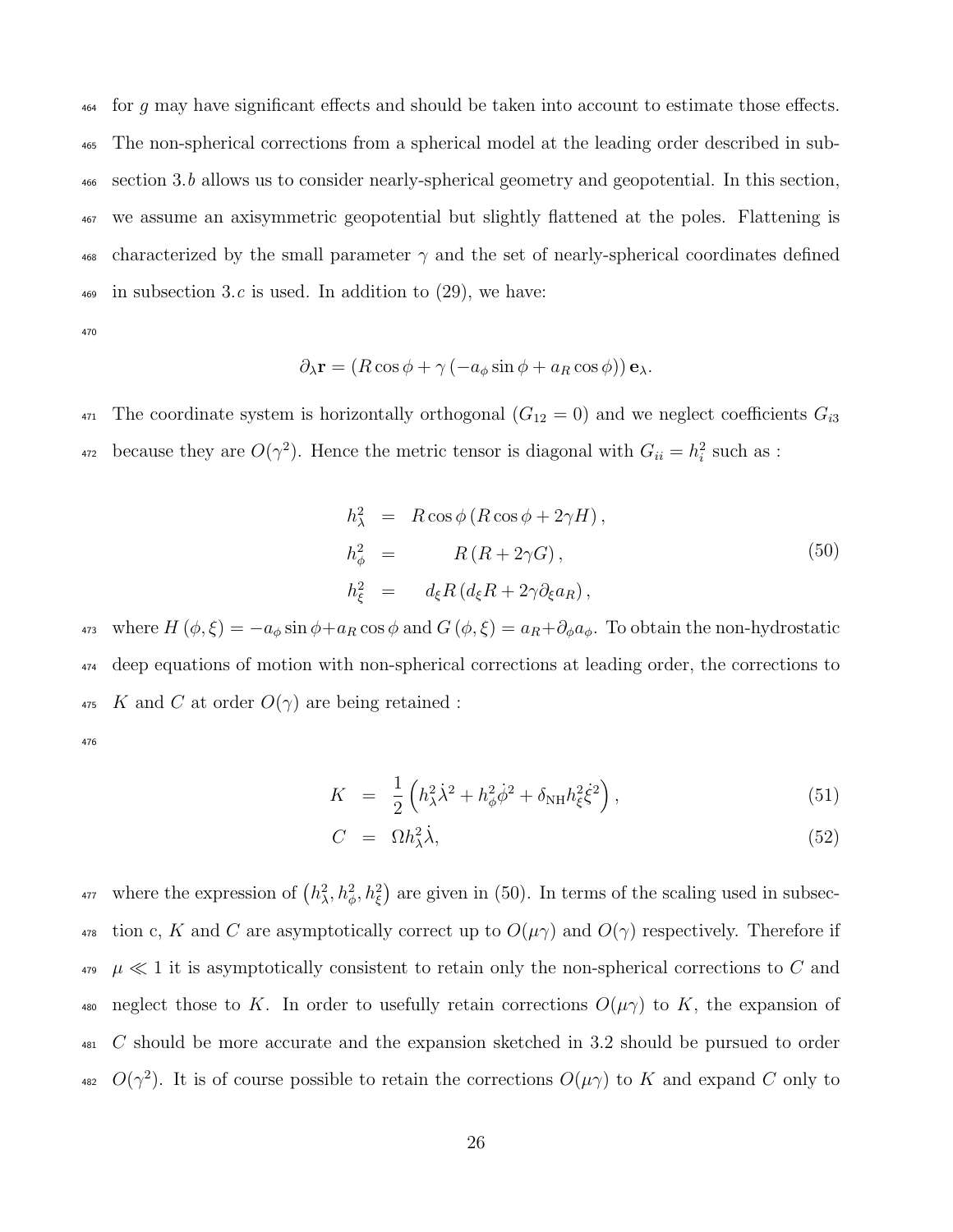<sup>483</sup>  $O(\gamma)$  but the resulting model would not be more accurate than the simpler model where K <sup>484</sup> is not corrected for non-spherical effects.

485 Notice that if the atmosphere is shallow ( $\varepsilon \ll 1$ ), retaining the full dependance of R and  $\Phi$  on  $\xi^3$  in the Lagrangian amounts to retaining terms of all orders in  $\varepsilon^n$  in the expansion of the Lagrangian in powers of  $\varepsilon$ . For large-scale atmospheric motion on the Earth, the order of magnitude of dimensionless parameters are typically equal to:

$$
\gamma \sim 3.4 \times 10^{-3}
$$
,  $\mu \sim 2.1 \times 10^{-2}$ ,  $\varepsilon \sim 1.6 \times 10^{-3}$ .

489 Because of the fast planetary rotation of Saturn (index s) and Jupiter (index j), the flattening 490 is quite important, in fact larger than  $(\mu, \varepsilon)$ :

$$
\gamma_s \sim 1.8 \times 10^{-1}, \mu_s \sim 3.1 \times 10^{-2}, \varepsilon_s \sim 6.7 \times 10^{-4},
$$

<sup>491</sup> and

$$
\gamma_j \sim 9.6 \times 10^{-2}, \mu_j \sim 4.0 \times 10^{-3}, \varepsilon_j \sim 2.8 \times 10^{-4}.
$$

492 In the above regimes it would be consistent to neglect the  $O(\mu \varepsilon)$  and  $O(\mu \gamma)$  corrections to K 493 while retaining the  $O(\varepsilon)$  and  $O(\gamma)$  corrections to C. The leading-order corrections to  $K+C$ 494 are therefore those of C. Compared to a spherical-geopotential, shallow-atmosphere model, 495 corrections  $O(\varepsilon)$  are those of Tort and Dubos (2013) and restore a complete Coriolis force, 496 while corrections  $O(\gamma)$  modify slightly the traditional Coriolis term.

### 497 5. Discussion: full asymptotic consistency

 Invoking Hamilton's principle of least action from an approximated Lagrangian will sys- tematically lead to dynamically consistent equations set i.e with the appropriate conserved quantities, no matter how carefully the Lagrangian is approximated. Hence dynamical con- sistency is not dependent on asymptotic consistency, understood as the condition that the smallest terms retained are larger than largest terms neglected. Depending on the dynamical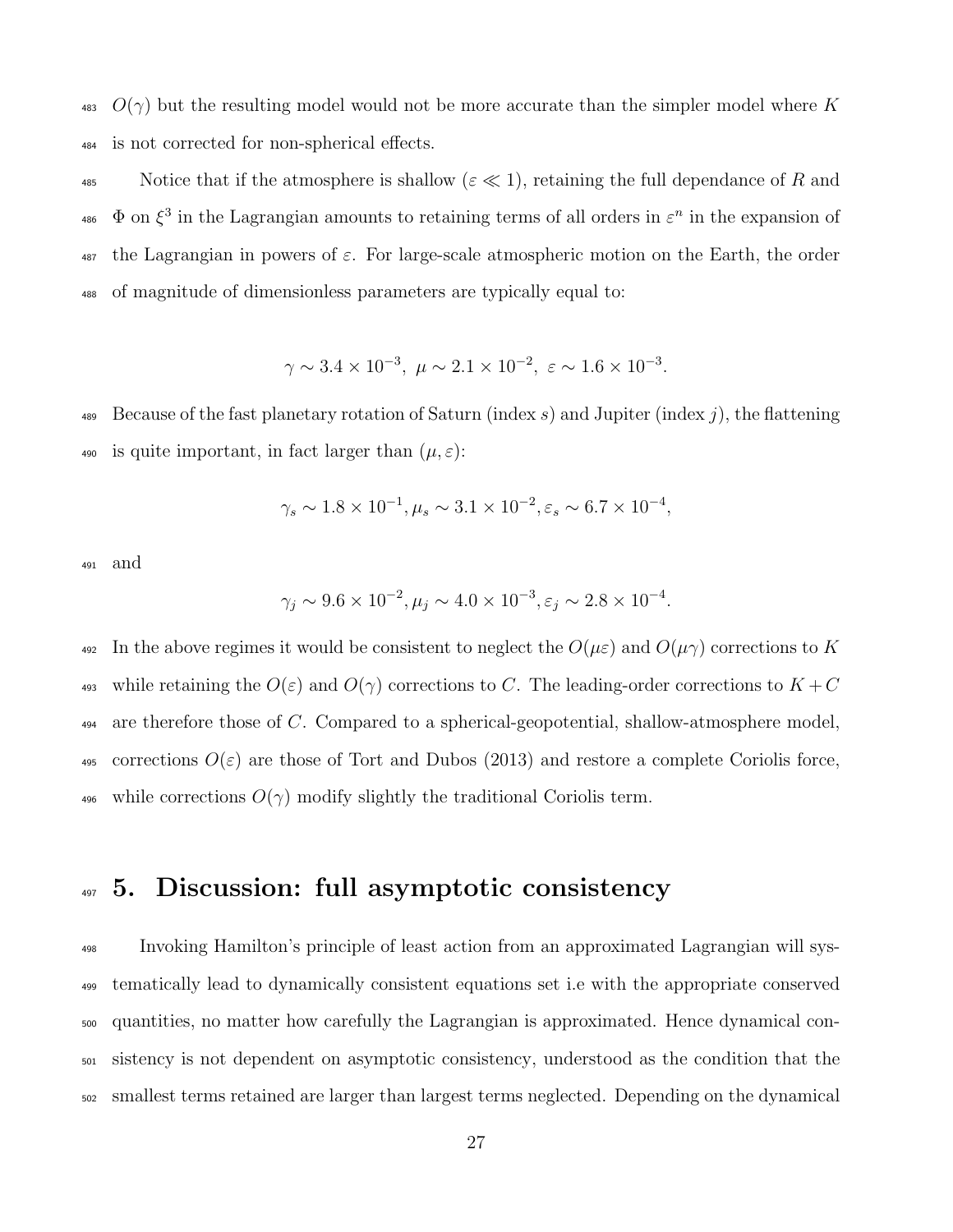<sup>503</sup> regime which is considered, it is still desirable to check the asymptotic consistency of the <sup>504</sup> model in order not to overestimate its accuracy.

 Tort and Dubos (2013) have derived equations resulting from a consistent asymptotic <sub>506</sub> development of kinetic energy  $K + C$  in the approximated Lagrangian. However no asymp- totic expansion was performed for geopotential  $\Phi$  nor internal energy e, and only the leading order term was retained for them. Until such an expansion has been done, it is not known whether the model obtained by Tort and Dubos (2013) is actually more accurate at order  $\mathcal{O}(\varepsilon)$  than a traditional shallow-atmosphere model. We now investigate this point as an illustrative example of the issue of asymptotic consistency. Hence we expand the potential  $_{512}$  and internal energy terms to include a  $O(\varepsilon)$  correction, and analyze whether the additional terms appearing in the equations of motion can be consistently neglected compared to all <sup>514</sup> other retained terms. The dependance of internal energy on  $\varepsilon$  comes from the ratio  $r^2 \cos \phi$ between specific volume and pseudo-density :

$$
\alpha = \frac{r^2 \cos \phi}{\hat{\rho}} \simeq \frac{a^2 \cos \phi}{\hat{\rho}} + \frac{2az \cos \phi}{\hat{\rho}} = \alpha_s + \alpha',
$$
  

$$
e(\alpha, s) \simeq e(\alpha_s, s) - p_s \alpha',
$$
  

$$
p(\alpha, s) \simeq p(\alpha_s, s) - \left(\frac{c}{\alpha_s}\right)^2 \alpha' = p_s + p',
$$

 $\alpha_{16}$  where  $\alpha' \ll \alpha_s$  and  $p' \ll p_s$  are  $O(\varepsilon)$  corrections to the shallow-atmosphere expressions  $\alpha_s$ and  $p_s$ , and we have used  $\frac{\partial p}{\partial \alpha}$  $\bigg|_{\alpha_s}$ = −  $\int c$  $\alpha_s$  $\setminus^2$  $\sup_{s_{17}}$  and  $p_s$ , and we have used  $\frac{\partial P}{\partial s}|_s = -(-\frac{1}{\epsilon})$  with c the sound speed. Regarding potential <sup>518</sup> energy :

$$
\Phi(z) = a^2 g_0 \left(\frac{1}{a} - \frac{1}{a+z}\right) \simeq g_0 z \left(1 - \frac{z}{a}\right),\tag{53}
$$

519 which results into a  $O(\varepsilon)$  correction to  $g = d\Phi/dz$  in the vertical momentum balance.

 To proceed and compare these corrections to the other terms retained in the equations of motion we need to make an assumption on the order of magnitude of the pressure terms. Assuming a nearly-geostrophic regime, the horizontal pressure gradient is of the same order of magnitude as the traditional Coriolis term. Since the latter has been expanded to the 524 next order in  $\varepsilon$ , the  $O(\varepsilon)$  corrections to the pressure gradient should be retained also. Having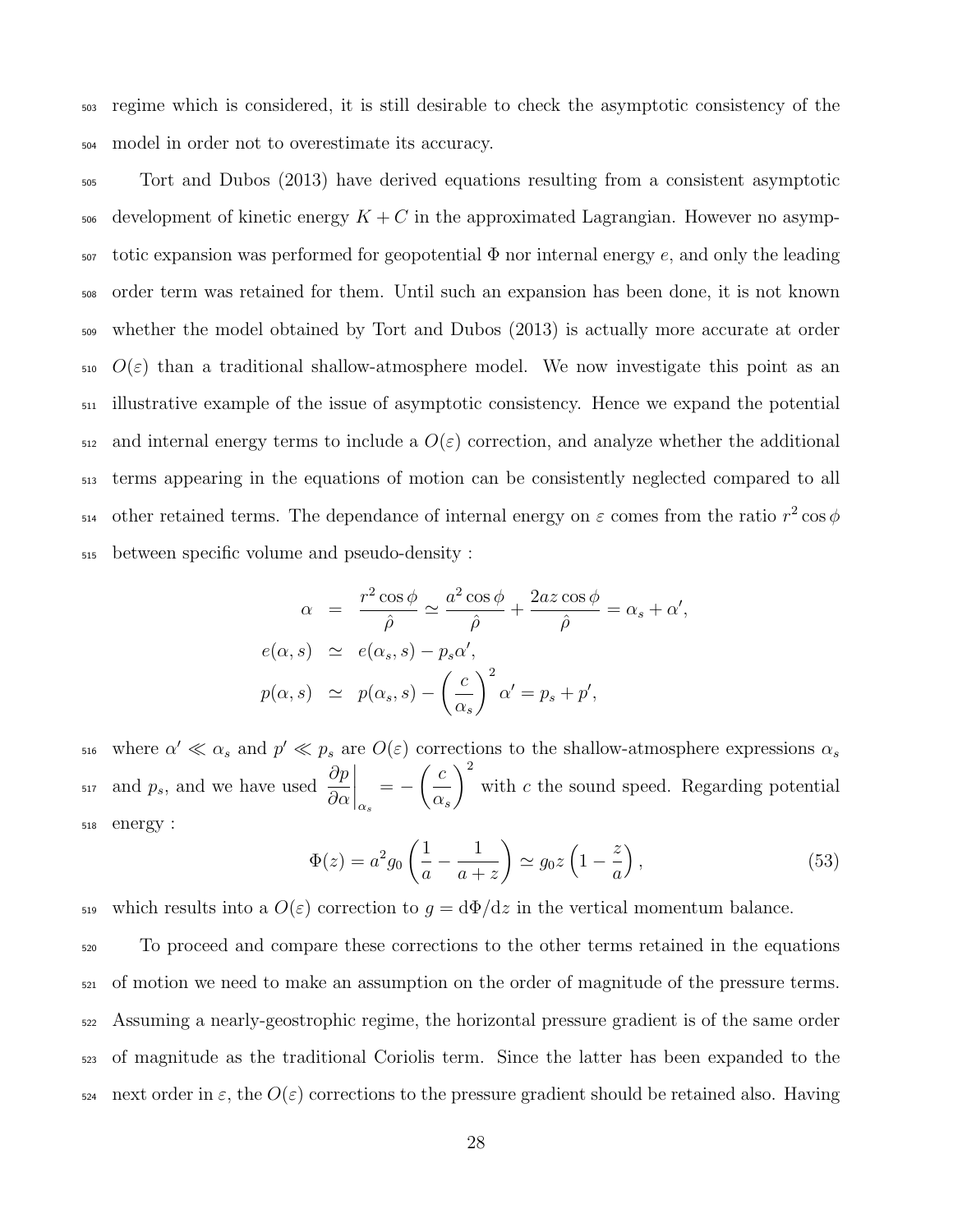525 retained these corrections in the Lagrangian, they will appear in the vertical balance as  $O(\varepsilon)$ 526 corrections to  $\partial_z p_s$ , whose order of magnitude is  $\rho g_0$ . Hence  $O(\varepsilon)$  corrections to  $\Phi(z)$  should <sup>527</sup> be included in the Lagrangian, with the effect of taking into account small vertical variations <sup>528</sup> of gravity. Finally, the dynamically and asymptotically consistent density Lagrangian will <sup>529</sup> be :

$$
\hat{L} = \frac{1}{2}a\left(a\cos^2\phi\dot{\lambda} + a\dot{\phi} + 2\cos^2\phi\Omega\left(a+2z\right)\right) \n- g_0 z\left(1 - \frac{z}{a}\right) - e\left(\frac{a\cos^2\phi\left(a+2z\right)}{\hat{\rho}}, s\right).
$$
\n(54)

<sup>530</sup> The first term in (54) correspond to the non-traditional shallow-atmosphere kinetic en-<sup>531</sup> ergy of Tort and Dubos (2013) for which only the vertical dependance of planetary part is <sup>532</sup> retained. The second term is the potential energy where vertical variation of gravity acceler-533 ation is retained at order  $O(\varepsilon)$ . The last term is the internal energy and takes into account  $\epsilon_{534}$  the slightly conical shape of an atmospheric columns at order  $O(\varepsilon)$ .

 A consistent asymptotic development is then obtained at leading order in an expansion in  $\epsilon$ , retaining vertical variations of planetary velocity, of the Jacobian and of the gravity accel- eration. Note that in a different dynamical regime, e.g. near the Equator where geostrophic balance breaks down, it may be asymptotically consistent to neglect the above corrections to the internal and potential energy. Furthermore :

• using the vertical coordinate Z introduced by Dellar (2011) such as  $r^2dr = a^2dZ$  and  $Z|_{r=a}= 0$ , will give the exact pressure gradient without any approximation, because  $J = a^2 \cos \phi$ . On the other hand, the geopotential and planetary velocity will take a <sup>543</sup> non-trivial form as a function of the vertical coordinate Z.

• using the geopotential as vertical coordinate  $\xi^3 = \Phi$  will give the exact geoptential term in the vertical balance i.e  $d_{\Phi} \Phi = 1$  or  $d_{\xi} \Phi$  if  $\Phi(\xi^3)$ , but will give a non-trivial <sup>546</sup> form of planetary velocity and pressure gradient.

<sup>547</sup> The above discussion may be generalized to all other approximations. If one wants to add <sup>548</sup> a non-zero vertical acceleration, one may check its order of magnitude by introducing an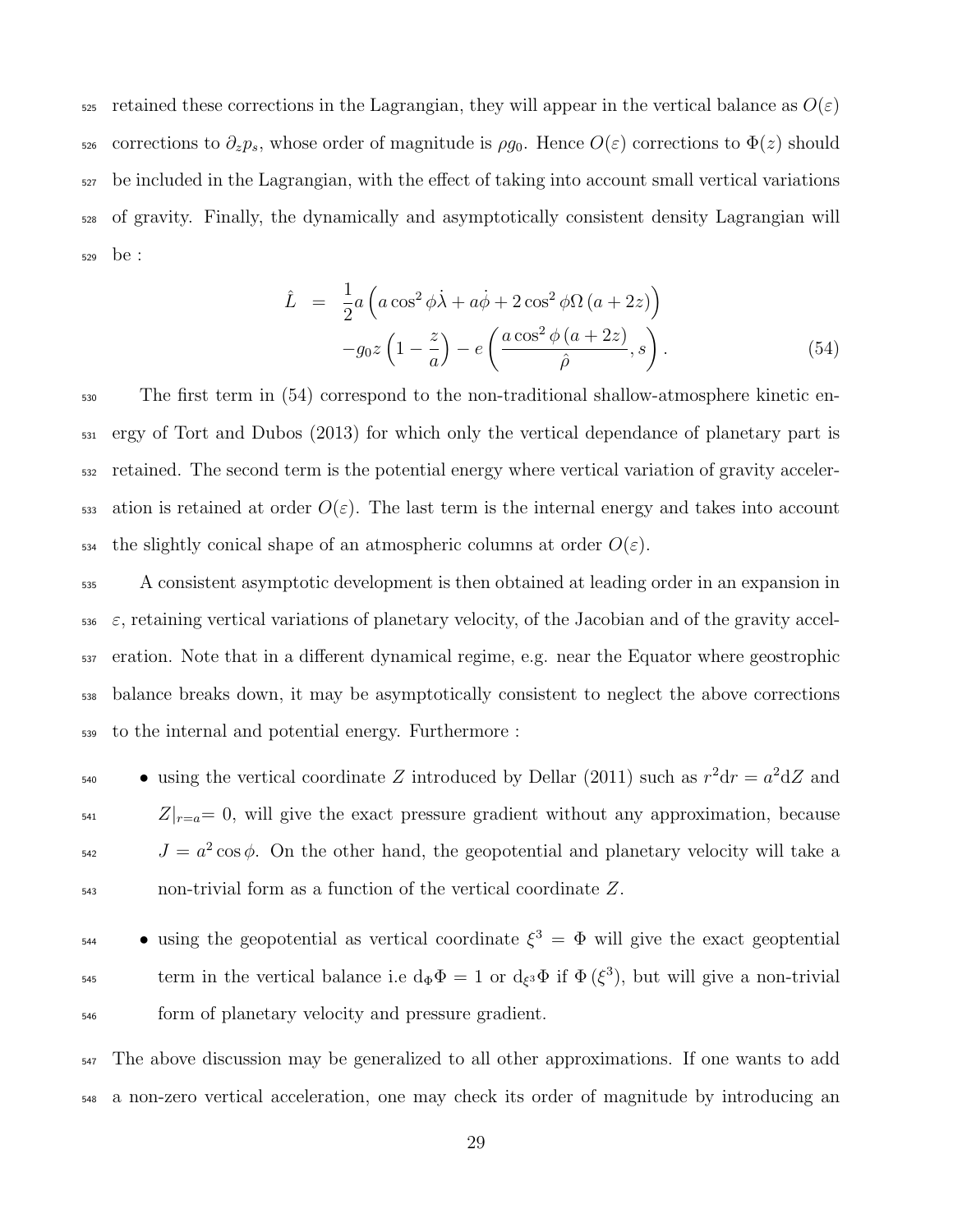$_{549}$  horizontal scale  $L \ll a$  and comparing with all the other terms in the equations. Taking into account non-spherical corrections in the geopotential as in previous section, the Jacobian J  $\frac{551}{251}$  has to be developed at  $O(\gamma)$  order for asymptotic consistency.

 White et al. (2005) pointed out that taking into account a latitudinal variation of gravity acceleration q, within the spherical geopotential approximation, will produce spurious sources of potential vorticity and then will lead to a dynamically inconsistent model. Our analysis 555 confirms this : latitudinal variations of g will arise only if at least  $O(\gamma)$  corrections to the Jacobian J are included in the expressions for internal and potential energy (as done above 557 with  $O(\varepsilon)$  corrections).

### 6. Conclusion

 In this paper, we have described a general variational framework which allows a system- atic derivation of equations of motion, for a large panel of approximations. The derivation highlights the essence of usual geophysical approximations and provides dynamically consis-tent systems in the sense that all physical properties of conservation are ensured.

 We first considered a general class of Euler-Lagrange equations from which a wide-range of dynamically consistent equations of motion can be obtained without doing any variational calculus. We then identified new Lagrangians corresponding to existing equations of motion, originally derived by manipulating and approximating the exact equations of motion rather that the Lagrangian (Klein and Pauluis 2011; White and Wood 2012). We also extended Tort and Dubos (2013) by:

 • considering a zonally-symmetric (not spherical) geopotential in a general orthogonal coordinate system,

 • expanding geopotential and internal energy at next order in atmospheric shallowness  $\epsilon$  to achieve asymptotic consistency in geostrophically balanced flow.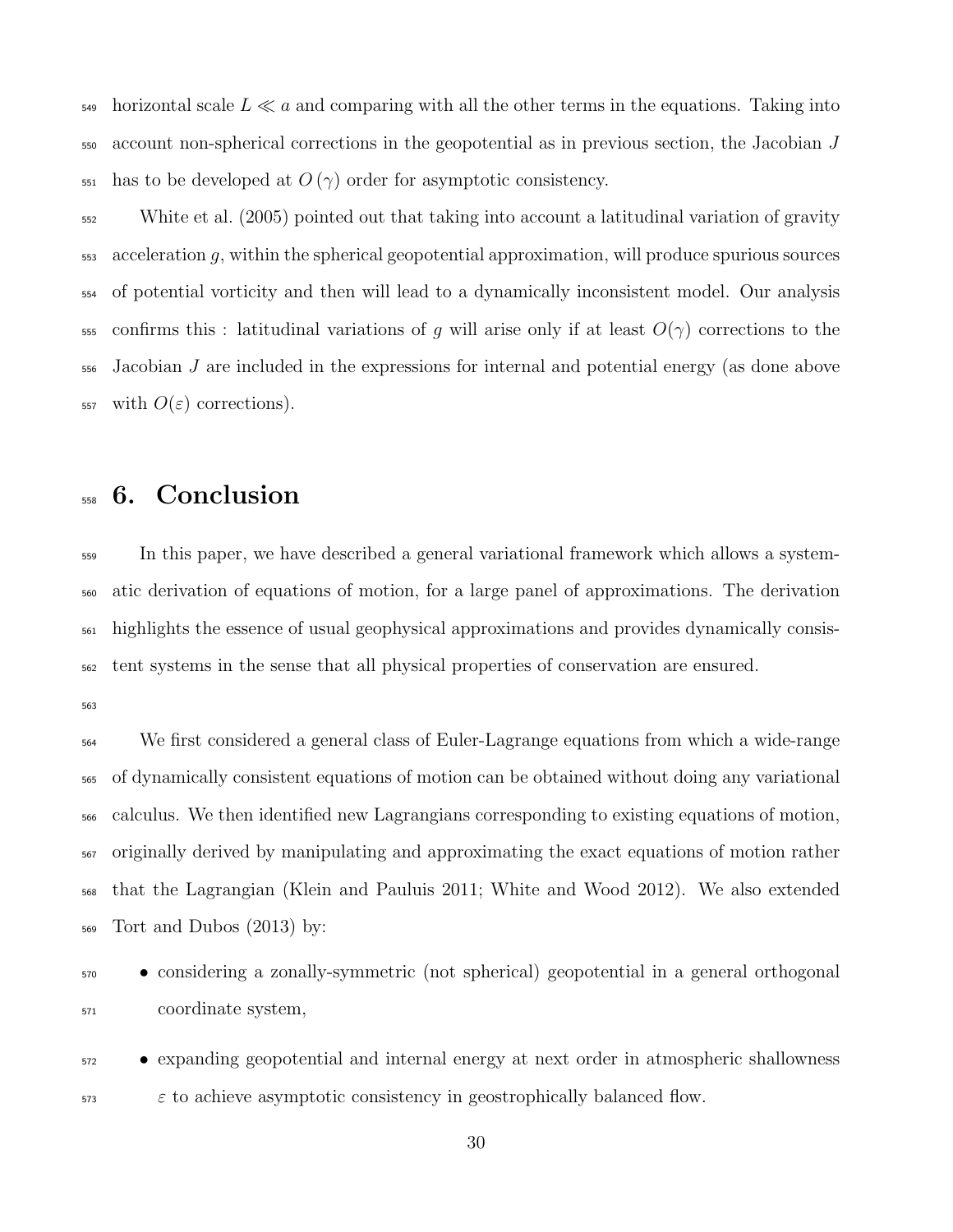The last extension underlines the difference between dynamical and asymptotical consis- tency. All approximations in equations (32) and (33) can be made independently as soon as  $\epsilon_{576}$  expressions for  $K, R_i, \Phi, \partial_i p/\rho$  are kept identical in the equations. This leads to sometimes rather exotic but still dynamically consistent models. As an example, keeping exact metric terms in K and neglecting vertical variations in C, a dynamically consistent deep-atmosphere <sub>579</sub> model with incomplete Coriolis force is obtained. But it will not be asymptotically consis- tent because some of the terms which are retained are smaller than some terms which are neglected. The asymptotic consistency typically depends on the dynamical regime which is considered. Close to a geostrophic regime, Tort and Dubos (2013)'s equations are not asymp-583 totically consistent. To be consistent, next-order vertical variations of  $J = a \cos \phi (a + 2z)$ 584 and  $\Phi = g_0 z (1 - z/a)$  have also to be retained. The equations derived by Tort and Dubos (2013) should nevertheless correctly capture the full Coriolis force in far-from-geostrophic situations, e.g. near the Equator.

 We finally provided a method to obtain explicit metric terms corresponding to a nearly- spherical geopotential. It should be quite easy, then, to include non-spherical corrections in an existing general circulation model. As for non-traditional regime, to achieve asymptotical  $\frac{591}{2}$  consistency close to a geostrophic regime, corrections at first-order in  $\gamma$  should be retained:

- $\bullet$  in the Coriolis term:  $\Omega R \cos \phi (R \cos \phi + 2 \gamma H) + O(\gamma^2),$
- 593 in the Jacobian  $J = h_{\lambda} h_{\phi} h_{\xi}$  from (50):

$$
^{594}
$$

the Jacobian 
$$
J = h_{\lambda} h_{\phi} h_{\xi}
$$
 from (50):

$$
J = R^2 \cos \phi d_{\xi} R + \gamma R \left( \partial_{\xi} a_R R \cos \phi + G \cos \phi d_{\xi} R + H d_{\xi} R \right) + O(\gamma^2),
$$

$$
\bullet \text{ in the geopotential (27): } \Phi = \frac{a^2 g_0}{r} + \gamma (\dots) + O(\gamma^2).
$$

596 In the table 1,  $\mu$ ,  $\varepsilon$ ,  $\gamma$  have been estimated for a few giant planets using large-scale parameters from Cho and Polvani (1996); Cho et al. (2003); Showman and Polvani (2011). Taking into account non-spherical geopotential corrections could be relevant to model rapidly rotating giant gas planets for which the equatorial bulge is more significant than for the Earth.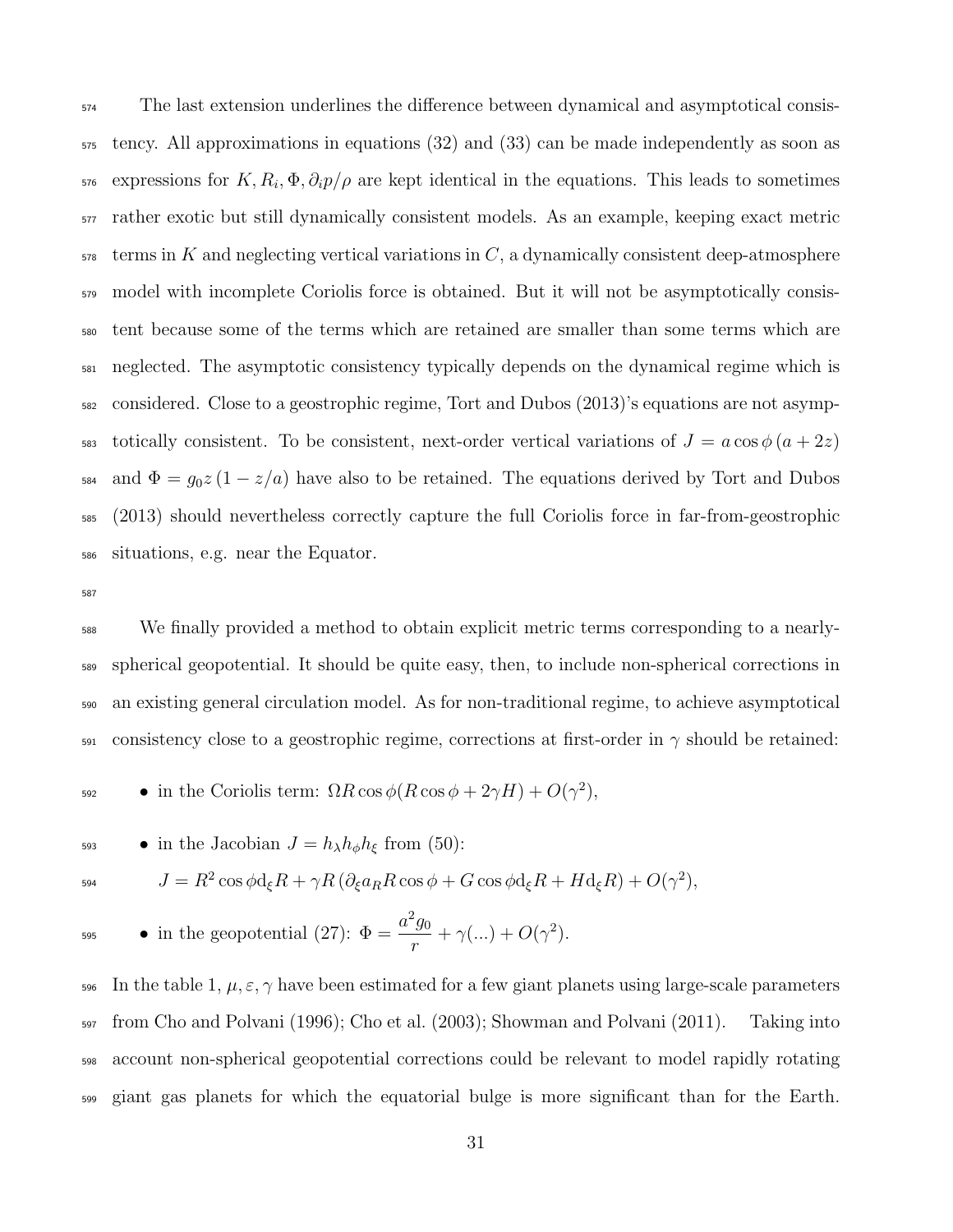Already a few exoplanets have been modeled (Cho et al. 2003; Showman and Polvani 2011; 601 Mayne et al. 2014). For the exoplanets HD202458b and HD189733b, the aspect ratio  $\varepsilon$ <sup>602</sup> and the flattening γ are of order  $O(\mu^2)$  or even smaller. Therefore, the contribution of the centrifugal force should be taken into account if one wishes to include the non-traditional and/or non-spherical effects.

#### Comment

 Shortly before submitting this manuscript, the authors became aware of independent work by Andrew Staniforth, sharing a number of goals and results, recently submitted to the Quat. J. Roy. Met. Soc.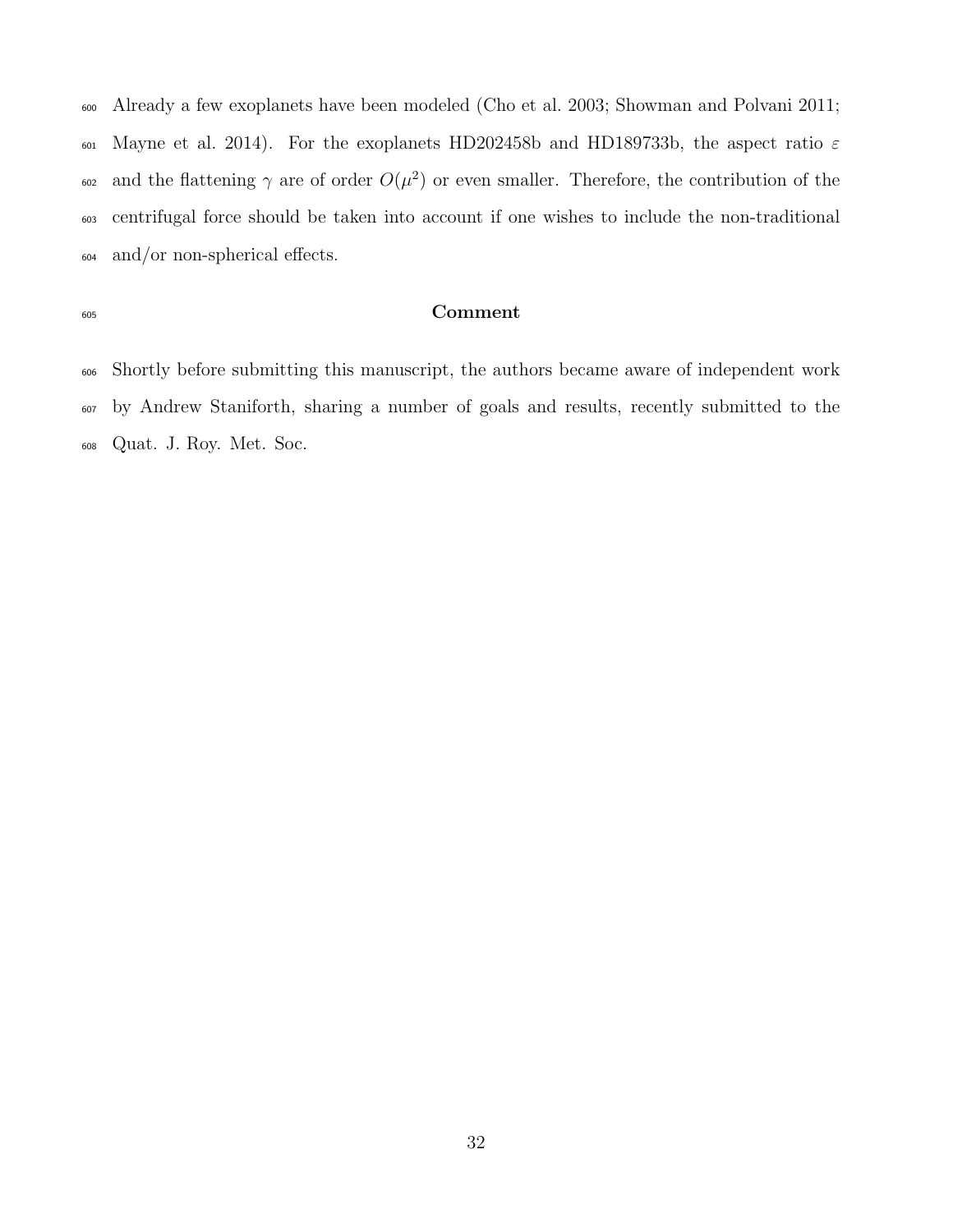### 610 REFERENCES

- B´enard, P., 2014 A: An oblate-spheroid geopotential approximation for global meteorology. Q. J. R. Meteorol. Soc., 140, 170–184.
- Cho, J. Y. K., K. Menou, B. M. S. Hansen, and S. Seager, 2003: The changing face of the 614 extrasolar giant planet HD 209458b.  $ApJ$ , 587, 117–120.
- Cho, J. Y. K. and L. M. Polvani, 1996: The morphogenesis of bands and zonal winds in the <sup>616</sup> atmospheres on the giant outer planets. *Science*, **273** (5273), 335–337.
- Cotter, C. J. and D. Holm, 2013: Variational formulations of sound-proof models. Q. J. R. Meteorol. Soc. (accepted).
- Dellar, P. J., 2011: Variations on a beta-plane: derivation of non-traditional beta-plane  $\epsilon_{0.60}$  equations from Hamilton's principle on a sphere. J. Fluid Mech., **674**, 174–195.
- 621 Durran, D. R., 1989: Improving the anelastic approximation. J. Atmos. Sci., 46 (11), 1453– 1461.
- Durran, D. R., 2008: A physically motivated approach for filtering acoustic waves from the  $\epsilon_{624}$  equations governing compressible stratified flow. J. Fluid Mech., **601**, 365–379.
- Gates, W. L., 2004: Derivation of the equations of atmospheric motion in oblate spheroidal  $\epsilon_{626}$  coordinates. J. Atmos. Sci., 61 (20), 2478–2487.
- Gerkema, T. and V. I. Shrira, 2005: Near-inertial waves in the ocean: beyond the traditional  $\epsilon_{28}$  approximation. J. Fluid Mech., **529**, 195–219.
- Gerkema, T., J. T. F. Zimmerman, L. R. M. Maas, and H. van Haren, 2008: Geophysical <sub>630</sub> and astrophysical fluid dynamics beyond the traditional approximation. Rev. Geophys., 46 (2), 1-33.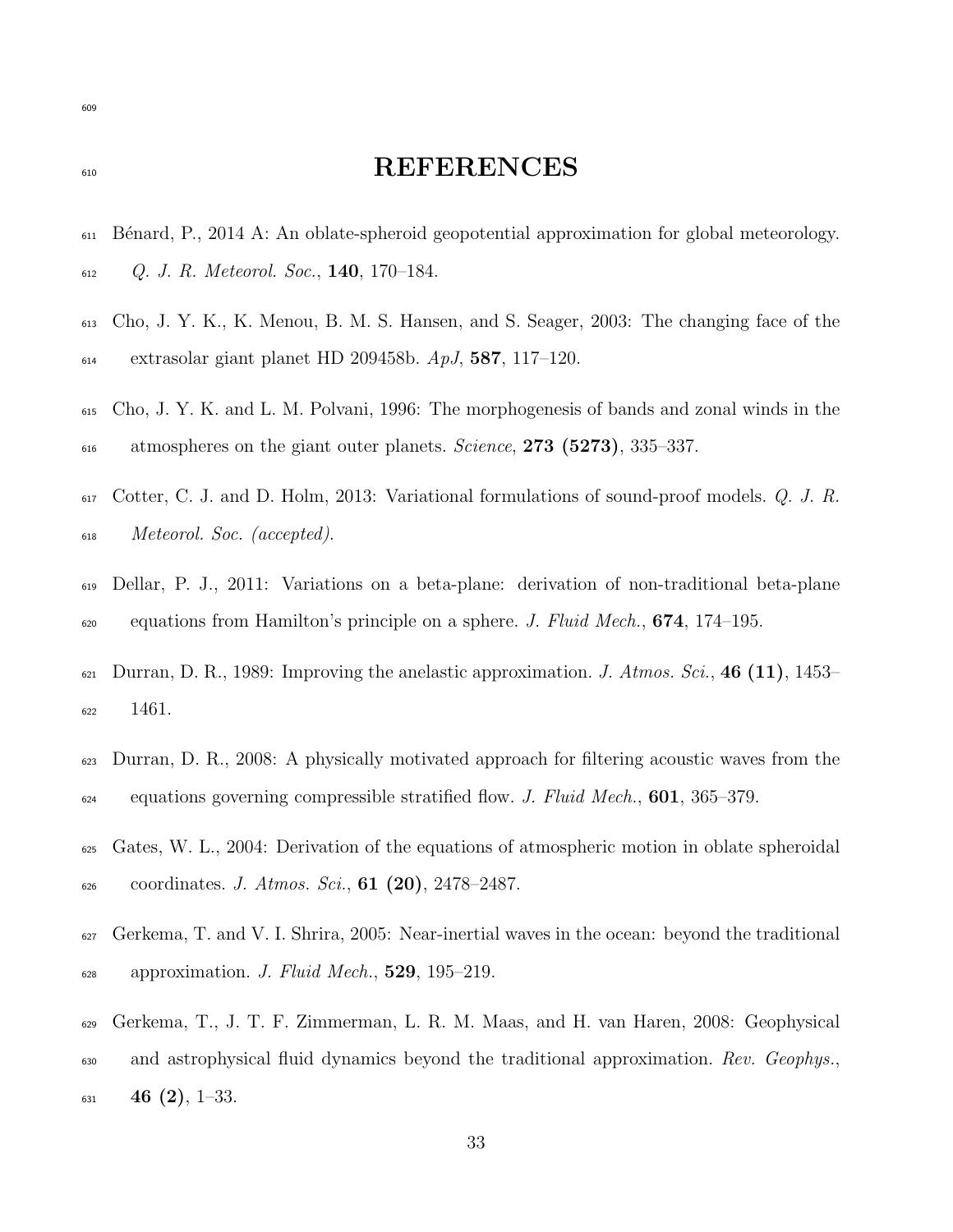- Holm, D. D., J. E. Marsden, and T. S. Ratiu, 2002: The Euler-Poincaré equations in geo-physical fluid dynamics, 251–300. Cambridge Univ. Press.
- Hua, B. L., D. W. Moore, and S. Le Gentil, 1997: Inertial nonlinear equilibration of equatorial flows. J. Fluid Mech., 331, 345–371.
- Klein, R. and O. Pauluis, 2011: Thermodynamic consistency of a pseudo-incompressible 637 approximation for general equations of state. J. Atmos. Sci., **69 (3)**, 961–968.
- Lipps, F. B. and R. S. Hemler, 1982: A scale analysis of deep moist convection and some  $\epsilon_{39}$  related numerical calculations. J. Atmos. Sci., 39 (10), 2192–2210.
- Mayne, N. J., et al., 2014: The unified model, a fully-compressible, non-hydrostatic, deep 641 atmosphere global circulation model, applied to hot jupiters. A  $\mathcal{B}$  A, 561, 1–24.
- Morrison, P. J., 1998: Hamiltonian description of the ideal fluid. Rev. Mod. Phys., 70, 467–521.
- 644 Müller, P., 1995: Ertel's potential vorticity theorem in physical oceanography. Rev. Geophys., **33 (1)**, 67–87.
- M¨uller, R., 1989: A note on the relation between the traditional approximation and the  $\mu_{\text{647}}$  metric of the primitive equations. Tellus A, 41A (2), 175–178.
- Newcomb, W. A., 1967: Exchange invariance in fluid systems in magneto-fluid and plasma  $\mu_{\text{49}}$  dynamics. Proc. Symp. Appl. Math., 18, 152–161.
- Ogura, Y. and N. A. Phillips, 1962: Scale analysis of deep and shallow convection in the  $\mu_{651}$  atmosphere. J. Atmos. Sci., 19 (2), 173–179.
- Padhye, N. and P. J. Morrison, 1996: Fluid element relabeling symmetry. Phys. Let. A, 219 (5-6), 287-292.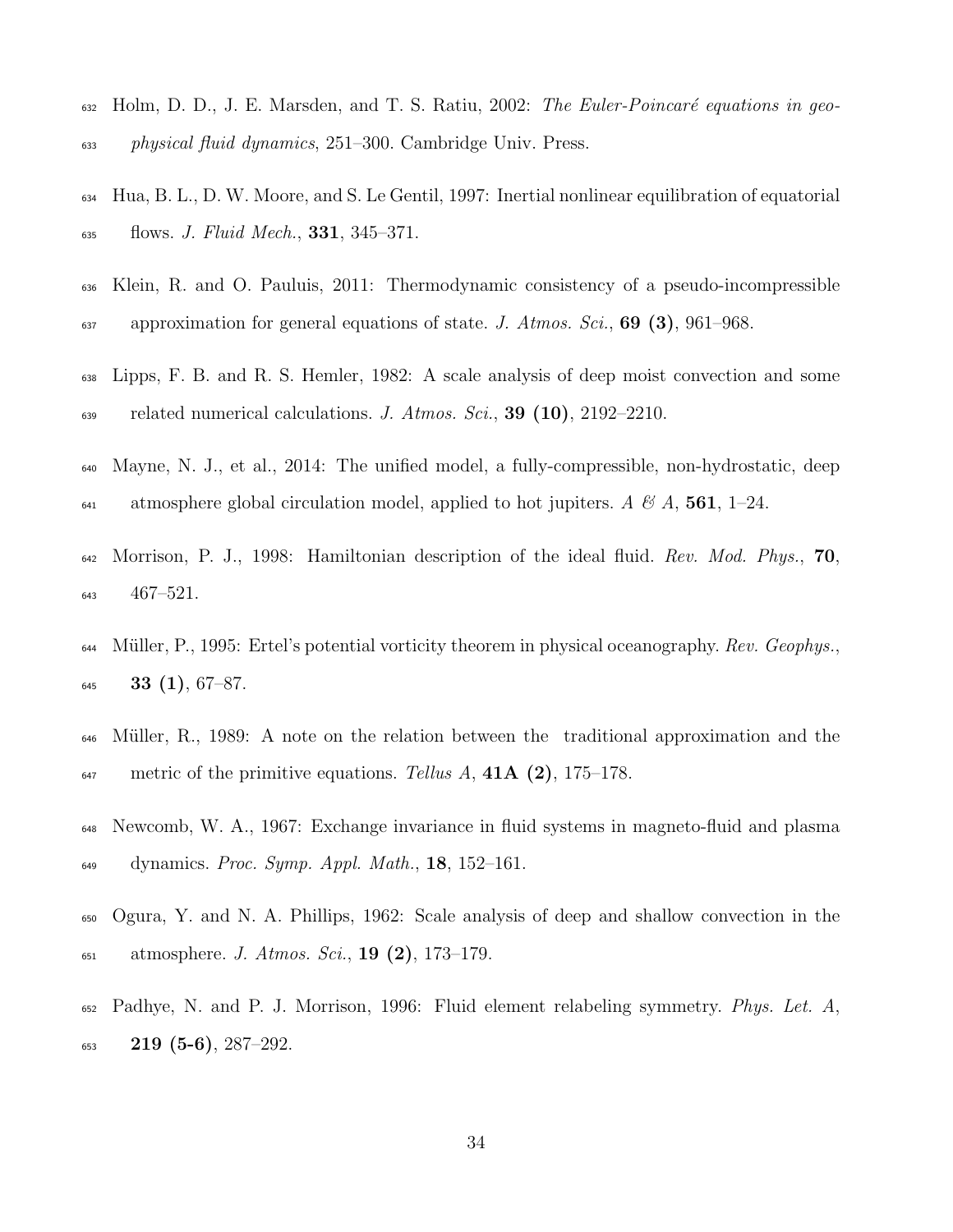- Phillips, N. A., 1966: The equations of motion for a shallow rotating atmosphere and the  $\text{total}$  traditional approximation. J. Atmos. Sci., 23 (5), 626–628.
- Roulstone, I. and S. J. Brice, 1995: On the hamiltonian formulation of the quasi-hydrostatic equations. Q. J. R. Meteorol. Soc., 121 (524), 927–936.
- Salmon, R., 1988: Hamiltonian fluid dynamics. Annu. Rev. Fluid Mech., 20, 225–256.
- Showman, A. P. and L. M. Polvani, 2011: Equatorial superrotation on tidally locked exo- $_{660}$  planets.  $ApJ$ , **738 (1)**, 1–24.
- Tort, M. and T. Dubos, 2013: Dynamically consistent shallow-atmosphere equations with a complete Coriolis force. Q. J. R. Meteorol. Soc. (accepted).
- Vallis, G. K., 2006: Atmospheric and Oceanic Fluid Dynamics : Fundamentals and Large-<sub>664</sub> scale Circulation. Cambridge Univ. Press.
- White, A. A. and R. A. Bromley, 1995: Dynamically consistent, quasi-hydrostatic equations <sub>666</sub> for global models with a complete representation of the Coriolis force. Q.J.R. Meteorol. Soc., 121 (522), 399–418.
- White, A. A., B. J. Hoskins, I. Roulstone, and A. Staniforth, 2005: Consistent approximate models of the global atmosphere: shallow, deep, hydrostatic, quasi-hydrostatic and non-hydrostatic. Q. J. R. Meteorol. Soc., **131 (609)**, 2081–2107.
- White, A. A. and G. W. Inverarity, 2012: A quasi-spheroidal system for modelling global atmospheres: geodetic coordinates. Q. J. R. Meteorol. Soc., 138 (662), 27–33.
- White, A. A., A. Staniforth, and N. Wood, 2008: Spheroidal coordinate systems for modelling  $_{674}$  global atmospheres. Q. J. R. Meteorol. Soc., 134 (630), 261–270.
- White, A. A. and N. Wood, 2012: Consistent approximate models of the global atmosphere
- in non-spherical geopotential coordinates. Q. J. R. Meteorol. Soc., 138 (665), 980–988.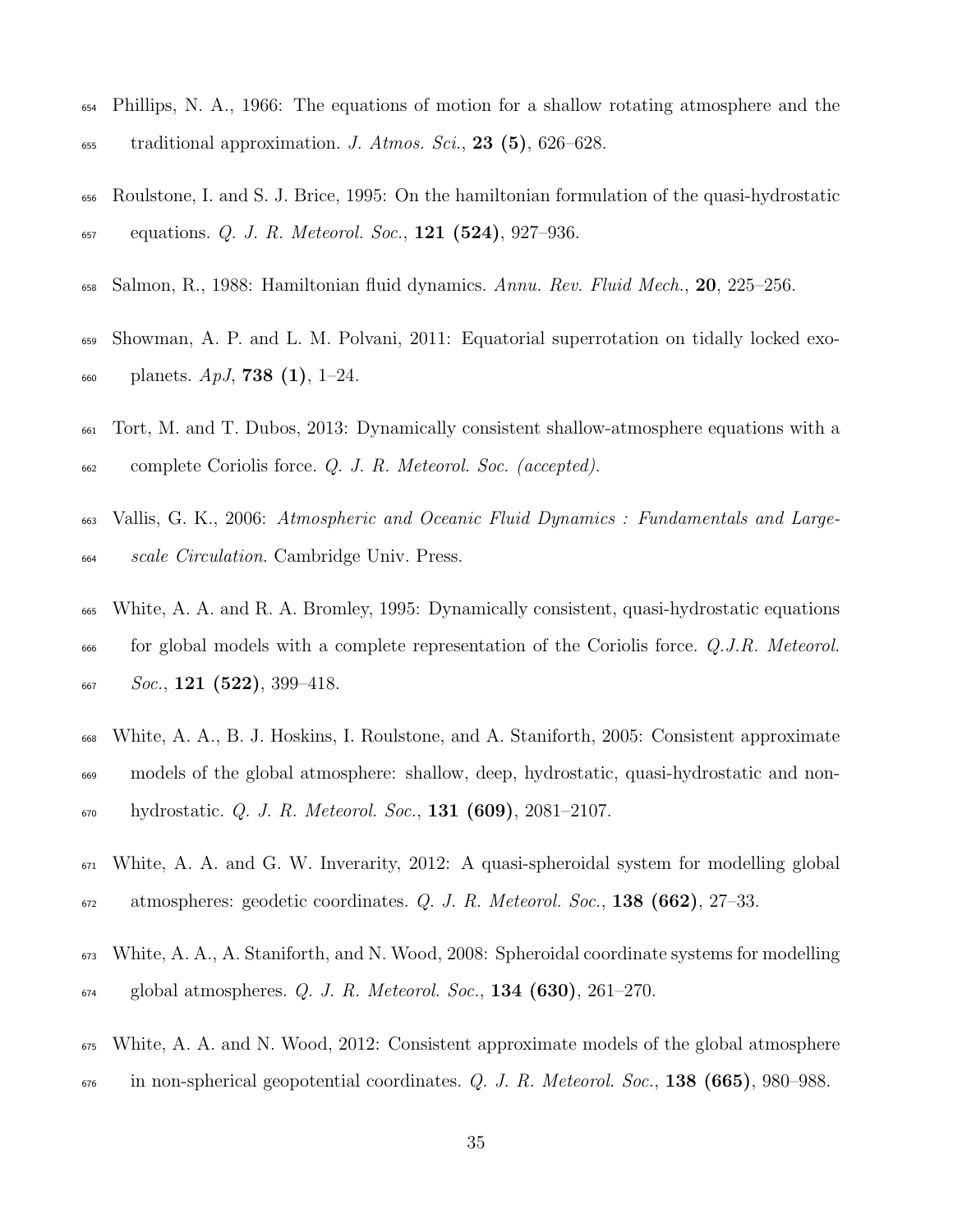## $\overline{\phantom{a}}$ <sub>677</sub> List of Tables

<sup>678</sup> 1 Estimations of large-scale parameters  $\mu, \varepsilon, \gamma$  37